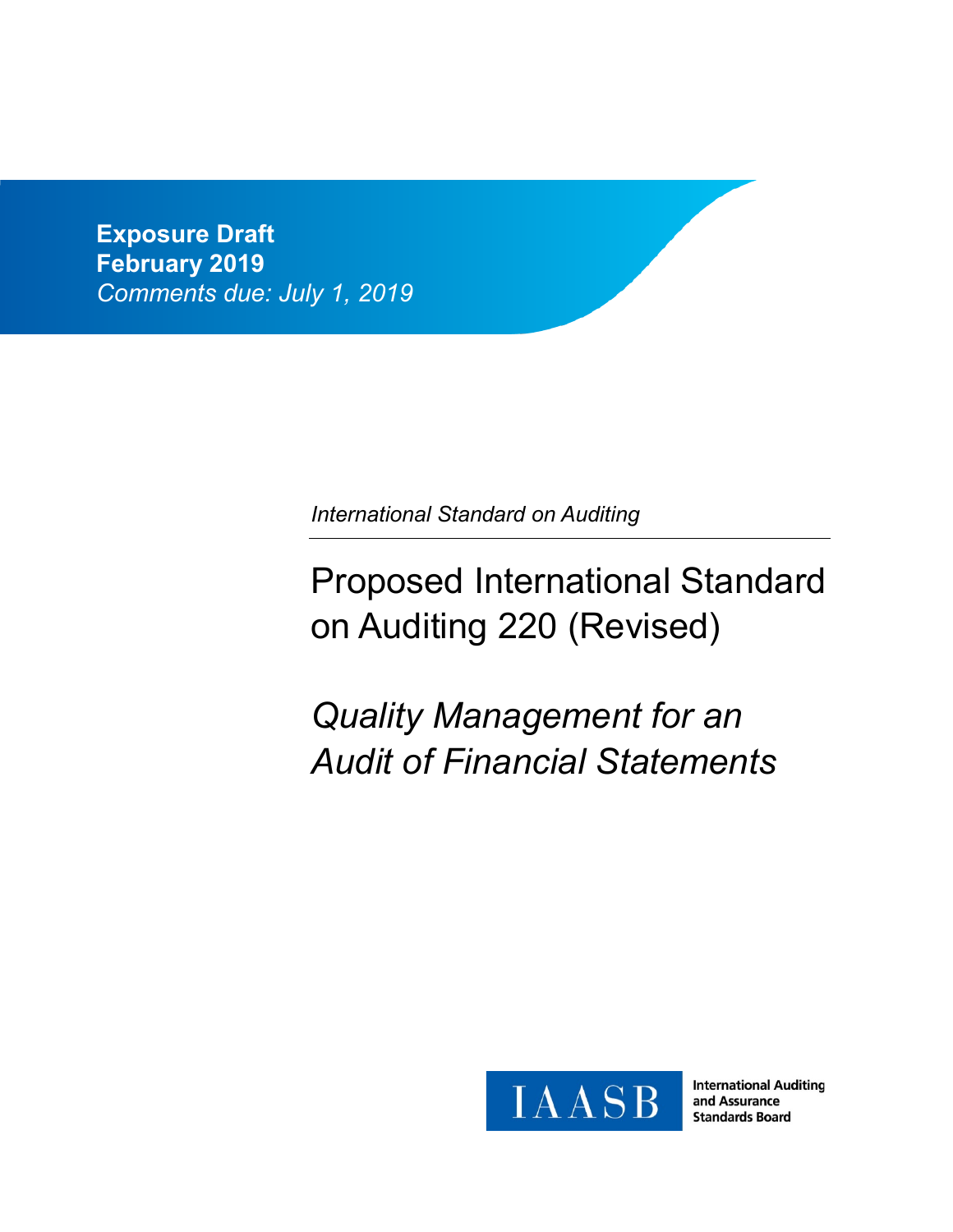### **About the IAASB**

This Exposure Draft was developed and approved by the International Auditing and Assurance Standards Board (IAASB).

The objective of the IAASB is to serve the public interest by setting high-quality auditing, assurance, and other related standards and by facilitating the convergence of international and national auditing and assurance standards, thereby enhancing the quality and consistency of practice throughout the world and strengthening public confidence in the global auditing and assurance profession.

The IAASB develops auditing and assurance standards and guidance for use by all professional accountants under a shared standard-setting process involving the Public Interest Oversight Board, which oversees the activities of the IAASB, and the IAASB Consultative Advisory Group, which provides public interest input into the development of the standards and guidance. The structures and processes that support the operations of the IAASB are facilitated by the International Federation of Accountants (IFAC).

For copyright, trademark, and permissions information, please see page 52.





**International Auditing** and Assurance **Standards Board**.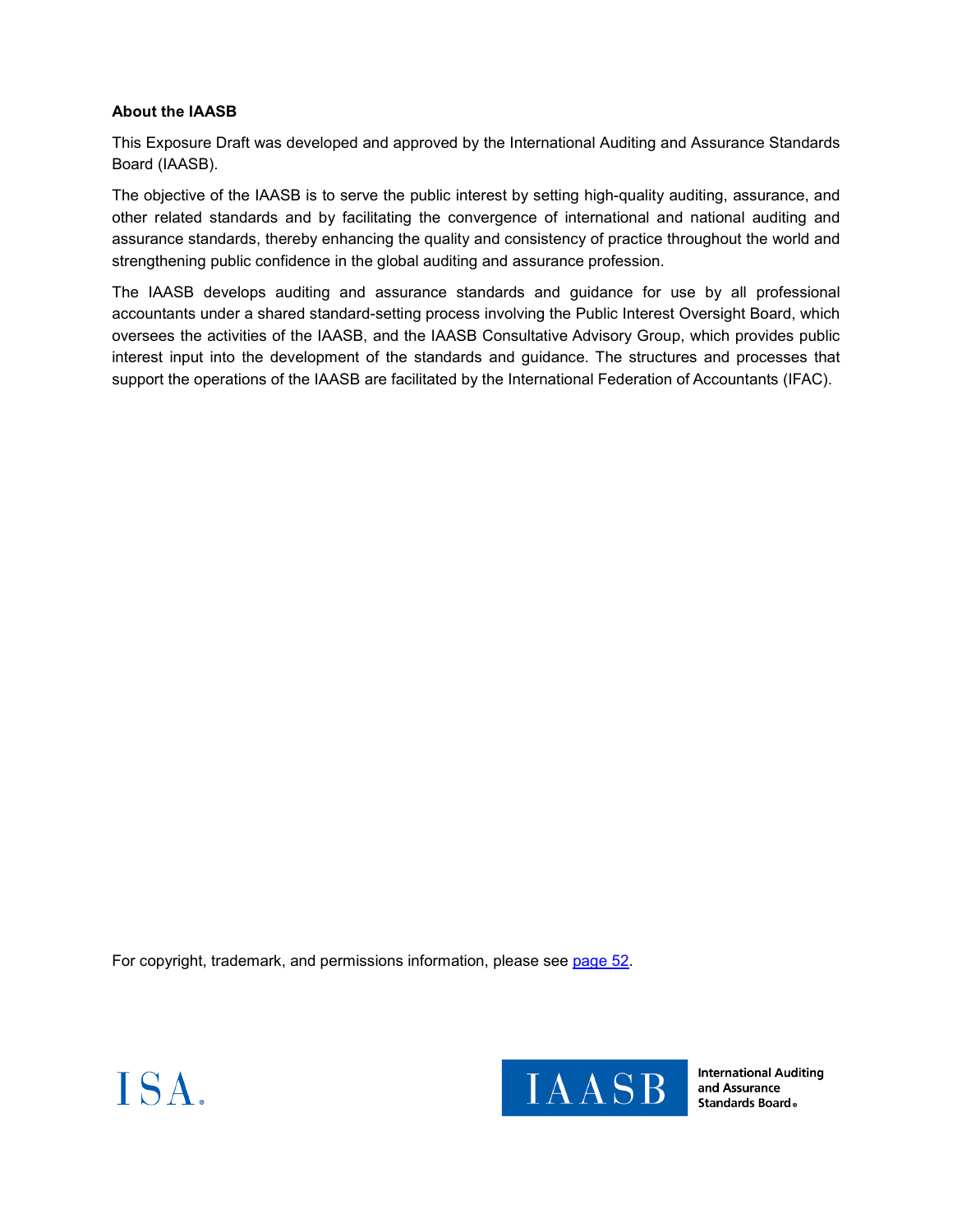# **REQUEST FOR COMMENTS**

This Exposure Draft, proposed ISA 220 (Revised)*, Quality Management for an Audit of Financial Statements* was developed and approved by the International Auditing and Assurance Standards Board® (IAASB®).

The proposals in this Exposure Draft may be modified in light of comments received before being issued in final form. **Comments are requested by July 1, 2019.**

Respondents are asked to submit their comments electronically through the IAASB website, using the "Submit a Comment" link. Please submit comments in both a PDF and Word file. First-time users must register to use this feature. All comments will be considered a matter of public record and will ultimately be posted on the website.

This publication may be downloaded from the IAASB website: www.iaasb.org. The approved text is published in the English language.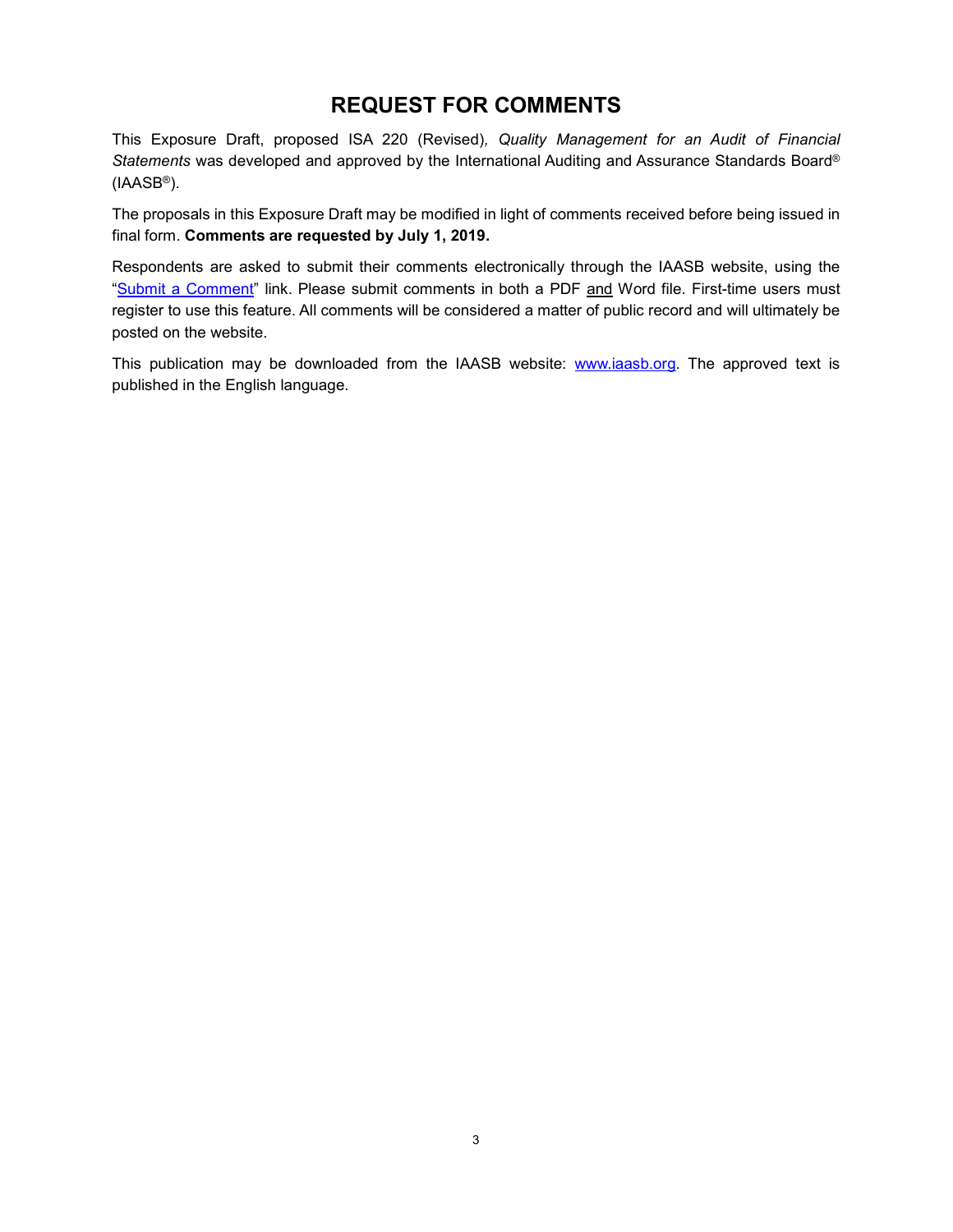### **CONTENTS**

|                                                                                             | Page              |
|---------------------------------------------------------------------------------------------|-------------------|
|                                                                                             | 5                 |
|                                                                                             | 5                 |
|                                                                                             | 5                 |
|                                                                                             | $12 \overline{ }$ |
| Appendix to the Explanatory Memorandum                                                      |                   |
| Scalability for Firms of Different Sizes and for Engagements Where Nature and Circumstances |                   |
|                                                                                             | 14                |
| <b>Exposure Draft</b>                                                                       |                   |
| Proposed International Standard on Auditing 220 (Revised) Quality Management for            | 18                |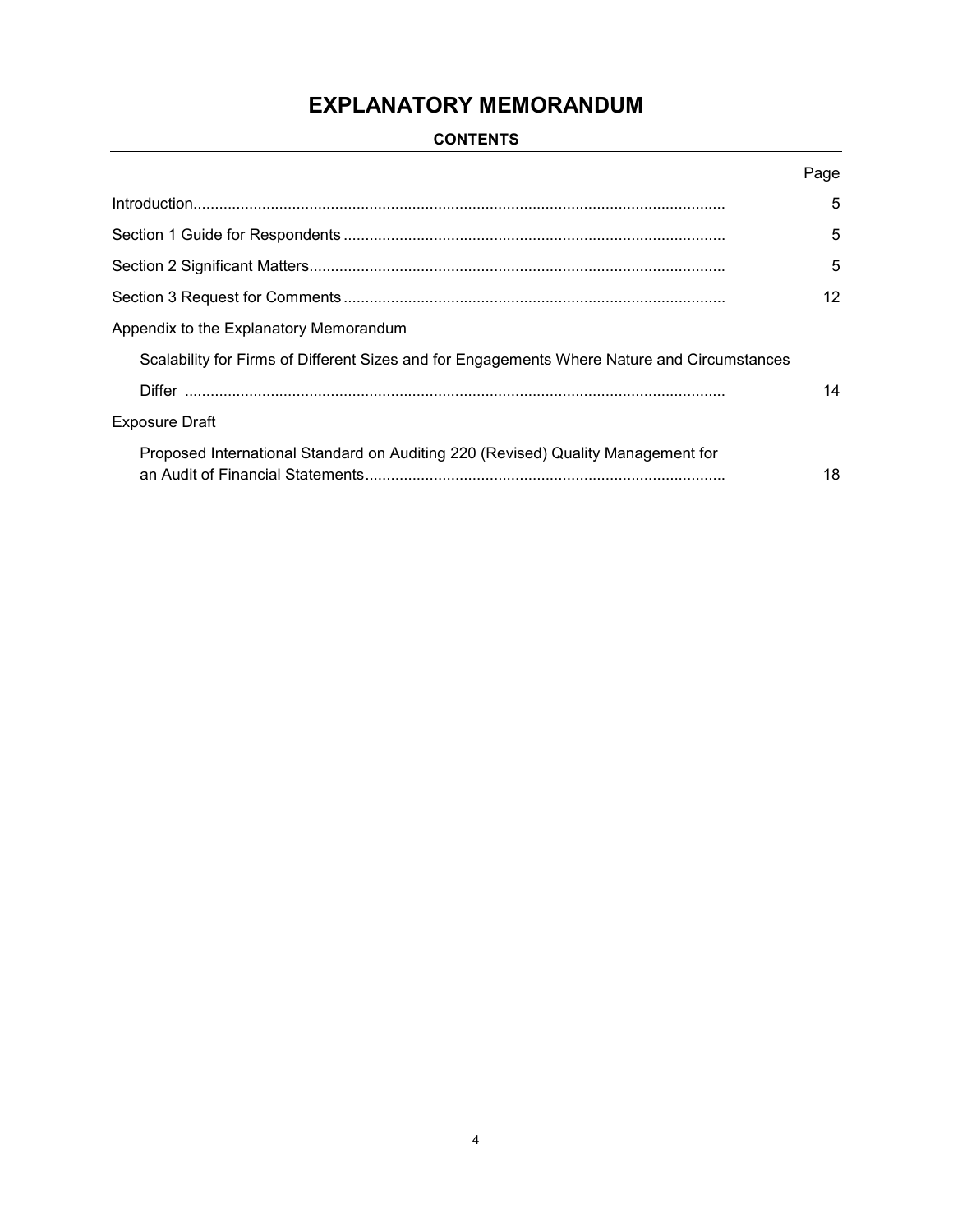# **Introduction**

- 1. This memorandum provides background to, and an explanation of, the Exposure Draft of proposed ISA 220 (Revised), *Quality Management for an Audit of Financial Statements* (ED-220), which was approved for exposure by the IAASB in December 2018.
- 2. ED-220 is part of a package of proposed quality management standards in respect of which the IAASB is seeking public comment. This memorandum supplements the overall explanatory memorandum, *The IAASB's Exposure Drafts for Quality Management at the Firm and Engagement Level*. The overall explanatory memorandum includes background to the IAASB's three quality management Exposure Drafts, discusses the scalability of the standards and sets forth the IAASB's considerations regarding the possible effective dates of the three standards following final approval by the IAASB and approval of due process by the Public Interest Oversight Board. The overall explanatory memorandum also explains the linkages between the three quality management standards and addresses the related conforming amendments to the IAASB's International Standards on Auditing (ISAs).

# **Section 1 Guide for Respondents**

The IAASB welcomes comments on all matters addressed in ED-220, but especially those identified in the Request for Comments section. Comments are most helpful when they refer to specific paragraphs, include the reasons for the comments, and make specific suggestions for any proposed changes to wording. Respondents are also free to address only questions relevant to them. When a respondent agrees with proposals in ED-220, it will be helpful for the IAASB to be made aware of this view as support for the IAASB's proposals cannot always be inferred when not stated.

# **Section 2 Significant Matters**

### **Section 2-A – Overall Matters**

### *Public Interest Matters*

- 3. In revising ISA 220, the IAASB sought to address public interest considerations by encouraging proactive management of quality at the engagement level, emphasizing the importance of the exercise of professional skepticism, enhancing the documentation of the auditor's judgments, keeping ISA 220 fit for purpose in a wide range of circumstances and in a complex environment, and reinforcing the need for robust communications during the audit.<sup>1</sup>
- 4. In support of these goals, the IAASB agreed to:
	- Highlight the importance of the public interest role of audits, and improve the emphasis on the importance of the appropriate application of professional judgment and exercise of professional skepticism (see paragraphs 5–6 below);
	- Clarify the role and responsibilities of the engagement partner, particularly the required involvement of the engagement partner throughout the audit, and retain the emphasis on the engagement partner's responsibility for managing and achieving quality at the engagement level (see Section 2-B below);

The public interest issues that the IAASB was seeking to address are explained further in the Project Proposal, paragraph 21.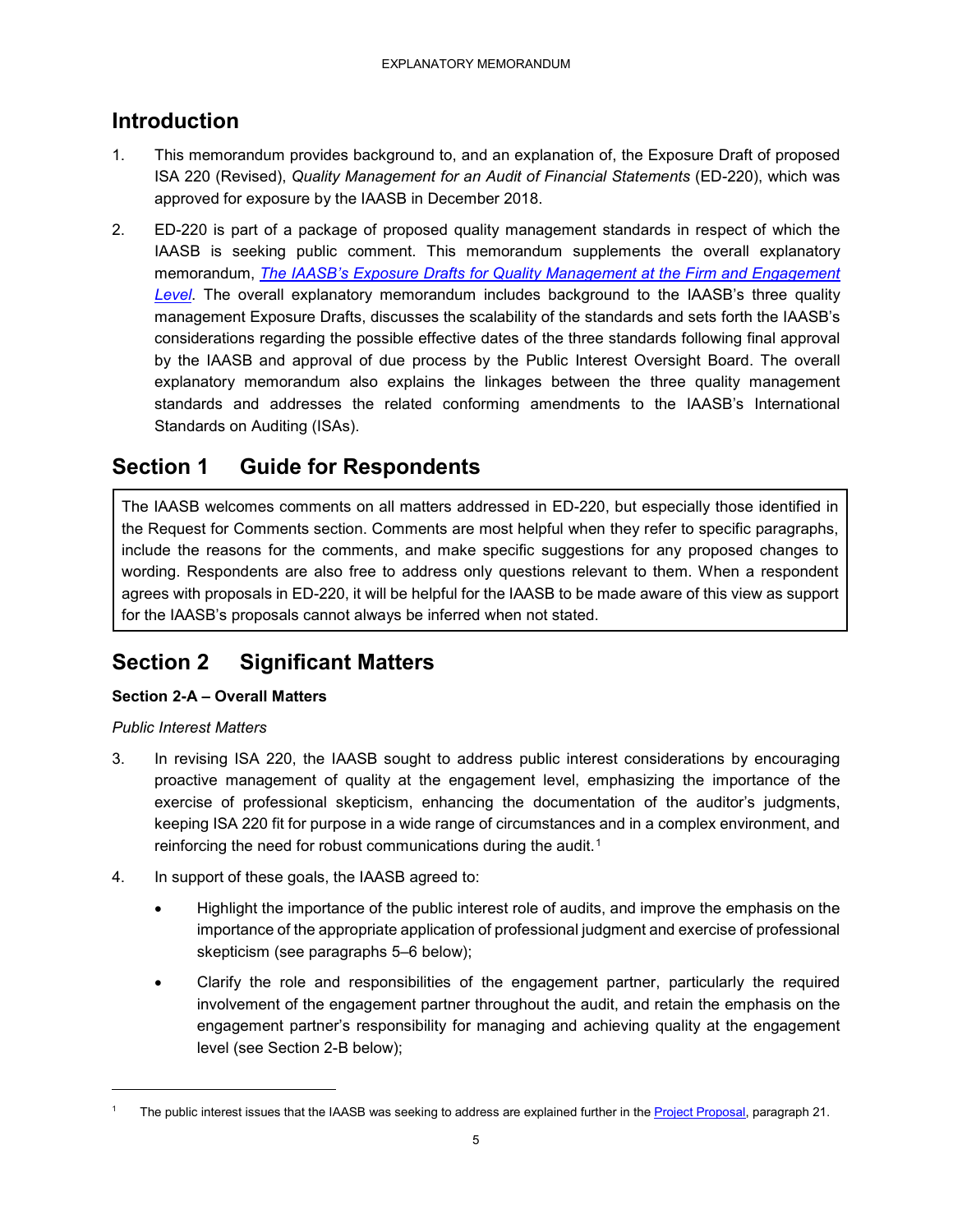- Modernize ISA 220 for an evolving environment, including changes in audit delivery models and the use of technology (see paragraphs 7–9 below); and
- Clarify the relationship between ED-220 and the ISQMs, including additional clarification of the engagement partner's and engagement team's interaction with the firm, and the engagement team's, ability to depend on the firm's quality management policies or procedures (see paragraphs 10–11 below).

The Public Interest Role of Audits and the Exercise of Professional Skepticism

- 5. The IAASB believes that it is important to emphasize that the public interest is served by the consistent performance of quality engagements. Accordingly, ED-220 highlights that the public interest is served by the consistent performance of quality audit engagements (see paragraph 6 of ED-220 and paragraphs 19–21 of the explanatory memorandum in ED-ISQM 1).
- 6. In addition, the IAASB has included new introductory material on the importance of the use of professional skepticism and professional judgment in performing audit engagements (see paragraph 7 of ED-220). This introductory material is further supported by application material that describes impediments to professional skepticism, auditor biases, and actions the engagement partner can take to deal with impediments to the exercise of professional skepticism.

### Modernizing ISA 220 for an Evolving Environment

- 7. The Invitation to Comment (ITC), *Enhancing Audit Quality in the Public Interest*, noted that the project to revise ISA 220 could acknowledge the evolving use of audit delivery models<sup>2</sup> and emphasize the need for appropriate policies and procedures for these structures as part of the firm's system of quality control and at the engagement level. Respondents to the ITC were supportive of this suggestion.
- 8. ED-220 now recognizes that engagement teams may be organized in a variety of ways including being located together or across different geographic locations, or organized by the activity they are performing. ED-220 also recognizes that individuals who are involved in the audit engagement may not necessarily be engaged or employed directly by the firm. Importantly, the change recognizes that, regardless of the location or employment status of such individuals, if they are performing audit procedures, then their work needs to be appropriately directed, supervised and reviewed. As a consequence, changes have been made to the definition of the engagement team to recognize different and evolving engagement team structures (see Section 2-E below).
- 9. ED-220 also highlights the growing role of technology in audits of financial statements. The requirements in the Resources section have been enhanced and cover not only the human resources involved in an audit engagement, but also the technology and intellectual resources. Paragraphs A56–A58 explain how technological resources may be used in the audit (see also Section 2-D below). The ED also notes the role of specialized skills or knowledge in the use of automated tools. In proposing amendments to the ISA, the IAASB took into account the learnings of the IAASB's Data Analytics Working Group, which is exploring the use of technology on audits.

j

<sup>&</sup>lt;sup>2</sup> See paragraph 117 of the ITC for an explanation of audit delivery models.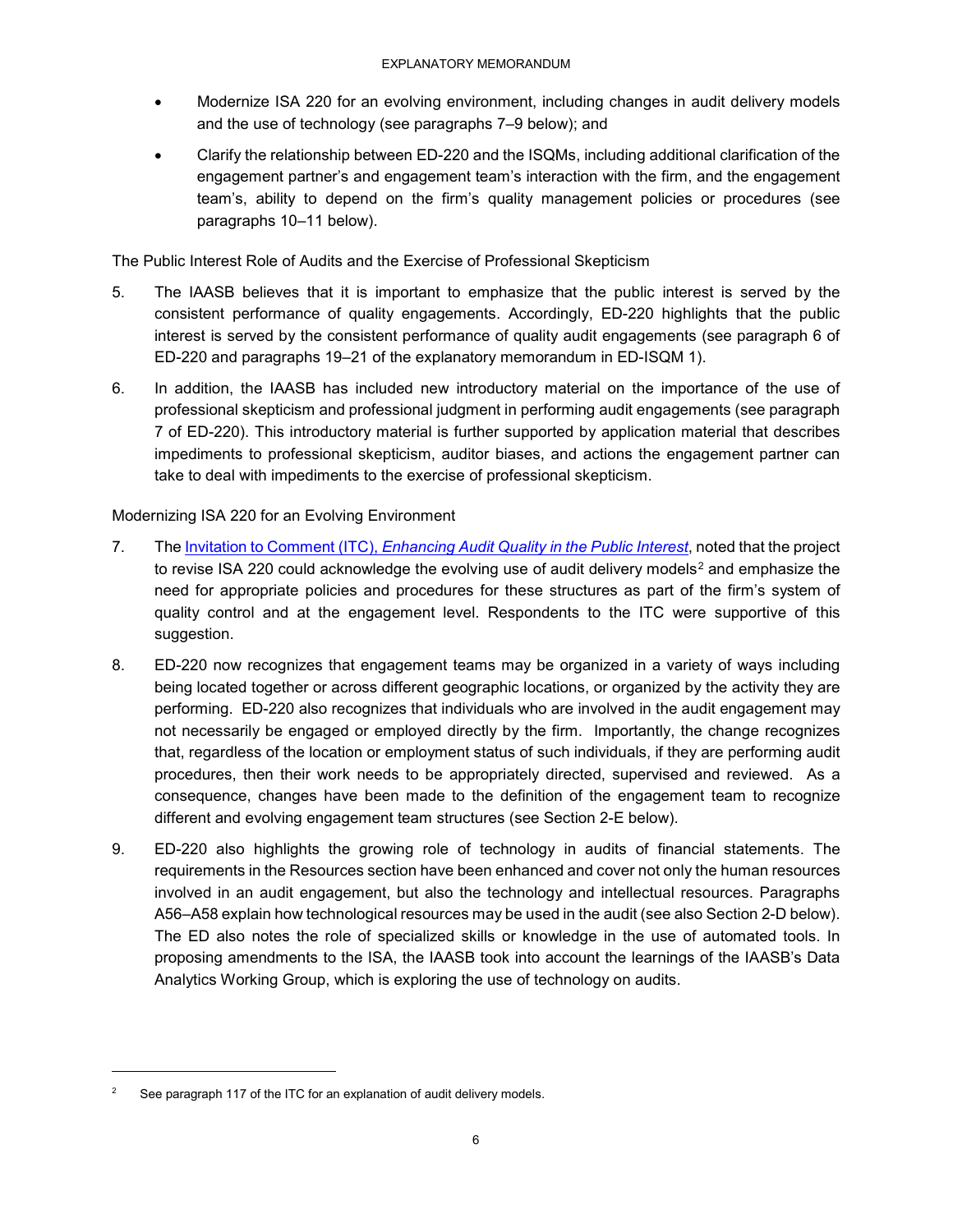The Interaction Between ED-220 and Proposed ISQM 1 and Proposed ISQM 2

- 10. ED-220 is designed to operate as part of the broader system of quality management established by ISQM 1.3 Under ED-ISQM 1, the firm establishes quality objectives, identifies and assesses quality risks, and designs responses to address the quality risks in relation to the components of the firm's system of quality management. The responses may be implemented at the firm level or at the engagement level, depending on the nature and circumstances of the firm and the engagement.<sup>4</sup> Accordingly, ED-ISQM 1 requires the firm to communicate information to the engagement team about their responsibilities regarding the firm's responses that are required to be implemented at the engagement level.
- 11. Extant ISA 220 includes requirements and guidance on the performance of an engagement quality review (formerly known as an engagement quality control review) of the audit, including requirements directed at the engagement quality reviewer. These requirements and guidance are now proposed to be moved to proposed ISQM 2<sup>5</sup> and, therefore, ED-220 is focused only on the responsibilities of the engagement partner in this regard, including how the engagement partner and engagement team interact with the engagement quality reviewer.

The role of the firm's policies or procedures at the engagement level

- 12. Extant ISA 220 notes that engagement teams are entitled to rely on the firm's system of quality control, unless information provided by the firm or other parties suggests otherwise. The IAASB has proposed removing this material, and replacing it with application material that explains that in certain circumstances, the engagement partner may "depend on the firm's policies or procedures" in complying with the requirements of ED-220. This approach is intended to avoid the risk that the engagement team blindly relies on the firm's system of quality management without taking into account whether the firm's quality management policies or procedures are "fit-for-purpose" in the specific circumstances of the engagement. To assist the engagement partner in making the determination as to whether, and the degree to which, the engagement partner may depend on the firm's policies or procedures, the IAASB has also proposed application material that provides examples of 'matters' that the engagement partner may take into account when determining whether it is appropriate to depend on the firm's policies or procedures (see paragraphs A7–A8 of ED-220).
- 13. In certain places in ED-220, the engagement partner or engagement team is required to comply with the firm's policies or procedures in addressing the requirements of ED-220. This is because in such cases the firm's policies or procedures are considered integral to the fulfillment of the requirements of ED-220. For example, paragraph 16 of ED-220 requires the engagement partner to evaluate threats to compliance with relevant ethical requirements through complying with the firm's policies or procedures. Complying with the firm's policies or procedures in these circumstances is considered necessary because the engagement partner would likely not have the necessary information or tools to evaluate the threats, and would therefore need to draw upon the firm's resources to assist in this regard. The IAASB concluded that the requirements that reference the firm's policies and procedures are aligned with requirements in proposed ISQM 1 for the firm to establish responses to risks to

j

<sup>&</sup>lt;sup>3</sup> See ED-ISQM 1.

See the overall explanatory memorandum for an explanation of how the quality management approach can be implemented in a scalable manner and the implementation support tools available.

<sup>5</sup> See ED-ISQM 2.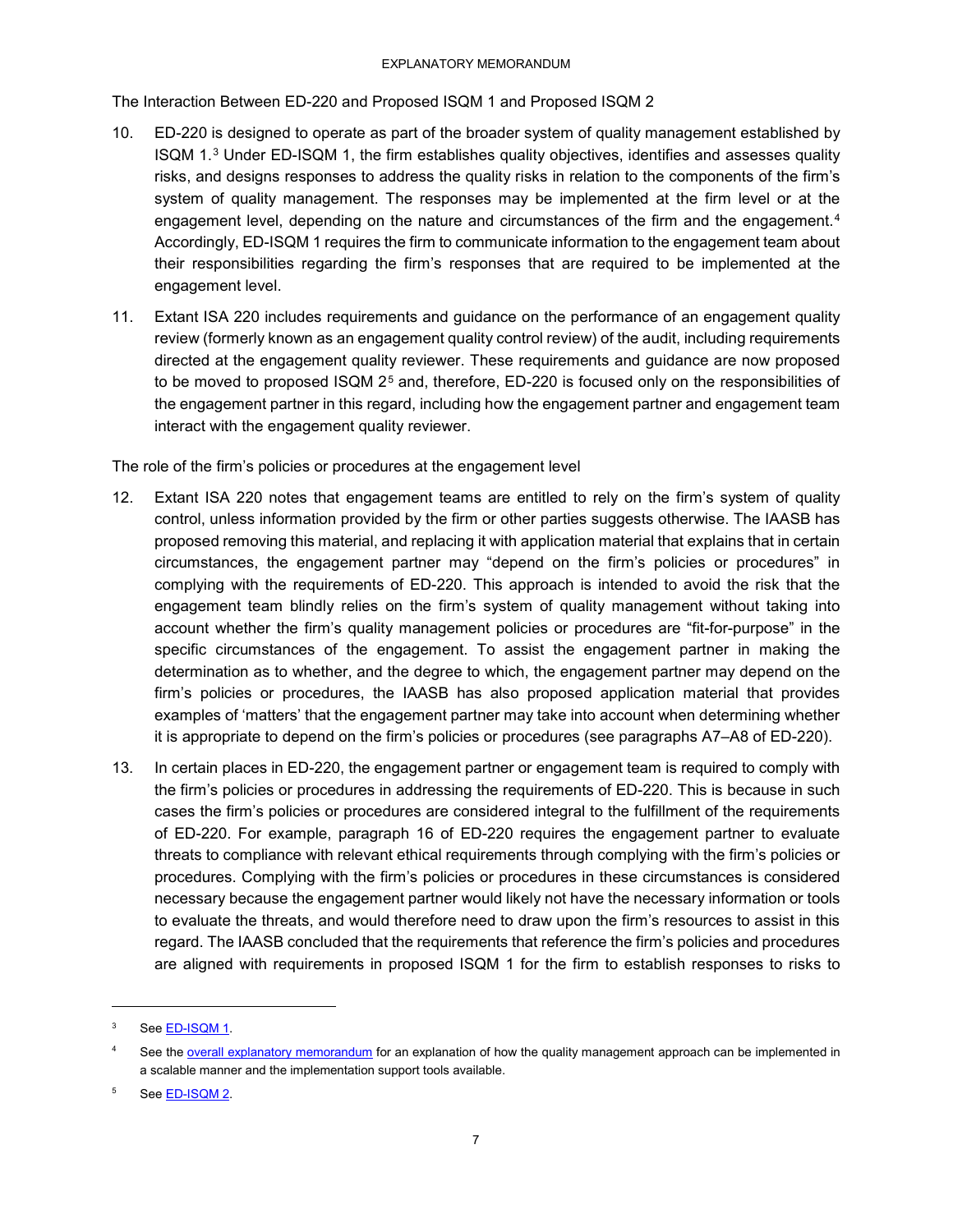engagement quality<sup>6</sup> and this approach is consistent with extant ISA 220. In addition, understanding and complying at the engagement level with applicable firm policies and procedures is critical to establishing and maintaining the relationship between quality management at the firm level and quality management at the engagement level.

14. In ED-220, the phrase "shall be satisfied" has been used in requirements that refer to the engagement partner's responsibility in relation to actions that occur (or should have occurred) at the firm level, but which are relevant to managing and achieving quality at the engagement level. The phrase "shall determine" has been used in requirements that refer directly to actions that the engagement partner is required to take.

### *Scalability for Firms of Different Sizes and for Engagements Where Nature and Circumstances Differ*

15. ED-220 is intended to be applied by firms of all sizes and circumstances and it is intended to be scalable based on the nature and circumstances of the audit engagement. The Appendix to this Explanatory Memorandum lists paragraphs that highlight how the proposed ISA can be applied in the different circumstances. In addition, the IAASB is developing support materials to show how certain aspects of proposed ISA 220 (Revised) and ISQM 1 (Revised) can be applied together in a scalable manner in smaller firms.<sup>7</sup>

### **Section 2-B – The Engagement Partner's Overall Responsibility for Managing and Achieving Quality on Audits, Including Engagement Performance and Standing Back**

- 16. Extant ISA 220 requires the engagement partner to take responsibility for the overall quality of each audit engagement to which that partner is assigned and provides guidance on the actions and messages to emphasize. The ITC noted that the project to revise ISA 220 may result in updating requirements and application material in ISA 220 to make the engagement partner's responsibilities for leadership and project management (including the assessment of the competence and objectivity of the engagement team) more explicit.
- 17. The IAASB believes that the engagement partner needs to be sufficiently and appropriately involved throughout the engagement as this is fundamental to providing the engagement leadership required to achieve high quality audits and, therefore, to meeting the objective of ISA 220. The diagram below illustrates how the engagement partner's overall responsibility to manage and achieve quality on the engagement is demonstrated through sufficient and appropriate involvement throughout the engagement, such that the significant judgments made and the conclusions reached are appropriate given the nature and circumstances of the audit. This overall responsibility includes:
	- a) **Fulfilling leadership responsibilities**, including taking actions to create an environment for the engagement that emphasizes the firm's culture and the expected behavior of engagement team members, and assigning procedures, tasks or actions to other members of the engagement team;
	- b) **Supporting engagement performance**, including taking responsibility for the nature, timing and extent of direction, supervision and review of the work performed; and

<sup>6</sup> See Section 6 of the Explanatory Memorandum, *The IAASB's Exposure Drafts for Quality Management at the Firm and Engagement Level, Including Engagement Quality Reviews*.

<sup>&</sup>lt;sup>7</sup> The support materials will be available at www.iaasb.org during the public exposure period for ED-220.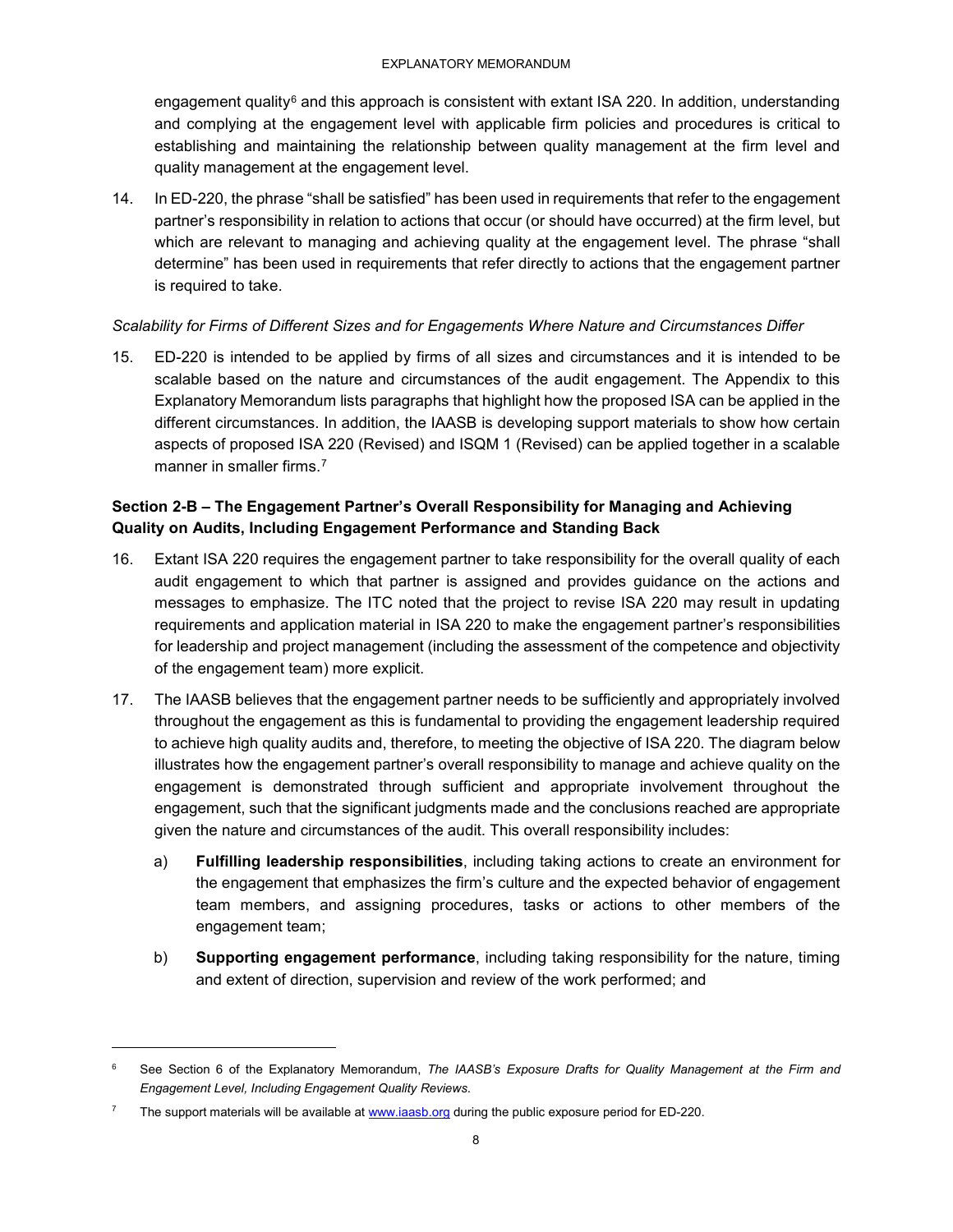c) **Standing back**, to determine whether the engagement partner has taken overall responsibility for managing and achieving quality, including determining that the engagement partner's involvement has been sufficient and appropriate throughout the engagement and that the nature and circumstances of the engagement have been taken into account.



### *Fulfilling Leadership Responsibilities* (Paragraphs 11–13 of ED-220)

- 18. In clarifying the role and responsibilities of the engagement partner, the IAASB determined that ED-220 needed to highlight early in the ISA that achieving quality on the audit engagement requires the engagement partner to demonstrate sufficient and appropriate involvement in the engagement, which includes being responsible for creating an environment that emphasizes the firm's culture and expected behavior of engagement team members (see paragraph 11 of ED-220). The engagement partner is also required to take clear, consistent and effective actions that reflect the firm's commitment to quality and communicate the expected behavior of engagement team members (see paragraph 12 of ED-220). The focus on the link between the firm's culture and the tone set by leadership is aligned with the requirements of ED-ISQM 1 (see, for example, paragraph 22 of the explanatory memorandum of ED-ISQM 1).
- 19. Another aspect of leadership responsibilities is assigning responsibilities to other engagement team members. ED-220 recognizes that the engagement partner may assign procedures, tasks or actions to other members of the engagement team to assist the engagement partner in complying with the requirements, but that the engagement partner is still required to take overall responsibility for the quality of the engagement. The engagement partner is therefore required to inform assignees about their responsibilities, to monitor the performance of the assignees' work, and to review related documentation (see paragraph 13 of ED-220). The IAASB discussed whether the leadership requirements, collectively, placed too much emphasis on the role of the engagement partner, but concluded that the public interest was best served by requirements that continue to emphasize the importance of overall responsibility for managing and achieving quality being in the hands of the engagement partner.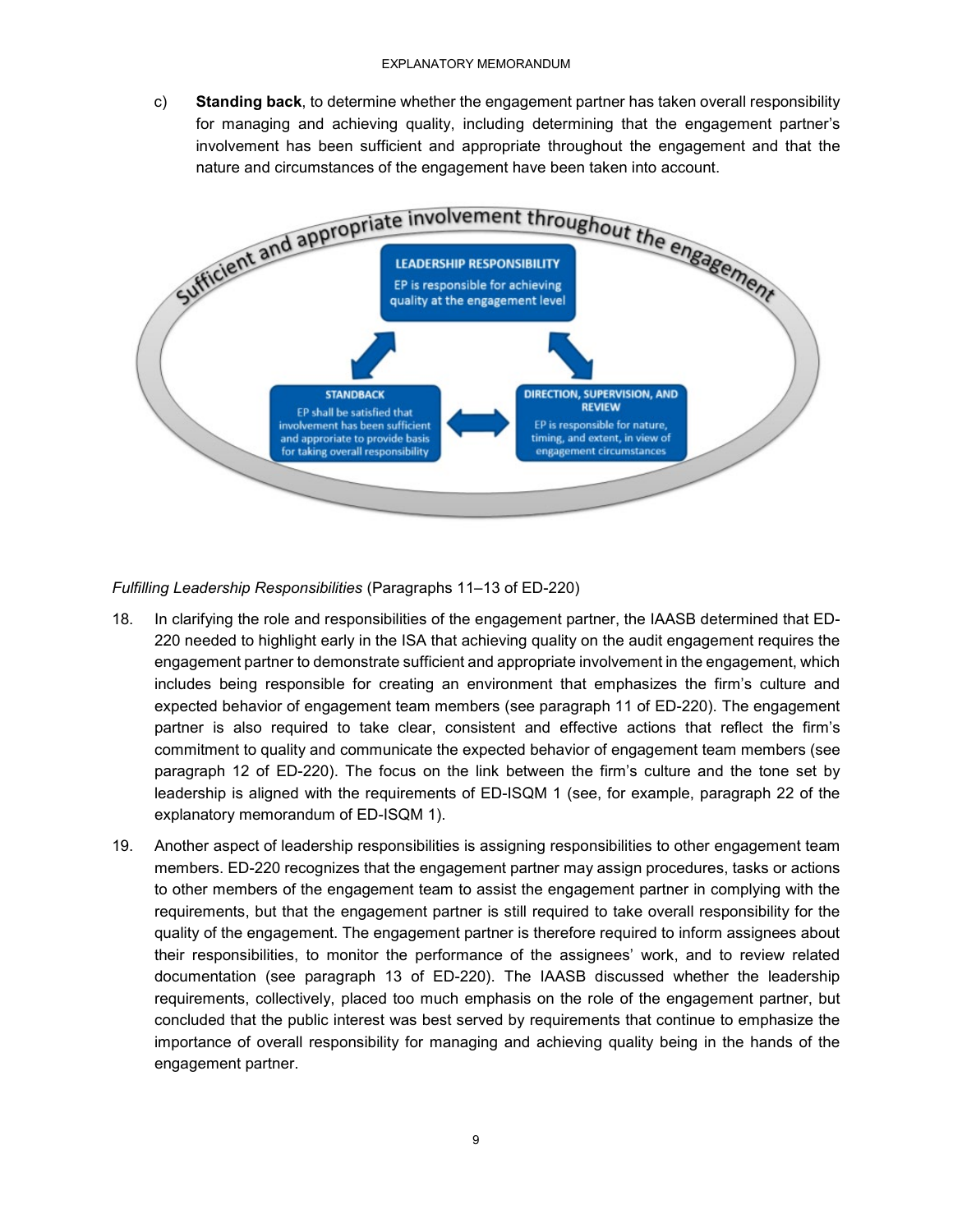### *Supporting Engagement Performance* (Paragraphs 27–31 of ED-220)

- 20. The IAASB revised the engagement performance section extensively to improve the quality of audits by enhancing the requirements and emphasizing the importance of taking the nature and circumstances of the audit into account in addressing them. To this end:
	- The requirements and application material on direction, supervision and review have been strengthened and include greater specificity on how the engagement partner needs to be involved. In addition, the revised requirements include linkages with other requirements in ED-220 (e.g. the requirements on engagement resources) and with other ISAs (e.g. the guidance in ISA 230 on significant matters). The proposed standard also includes new guidance on these requirements, including guidance on matters that may constitute a significant judgment, and which matters therefore need to be reviewed by the engagement partner.
	- New requirements require the engagement partner to review the financial statements and the auditor's report prior to dating the auditor's report and, prior to their issuance, to review formal written communications to management, those charged with governance, or regulatory authorities.
	- The proposed ISA includes improved links with proposed ISQM 1 and ISQM 2, for example:
		- $\circ$  Requiring the engagement partner to take responsibility for the engagement team consulting on matters where the firm's policies or procedures require consultation.
		- $\circ$  Aligning the requirement to cooperate with the engagement quality reviewer with proposed ISQM 2.
		- $\circ$  Referring in paragraph A29 of ED-ISQM 2 to the new focus and guidance on significant judgments in ED-220, which provides assistance to the engagement quality reviewer in addressing the requirements of ISQM 2
	- A new requirement on addressing differences of opinion has been included to provide greater specificity on the engagement partner's role in handling differences of opinion. This requirement is supported by guidance on how to handle differences of opinion.

### *Standing Back* (Paragraph 37 of ED-220)

21. Paragraph 37 of ED-220 requires the engagement partner to "stand-back" and, prior to forming an opinion, determine that the engagement partner has taken overall responsibility for managing and achieving quality on the audit engagement. The IAASB concluded that it was appropriate for the engagement partner to determine that the engagement partner's involvement has been sufficient and appropriate throughout the audit engagement and that the nature and circumstances of the engagement (and any changes thereto) have been taken into account in complying with the proposed ISA. The IAASB believes that including such a stand-back requirement would also assist in supporting the exercise of professional skepticism by the engagement partner and other members of the engagement team. Paragraph A100 of ED-220 provides guidance that appropriate consideration of the requirements of ED-220, and how the audit documentation evidences the engagement partner's involvement in the audit, would provide the basis for whether the engagement partner has taken overall responsibility for managing and achieving quality.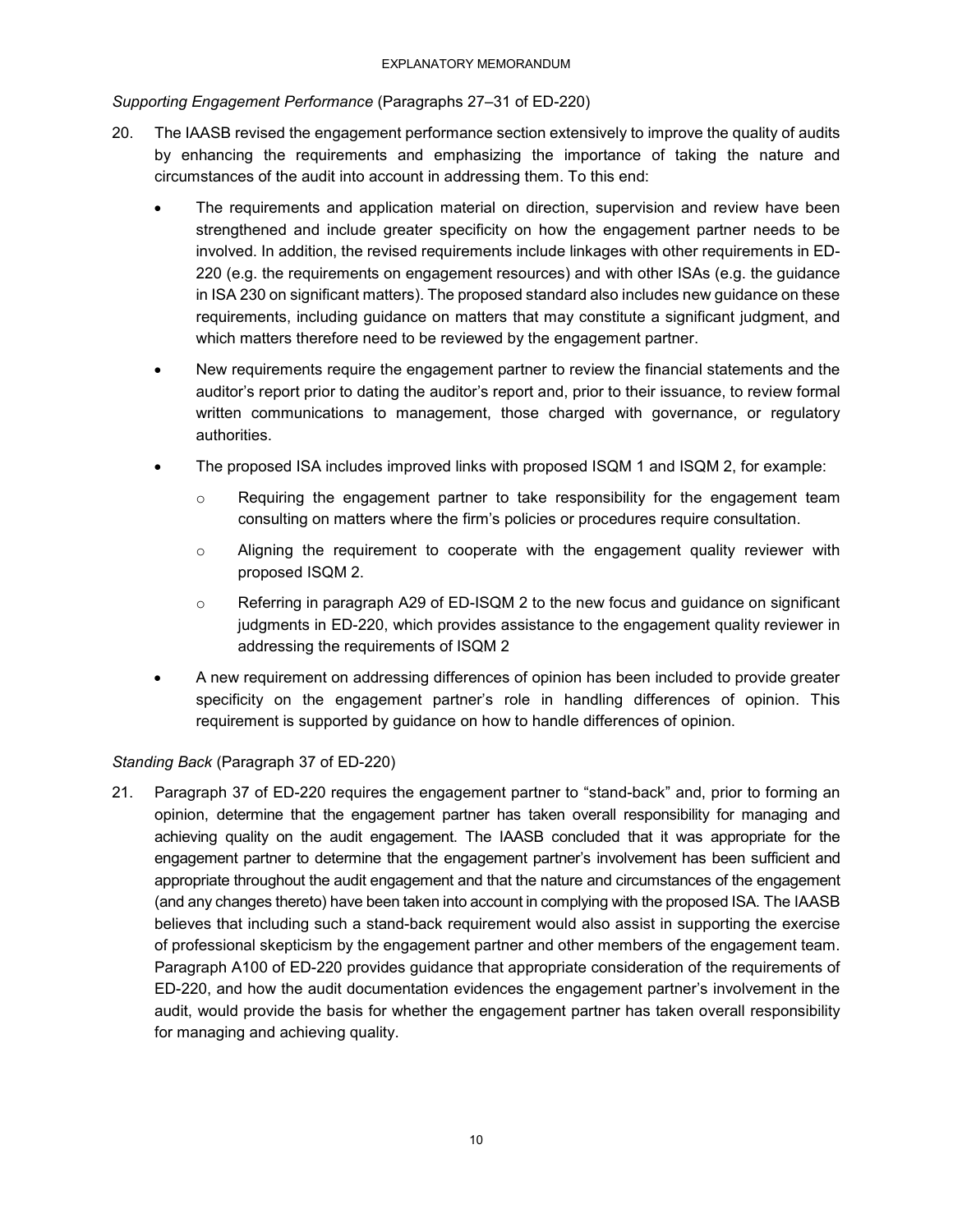### **Section 2-C – Relevant Ethical Requirements**

- 22. Extant ISA 220 requires that the engagement partner remain alert for non-compliance with relevant ethical requirements by members of the engagement team, determine the appropriate action if noncompliance comes to the engagement partner's attention, and conclude on compliance with independence requirements. The ITC noted that ISA 220 could include further material on the responsibilities of the engagement partner in relation to relevant ethical requirements for members of the engagement team.
- 23. In response to the ITC and the comments thereon, the IAASB determined that the requirements should be strengthened regarding relevant ethical requirements and the engagement partner's role in dealing with relevant ethical requirements. Accordingly, in addition to enhancing the extant requirements, ED-220 includes requirements regarding:
	- Understanding of the relevant ethical requirements and whether other members of the engagement team are aware of those requirements and the firm's related policies or procedures;
	- Threats to compliance with relevant ethical requirements; and
	- Determining whether relevant ethical requirements, including those related to independence, have been fulfilled.
- 24. ED-220 also includes new application material that links with the firm level requirements in proposed ISQM 1, describes possible appropriate actions if non-compliance is indicated, and links to the requirement in ISA 700 (Revised)<sup>8</sup> for the auditor's report to include a statement regarding the auditor's independence.

#### **Section 2-D – Engagement Resources**

- 25. Extant ISA 220 contains requirements and guidance about the assignment of the engagement team, but does not otherwise address the engagement level resources. In paragraph 78 of the ITC, it was noted that extant ISA 220 does not explicitly address the need for the engagement partner to be satisfied that sufficient time and resources are available to the engagement team such that it will be possible to perform the necessary work to obtain sufficient appropriate audit evidence before the reporting deadline.
- 26. Consistent with the approach taken in ED-ISQM 1, proposed ISA 220 addresses this gap through a new section on human, technological and intellectual resources (see paragraphs 23–26 of ED-220). The engagement partner is responsible for determining that there are sufficient and appropriate resources assigned or made available on a timely basis. The engagement partner is also responsible for taking appropriate action when insufficient or inappropriate resources in the context of the audit engagement are provided by the firm, and for the appropriate use of resources by the engagement team. New application material describes how human, technological, and intellectual resources may be used to support the performance of audit engagements, how project management skills can assist in managing the quality of the audit engagement, and the appropriate actions if the engagement partner determines that the resources are insufficient or inappropriate.

<sup>8</sup> ISA 700 (Revised), *Forming an Opinion and Reporting on Financial Statements*, paragraph 28(c)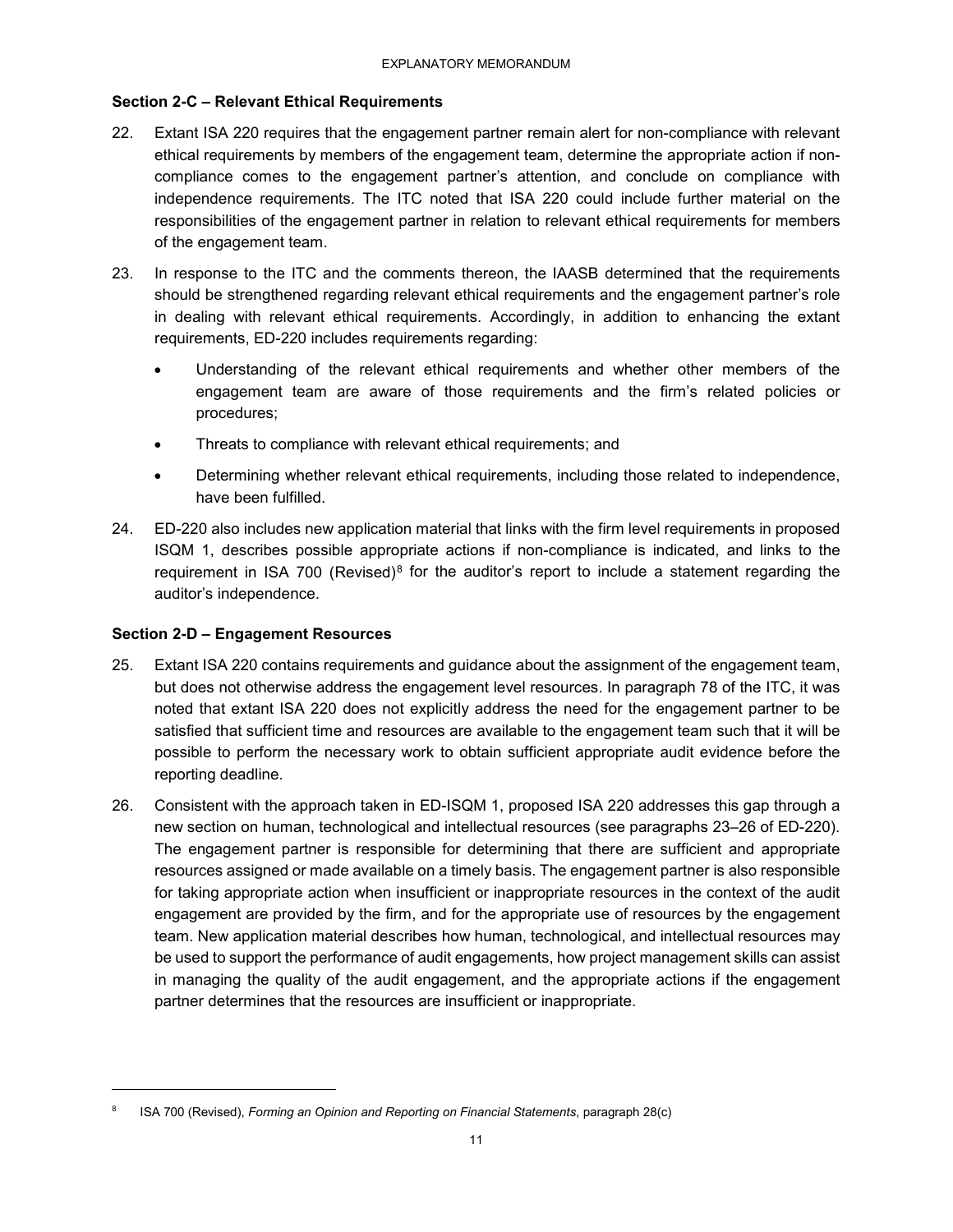### **Section 2-E – Other Matters**

- 27. Other improvements in ED-220 include that:
	- Information learned in the acceptance and continuance process is required to be taken into account in planning and performing the audit engagement in accordance with the ISAs (see paragraph 21 of ED-220). For example, ED-220 now explicitly recognizes that information obtained in the acceptance and continuance process will be relevant to the auditor's risk assessment process.
	- The monitoring and remediation requirement has been enhanced and clarified. The IAASB has also aligned ED-220 with the new requirements in proposed ISQM 1, and are premised on the basis that the engagement partner is responsible for dealing with the relevant aspects of the monitoring and remediation process as communicated by the firm, including, as applicable, the results of the monitoring and remediation process of the network or network firms (see paragraph 36 of ED-220). In addition, the engagement partner is also required to be satisfied that the engagement team is aware of the results of the firm's monitoring and remediation process, and to remain alert throughout the engagement for information that may be relevant to the monitoring and remediation approach.
- 28. Regardless of how the engagement team is organized, the IAASB has also emphasized the engagement partner's overall responsibility for managing and achieving quality on the engagement (see Section 2-B above). In light of this, the role and responsibilities of the engagement partner and engagement team in a group audit are also a key focus for the IAASB. The IAASB is currently undertaking a project to revise ISA 600,<sup>9</sup> which may result in minor amendments to ED-220 in due course as the project progresses.

# **Section 3 Request for Comments**

-

Respondents are asked to comment on the clarity, understandability and practicality of application of the requirements and related application material of ED-220. In this regard, comments will be most helpful if they are identified with specific aspects of ED-220 and include the reasons for any concern about clarity, understandability and practicality of application, along with suggestions for improvement.

- 1) Do you support the focus on the sufficient and appropriate involvement of the engagement partner (see particularly paragraphs 11–13 and 37 of ED-220), as part of taking overall responsibility for managing quality on the engagement? Does the proposed ISA appropriately reflect the role of other senior members of the engagement team, including other partners?
- 2) Does ED-220 have appropriate linkages with the ISQMs? Do you support the requirements to follow the firm's policies and procedures and the material referring to when the engagement partner may depend on the firm's policies or procedures?
- 3) Do you support the material on the appropriate exercise of professional skepticism in managing quality at the engagement level? (See paragraph 7 and A27–A29 of ED-220)
- 4) Does ED-220 deal adequately with the modern auditing environment, including the use of different audit delivery models and technology?
- 5) Do you support the revised requirements and guidance on direction, supervision and review? (See paragraphs 27–31 and A68–A80 of ED-220)

<sup>9</sup> ISA 600, *Special Considerations—Audits of Group Financial Statements (Including the Work of Component Auditors)*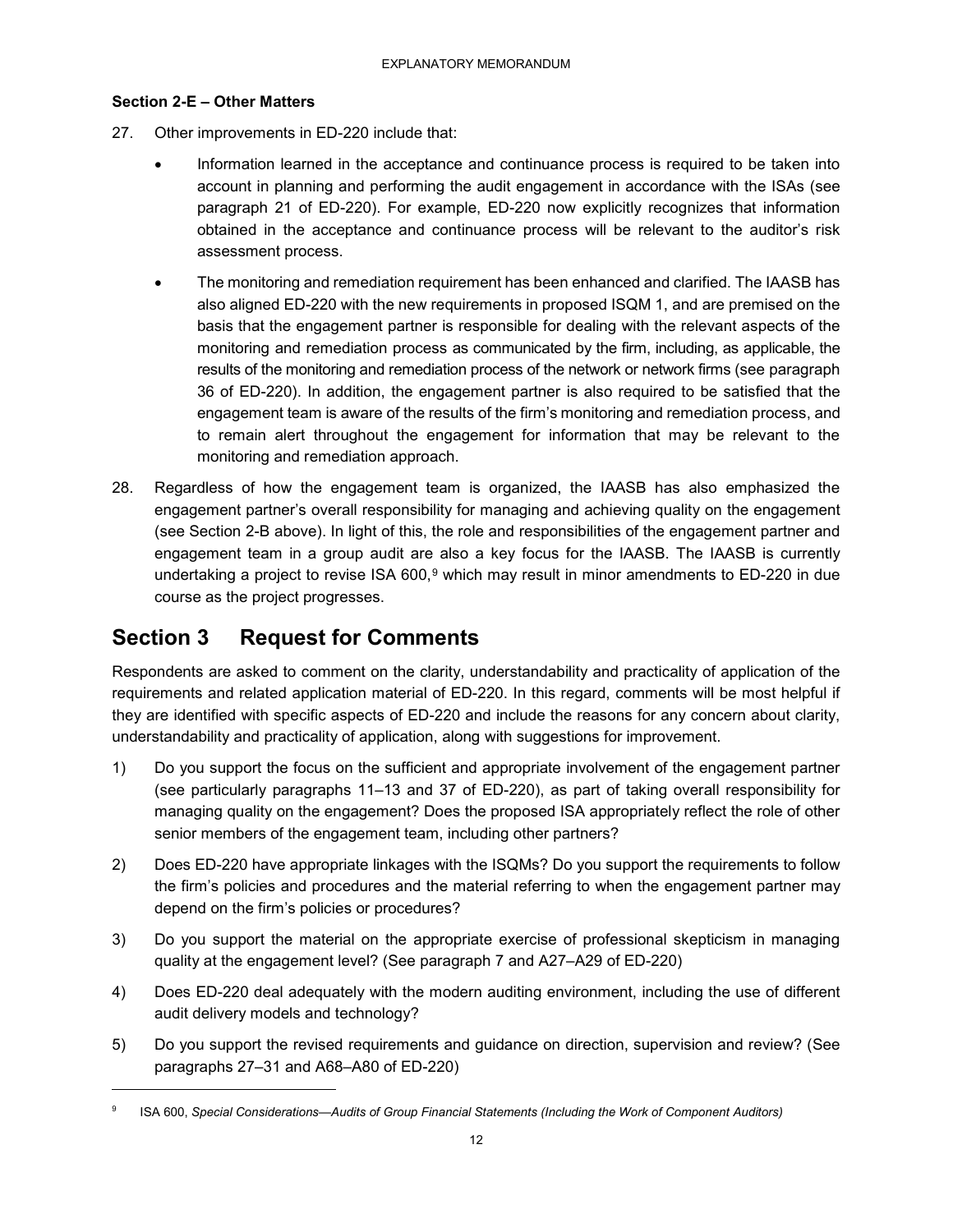- 6) Does ED-220, together with the overarching documentation requirements in ISA 230, include sufficient requirements and guidance on documentation?
- 7) Is ED-220 appropriately scalable to engagements of different sizes and complexity, including through the focus on the nature and circumstances of the engagement in the requirements?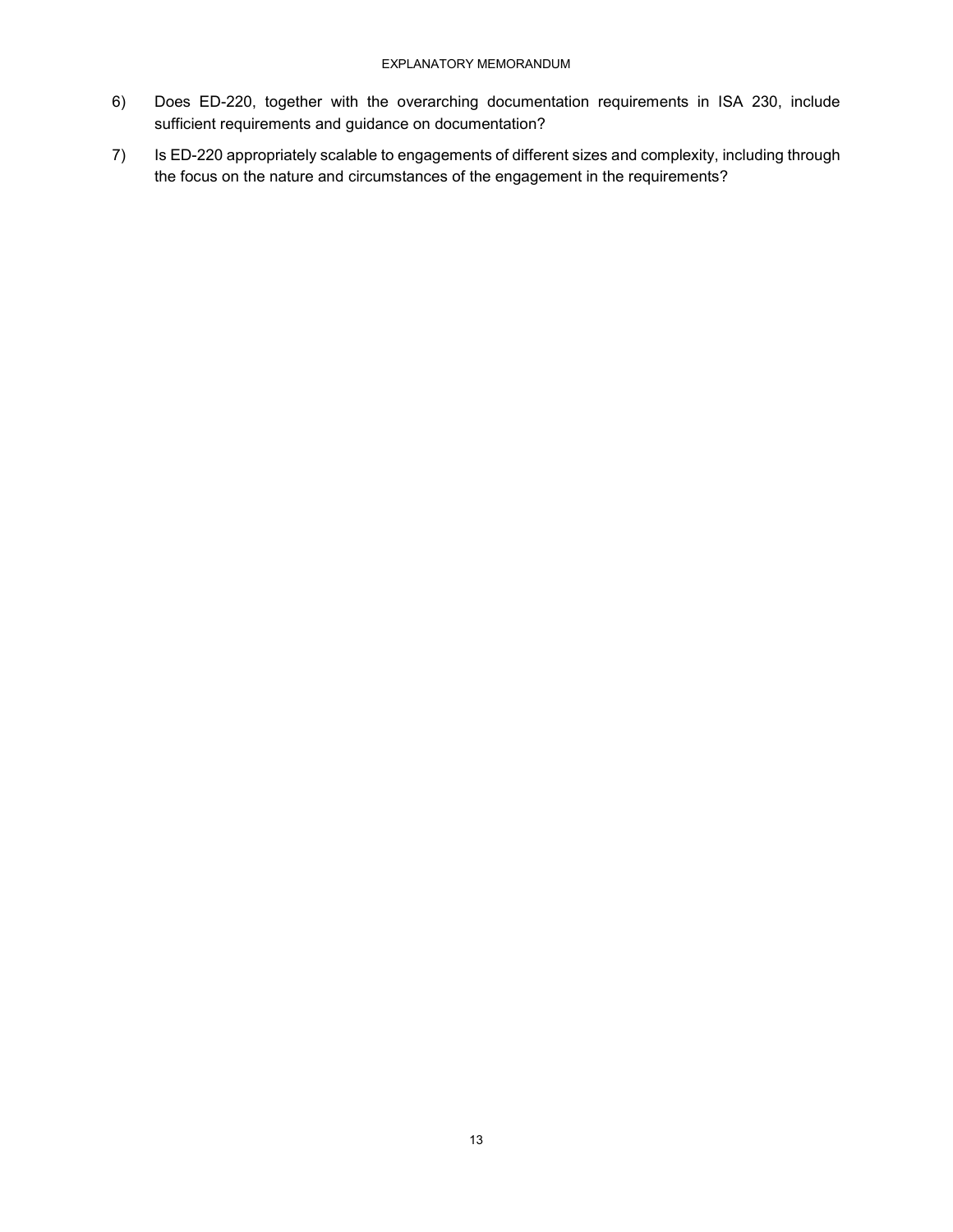### **Scalability for Firms of Different Sizes and for Engagements Where Nature and Circumstances Differ**

*Note:* This Appendix includes the relevant references to the material located within ED-220 that incorporates scalability for firms of different sizes and for engagements where the nature and circumstances differ.

| <b>How ED-220 Covers Scalability</b>                                                                                                                                                                                                                                                                                                                                                                                                                                                                                                                                                                                                                                                                                                                                                                                                                                                                                                                                                                                                                                                                                                                                                                                                    | <b>Reference to ED-220</b>                                                                                                                                                                                                                                                                                  |
|-----------------------------------------------------------------------------------------------------------------------------------------------------------------------------------------------------------------------------------------------------------------------------------------------------------------------------------------------------------------------------------------------------------------------------------------------------------------------------------------------------------------------------------------------------------------------------------------------------------------------------------------------------------------------------------------------------------------------------------------------------------------------------------------------------------------------------------------------------------------------------------------------------------------------------------------------------------------------------------------------------------------------------------------------------------------------------------------------------------------------------------------------------------------------------------------------------------------------------------------|-------------------------------------------------------------------------------------------------------------------------------------------------------------------------------------------------------------------------------------------------------------------------------------------------------------|
| In larger firms, responsibility for elements of<br>the system of quality management is<br>dispersed throughout the firm and the<br>engagement partner may not have direct<br>involvement or detailed knowledge of those<br>elements. In such cases, the engagement<br>partner may use information provided by the<br>firm and personal knowledge, supplemented<br>with additional inquiries or other procedures,<br>to have the necessary basis to depend on the<br>firm's policies and procedures. In a smaller<br>firm, the engagement partner may have more<br>direct involvement in the firm's processes,<br>which may provide the basis for depending<br>on the firm's policies or procedures in certain<br>circumstances.<br>For example, if the engagement partner is<br>directly involved throughout the firm's<br>acceptance and continuance process, the<br>engagement partner will therefore be aware<br>of the information obtained, or used by the<br>firm, in reaching the related conclusions.<br>Such involvement may also therefore provide<br>a basis for the engagement partner being<br>satisfied that the firm's policies or procedures<br>have been followed and that the conclusions<br>reached are appropriate. | The Firm's System of Quality Management<br>$\bullet$<br>Role<br>of Engagement<br><b>Teams</b><br>and<br>Paragraphs A7-A8.<br>Acceptance and Continuance of Client<br>$\bullet$<br>Relationships and Audit Engagements -<br>Paragraph A45.<br>Engagement Resources - Paragraphs A52<br>$\bullet$<br>and A61. |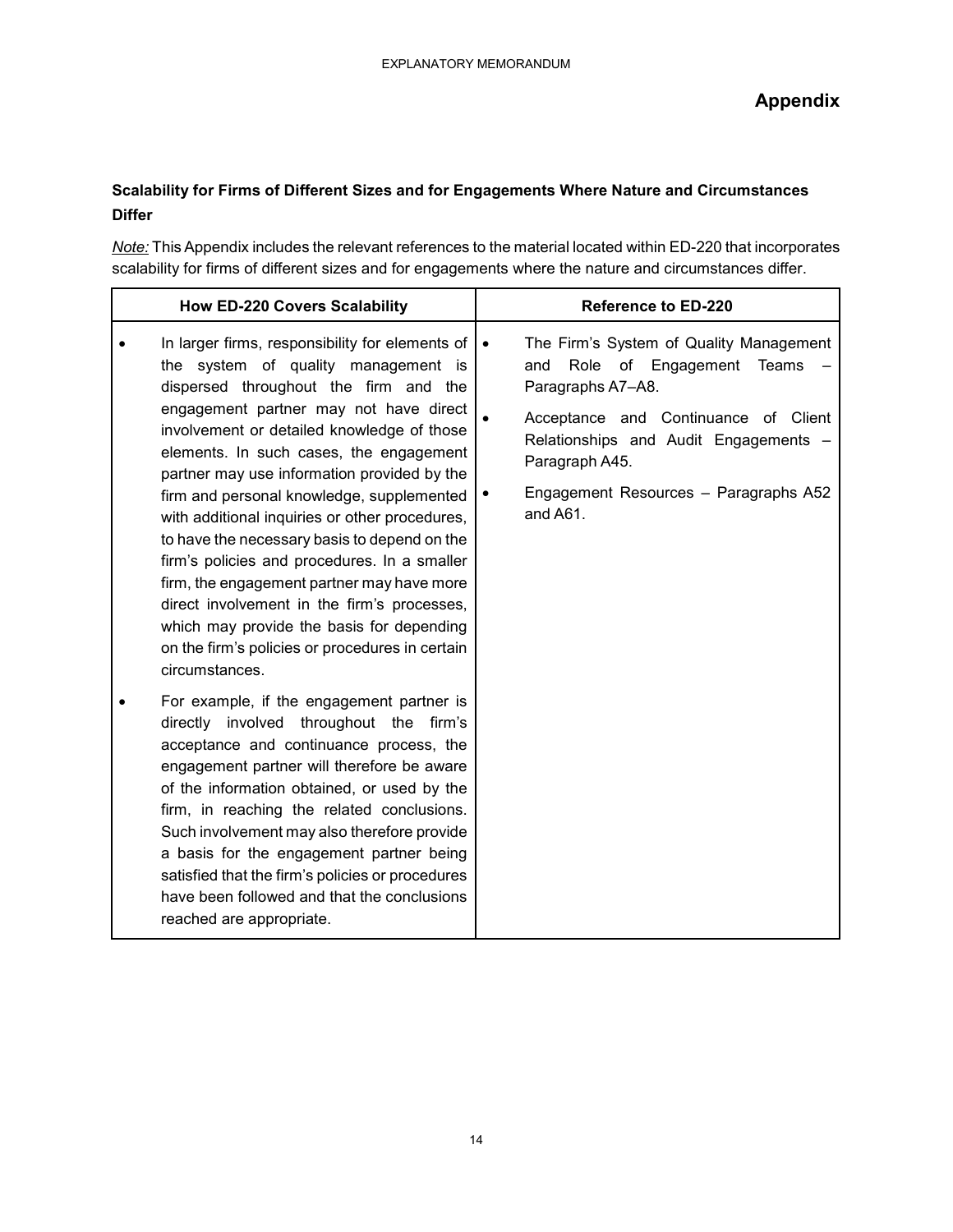| <b>How ED-220 Covers Scalability</b> |                                                                                                                                                                                                                                                                                                                                                                                                                                                                | <b>Reference to ED-220</b>                                                                                             |  |
|--------------------------------------|----------------------------------------------------------------------------------------------------------------------------------------------------------------------------------------------------------------------------------------------------------------------------------------------------------------------------------------------------------------------------------------------------------------------------------------------------------------|------------------------------------------------------------------------------------------------------------------------|--|
|                                      | smaller<br>firm,<br>the<br>design<br>a<br>and<br>In.<br>implementation of many responses to the<br>firm's quality risks may be most effectively<br>dealt with by the engagement partner at the<br>engagement level.<br>The firm's responses to quality risks,<br>including policies or procedures, may be less<br>formal in a smaller firm (e.g., in a very small<br>firm with a relatively small number of audit<br>engagements,<br>firm<br>leadership<br>may | The Firm's System of Quality Management<br>$\bullet$<br>Role of<br>Engagement<br><b>Teams</b><br>and<br>Paragraph A14. |  |
|                                      | determine that there is no need to establish<br>a firm-wide system to monitor independence,<br>rather,<br>independence<br>would<br>and<br>be<br>monitored at the engagement level by the<br>engagement partner).                                                                                                                                                                                                                                               |                                                                                                                        |  |
|                                      | Some requirements of ED-220 may not be<br>relevant if the audit is carried out entirely by<br>the engagement partner because they are<br>conditional on the involvement of other<br>members of the engagement team (e.g.,<br>requirements<br>related<br>direction,<br>to<br>supervision, and review).                                                                                                                                                          | $\bullet$<br>The Firm's System of Quality Management<br>and Role of Engagement Teams - Paragraph<br>A15.               |  |
|                                      | For a smaller engagement team that consists<br>of only a few engagement team members,<br>the engagement partner's actions influence<br>the desired culture through direct interaction<br>and conduct, which may be sufficient to<br>reflect the firm's commitment to quality. For a<br>larger engagement team that is dispersed<br>locations,<br>many<br>formal<br>over<br>more<br>communications may be necessary.                                            | $\bullet$<br>Leadership Responsibilities for Managing<br>and Achieving Quality on Audits - Paragraph<br>A23.           |  |
|                                      | The requirements relating to nature, timing<br>and extent of direction and supervision of the<br>members of the engagement team and the<br>review of the work performed are required to<br>to<br>the<br>nature<br>be<br>responsive<br>and<br>circumstances of the audit engagement and<br>the resources assigned or made available to<br>the<br>engagement<br>the<br>direction,<br>(i.e.,<br>supervision and review is to be specifically                      | $\bullet$<br>Engagement Performance - Paragraphs 27-<br>29.                                                            |  |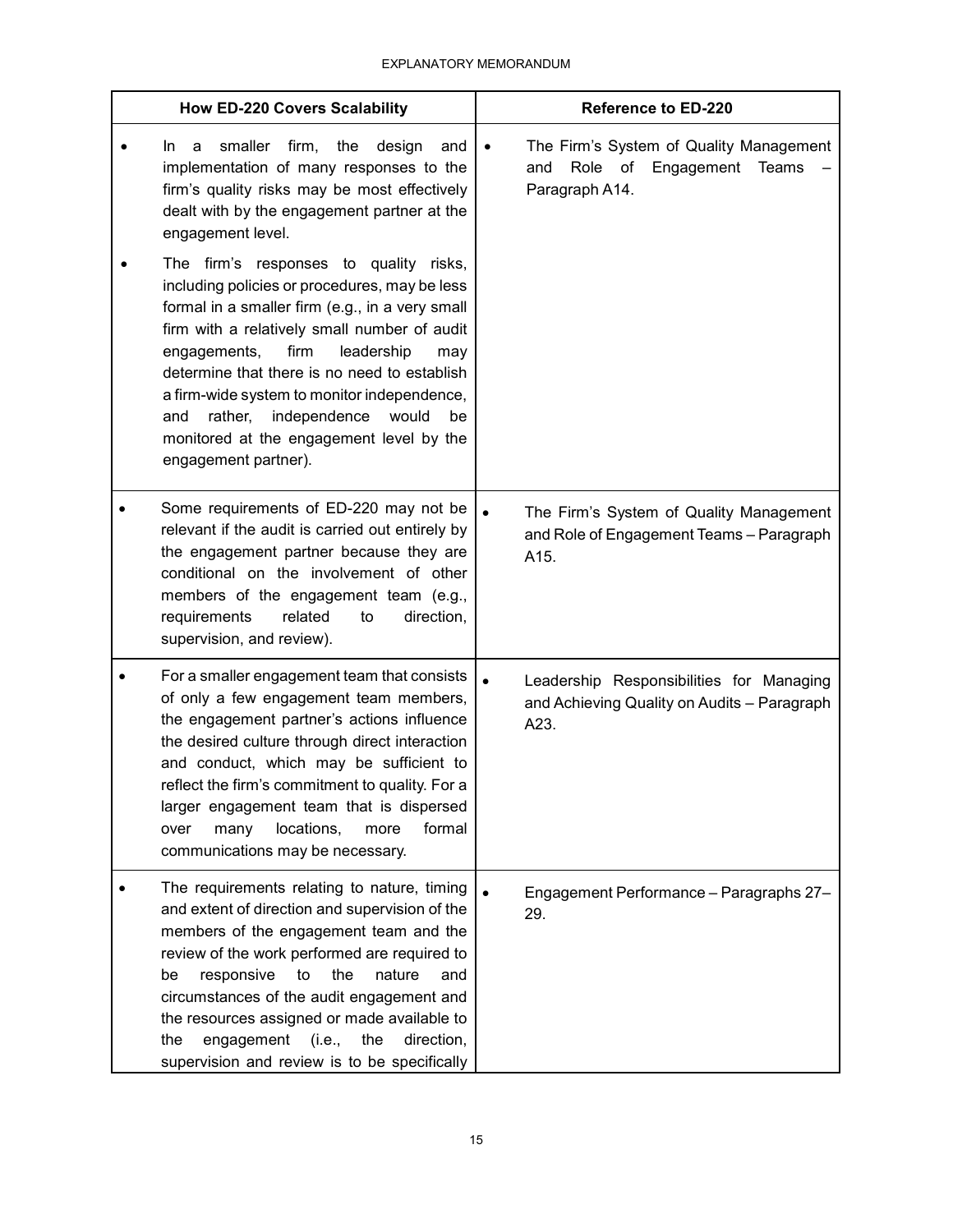| <b>How ED-220 Covers Scalability</b>                                                                                                                                                                                                                                                                                                                                                                                                                                                                                               | <b>Reference to ED-220</b>                                                                                                               |
|------------------------------------------------------------------------------------------------------------------------------------------------------------------------------------------------------------------------------------------------------------------------------------------------------------------------------------------------------------------------------------------------------------------------------------------------------------------------------------------------------------------------------------|------------------------------------------------------------------------------------------------------------------------------------------|
| tailored or scaled for each engagement,<br>depending on its size and complexity).                                                                                                                                                                                                                                                                                                                                                                                                                                                  |                                                                                                                                          |
| For larger engagements, the engagement<br>partner may assign certain procedures, tasks<br>or other actions to other members of the<br>engagement team to assist the engagement<br>partner in complying with the requirements of<br>ED-220.                                                                                                                                                                                                                                                                                         | $\bullet$<br>Leadership Responsibilities for Managing<br>Achieving<br>Quality<br>Audits<br>and<br>on<br>Paragraphs 13 and A30.           |
| where<br>situations<br>there<br>In.<br>are<br>many<br>engagement team members, for example on<br>larger or more complex audit engagements,<br>the engagement partner may involve an<br>individual who has specialized skills or<br>knowledge<br>project<br>in<br>management,<br>supported by appropriate technological and<br>intellectual resources of the firm. Conversely,<br>for a smaller engagement team with fewer<br>team<br>engagement<br>members,<br>project<br>management may be achieved through less<br>formal means. | $\bullet$<br>Engagement Resources - Paragraph A63-<br>A64.                                                                               |
| Explicit acknowledgement of a tailored                                                                                                                                                                                                                                                                                                                                                                                                                                                                                             | Scope of this ISA - Paragraph A2.<br>$\bullet$                                                                                           |
| approach to quality management at the<br>engagement level that is responsive to the<br>nature and circumstances of the audit<br>engagement.                                                                                                                                                                                                                                                                                                                                                                                        | The Firm's System of Quality Management<br>Role of<br>Engagement Teams<br>and<br>Paragraphs 4(b), 7, A5, A9, and A14.                    |
|                                                                                                                                                                                                                                                                                                                                                                                                                                                                                                                                    | Relevant Ethical Requirements, Including<br>$\bullet$<br>Independence Requirements - Paragraphs<br>14-15, 18, and A32-A33.               |
|                                                                                                                                                                                                                                                                                                                                                                                                                                                                                                                                    | Acceptance and Continuance of Client<br>$\bullet$<br>Relationships and Audit Engagements -<br>Paragraph A49.                             |
|                                                                                                                                                                                                                                                                                                                                                                                                                                                                                                                                    | Leadership Responsibilities for Managing<br>$\bullet$<br>Achieving<br>Quality<br>on<br>Audits<br>and<br>Paragraphs 11, A23-A24, and A66. |
|                                                                                                                                                                                                                                                                                                                                                                                                                                                                                                                                    | Engagement Resources - Paragraphs 23,<br>$\bullet$<br>25, A52, A60, and A11D.                                                            |
|                                                                                                                                                                                                                                                                                                                                                                                                                                                                                                                                    | Direction, Supervision<br>and<br>Review<br>$\bullet$<br>Paragraphs 27(b), A69, A81, and A84.                                             |
|                                                                                                                                                                                                                                                                                                                                                                                                                                                                                                                                    | Monitoring and Remediation - Paragraph<br>$\bullet$<br>A97.                                                                              |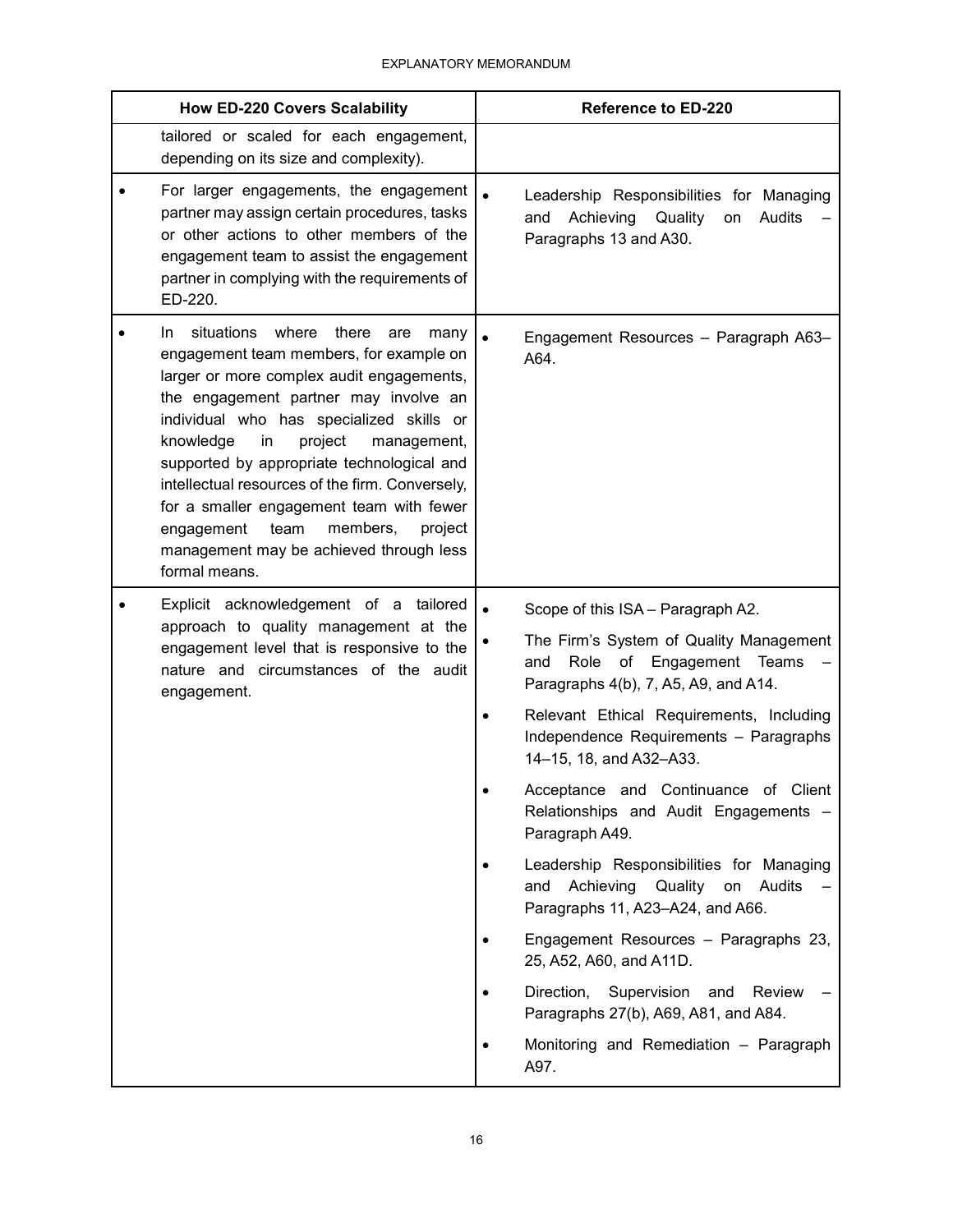| <b>How ED-220 Covers Scalability</b> | <b>Reference to ED-220</b>                                                          |
|--------------------------------------|-------------------------------------------------------------------------------------|
|                                      | Taking Overall Responsibility for Managing<br>and Achieving Quality - Paragraph 37. |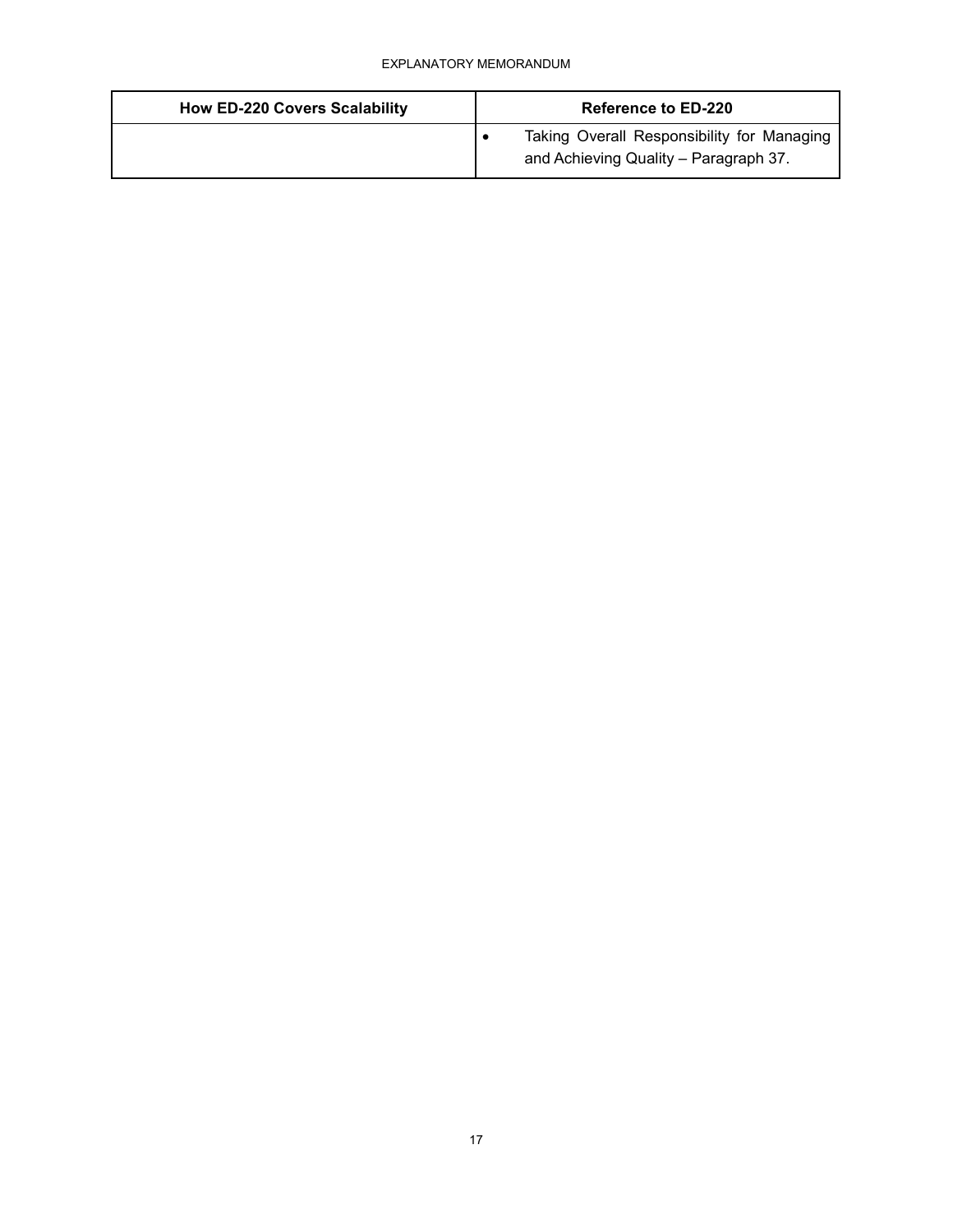# **PROPOSED INTERNATIONAL STANDARD ON AUDITING 220 (REVISED) QUALITY MANAGEMENT FOR AN AUDIT OF FINANCIAL STATEMENTS**

#### **CONTENT**

|                                                                          | Page |
|--------------------------------------------------------------------------|------|
|                                                                          | 20   |
|                                                                          | 20   |
| The Firm's System of Quality Management and Role of Engagement Teams     | 20   |
|                                                                          | 21   |
|                                                                          | 21   |
|                                                                          | 21   |
|                                                                          | 23   |
| Leadership Responsibilities for Managing and Achieving Quality on Audits | 23   |
| Relevant Ethical Requirements, Including Those Related to Independence   | 23   |
| Acceptance and Continuance of Client Relationships and Audit Engagements | 24   |
|                                                                          | 24   |
|                                                                          | 25   |
|                                                                          | 25   |
|                                                                          | 26   |
|                                                                          | 26   |
|                                                                          | 27   |
| Taking Overall Responsibility for Managing and Achieving Quality         | 27   |
|                                                                          | 27   |
|                                                                          | 28   |
|                                                                          | 28   |
| The Firm's System of Quality Management and Role of Engagement Teams     | 28   |
| Definitions.                                                             | 31   |
| Leadership Responsibilities for Managing and Achieving Quality on Audits | 32   |
| Relevant Ethical Requirements, Including Those Related to Independence   | 35   |
| Acceptance and Continuance of Client Relationships and Audit Engagements | 38   |
|                                                                          | 40   |
|                                                                          | 43   |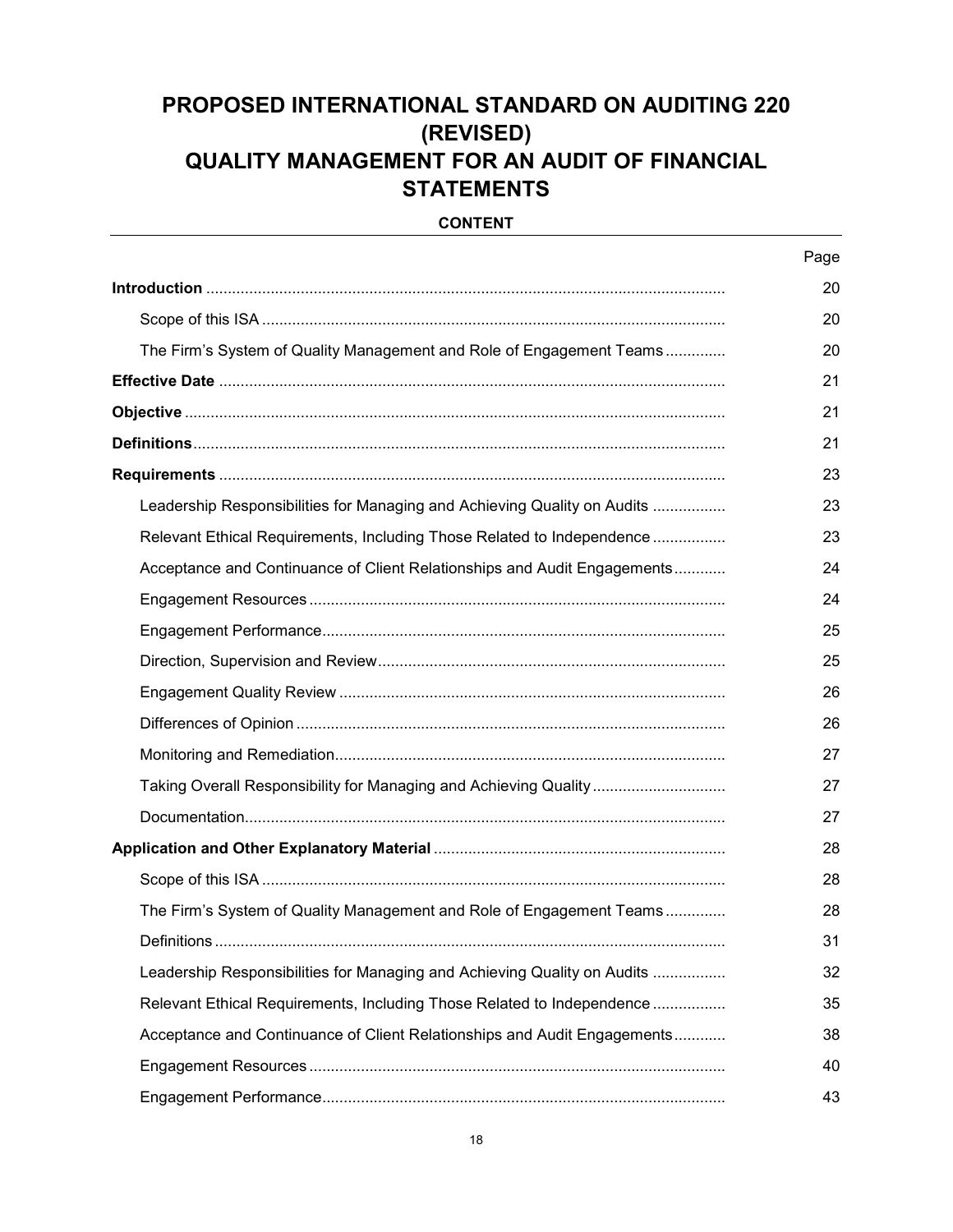#### PROPOSED INTERNATIONAL STANDARD ON AUDITING 220, QUALITY MANAGEMENT FOR AN AUDIT OF FINANCIAL STATEMENTS

|                                                                  | 48 |
|------------------------------------------------------------------|----|
|                                                                  | 48 |
|                                                                  | 49 |
|                                                                  | 49 |
| Taking Overall Responsibility for Managing and Achieving Quality | 50 |
|                                                                  | 50 |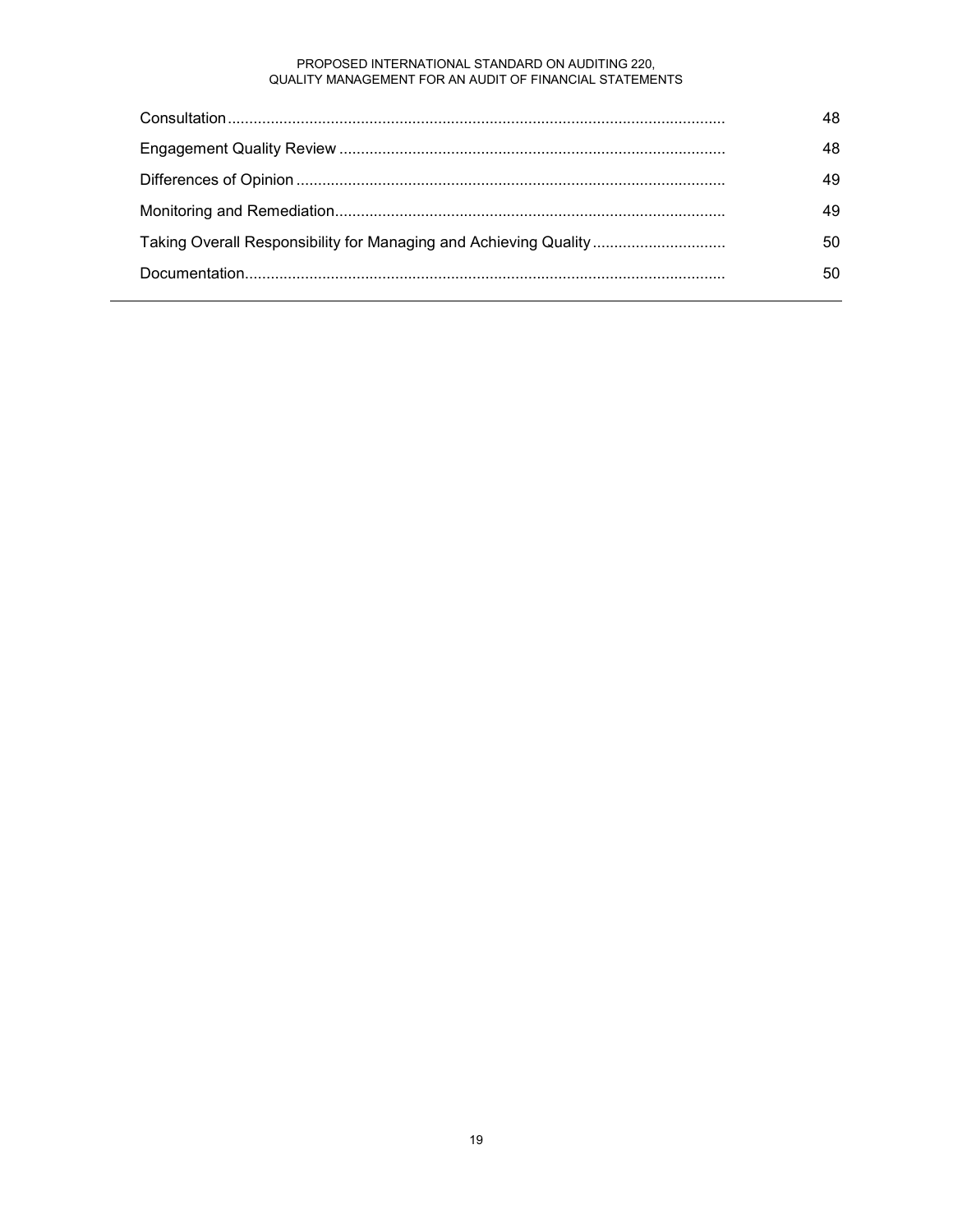### **Introduction**

j

### **Scope of this ISA**

1. This International Standard on Auditing (ISA) deals with the specific responsibilities of the auditor regarding quality management at the engagement level for an audit of financial statements, and the related responsibilities of the engagement partner. This ISA is to be read in conjunction with relevant ethical requirements. (Ref: Para. A1–A2)

### **The Firm's System of Quality Management and Role of Engagement Teams**

- 2. The firm is responsible for the system of quality management. Under proposed ISQM 1, the objective of the firm is to design, implement and operate a system of quality management for audits or reviews of financial statements, or other assurance or related services engagements performed by the firm, that provides the firm with reasonable assurance that:
	- (a) The firm and its personnel fulfill their responsibilities in accordance with professional standards and applicable legal and regulatory requirements, and conduct engagements in accordance with such standards and requirements; and
	- (b) Engagement reports issued by the firm or engagement partners are appropriate in the circumstances.10 (Ref: Para. A3, A14–A15)
- 3. This ISA is premised on the basis that the firm is subject to the ISQMs or to national requirements that are at least as demanding. (Ref: Para. A4)
- 4. The engagement team, led by the engagement partner, is responsible, within the context of the firm's system of quality management and through complying with the requirements of this ISA, for:
	- (a) Implementing the firm's responses to quality risks (i.e., the firm's policies or procedures) that are applicable to the audit engagement using information communicated by, or obtained from, the firm; (Ref: Para. A5–A8)
	- (b) Given the nature and circumstances of the audit engagement, determining whether to design and implement responses beyond those set forth in the firm's policies or procedures; and (Ref: Para. A9–A10)
	- (c) Providing the firm with information from the audit engagement to support the design, implementation, and operation of the firm's system of quality management that is required to be communicated in accordance with the firm's policies or procedures. (Ref: Para. A11)
- 5. Complying with the requirements in other ISAs may provide information that is relevant to quality management at the engagement level. (Ref: Para. A12)
- 6. The public interest is served by the consistent performance of quality audit engagements. Quality audit engagements are achieved through planning and performing engagements and reporting on them in accordance with professional standards and applicable legal and regulatory requirements. Achieving the objectives of those standards and complying with the requirements of applicable law

<sup>10</sup> Proposed ISQM 1, *Quality Management for Firms that Perform Audits or Reviews of Financial Statements, or Other Assurance or Related Services Engagements,* paragraph 21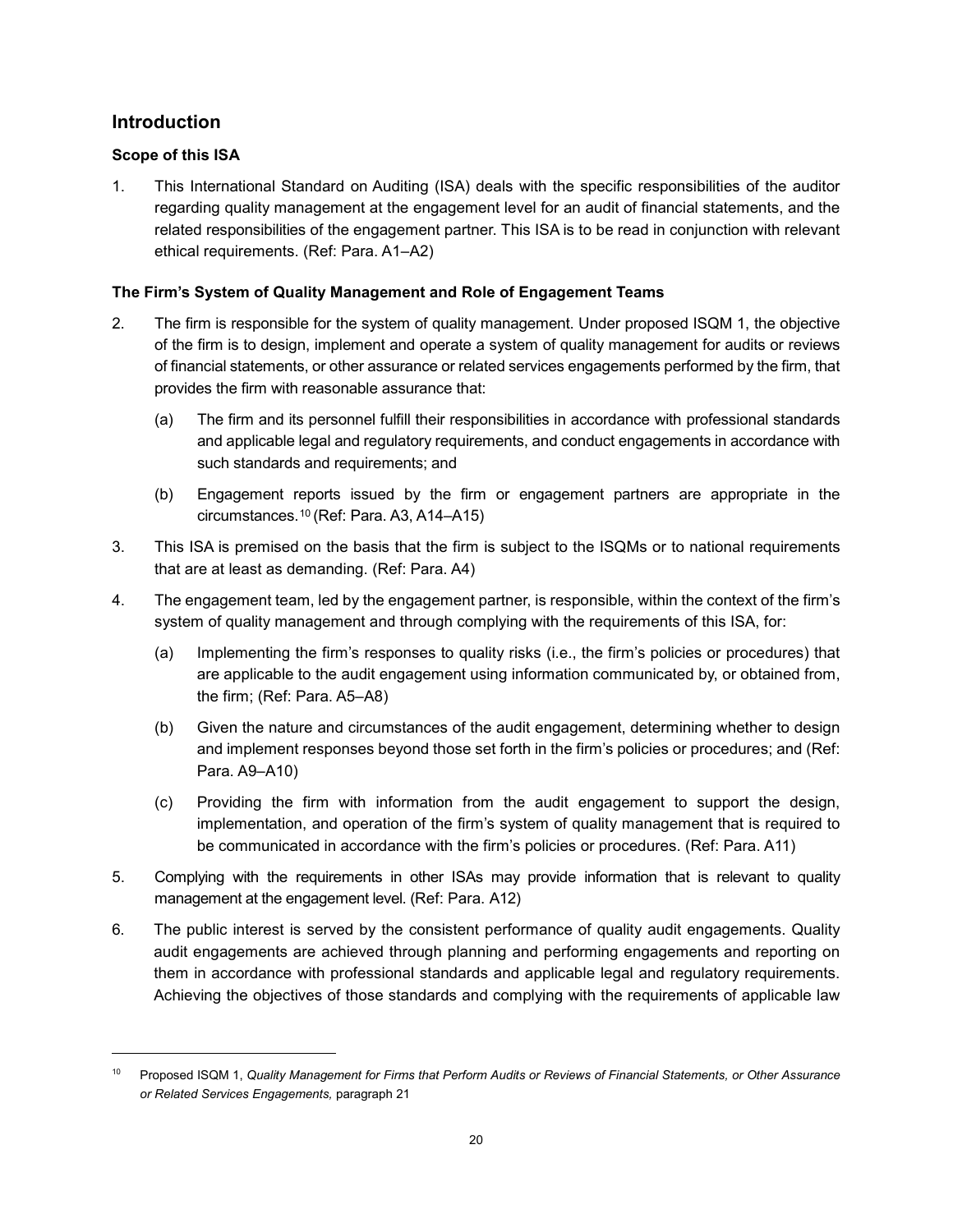or regulation involves exercising professional judgment and exercising professional skepticism. (Ref: Para. A13)

7. In accordance with ISA 200,<sup>11</sup> the engagement partner and other members of the engagement team are required to plan and perform an audit with professional skepticism and to exercise professional judgment. In doing so, the engagement partner and engagement team exercise professional judgment and professional skepticism in meeting the objective and requirements of this ISA. Professional judgment is applied in making informed decisions about the courses of action that are appropriate to manage and achieve quality given the nature and circumstances of the audit engagement. Professional skepticism supports the quality of judgments made by the engagement team and, through these judgments, supports the overall effectiveness of the engagement team in achieving quality at the engagement level. The appropriate exercise of professional skepticism may be demonstrated through the actions and communications of the engagement partner and other members of the engagement team. Such actions and communications may include specific steps to deal with impediments that may impair the appropriate exercise of professional skepticism, such as unconscious bias or resource constraints. (Ref: Para. A27–A29)

### **Effective Date**

8. This ISA is effective for audits of financial statements for periods beginning on or after [Date].

### **Objective**

- 9. The objective of the auditor is to manage quality at the engagement level to obtain reasonable assurance that quality has been achieved such that:
	- (a) The auditor has fulfilled the auditor's responsibilities, and has conducted the audit, in accordance with professional standards and applicable legal and regulatory requirements; and
	- (b) The auditor's report issued is appropriate in the circumstances.

### **Definitions**

j

- 10. For purposes of the ISAs, the following terms have the meanings attributed below:
	- (a) Engagement partner<sup>12</sup> The partner, or other individual appointed by the firm, who is responsible for the audit engagement and its performance, and for the auditor's report that is issued on behalf of the firm, and who, where required, has the appropriate authority from a professional, legal or regulatory body.
	- (b) Engagement quality review An objective evaluation of the significant judgments made by the engagement team and the conclusions reached thereon that is completed on or before the date of the engagement report.
	- (c) Engagement quality reviewer A suitably qualified partner or other individual appointed by the firm to be responsible for the performance of the engagement quality review.

<sup>11</sup> ISA 200, *Overall Objectives of the Independent Auditor and the Conduct of an Audit in Accordance with International Standards on Auditing*, paragraphs 15–16

<sup>&</sup>lt;sup>12</sup> "Engagement partner," "partner," and "firm" should be read as referring to their public sector equivalents where relevant.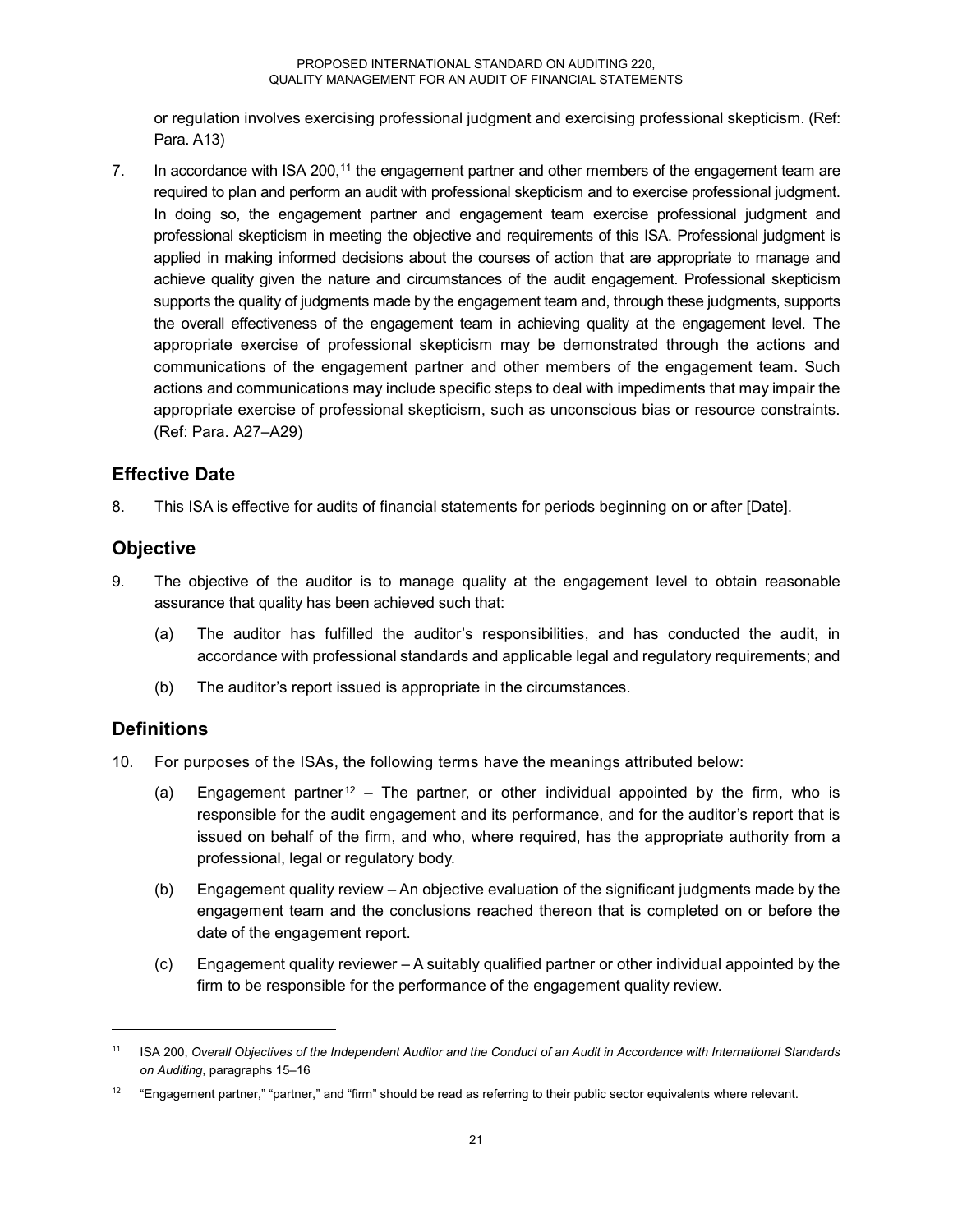- (d) Engagement team All partners and staff performing the audit engagement, and any other individuals who perform audit procedures on the engagement, including individuals engaged by the firm or a network firm. The engagement team excludes an auditor's external expert engaged by the firm or a network firm,<sup>13</sup> and also excludes individuals within the client's internal audit function who provide direct assistance on an engagement when the external auditor complies with the requirements of ISA 610 (Revised 2013).<sup>14</sup> (Ref: Para. A16-A19)
- (e) Firm A sole practitioner, partnership or corporation or other entity of professional accountants, or public sector equivalent. (Ref: Para. A20)
- (f) Network firm A firm or entity that belongs to a network. (Ref: Para. A21)
- (g) Network A larger structure: (Ref: Para. A21)
	- (i) That is aimed at cooperation, and
	- (ii) That is clearly aimed at profit or cost-sharing or shares common ownership, control or management, common quality management policies or procedures, common business strategy, the use of a common brand name, or a significant part of professional resources.
- (h) Partner Any individual with authority to bind the firm with respect to the performance of a professional services engagement.
- (i) Personnel Partners and staff.

- (j) Professional standards International Standards on Auditing (ISAs) and relevant ethical requirements.
- (k) Relevant ethical requirements Principles of professional ethics and ethical requirements that are applicable to professional accountants when undertaking the audit engagement. Relevant ethical requirements ordinarily comprise the provisions of the International Ethics Standards Board for Accountants' *International Code of Ethics for Professional Accountants (including International Independence Standards)* (IESBA Code) related to audits of financial statements, together with national requirements that are more restrictive.
- (l) Response (in relation to a system of quality management) Policies or procedures designed and implemented by the firm to address a quality risk:
	- (i) Policies are statements of what should, or should not, be done to address a quality risk. Such statements may be documented, explicitly stated in communications or implied through actions and decisions.
	- (ii) Procedures are actions to implement policies.
- (m) Staff Professionals, other than partners, including any experts the firm employs.

<sup>13</sup> ISA 620, *Using the Work of an Auditor's Expert*, paragraph 6(a), defines the term "auditor's expert."

<sup>14</sup> ISA 610 (Revised 2013), *Using the Work of Internal Auditors,* establishes limits on the use of direct assistance. It also acknowledges that the external auditor may be prohibited by law or regulation from obtaining direct assistance from internal auditors. Therefore, the use of direct assistance is restricted to situations where it is permitted.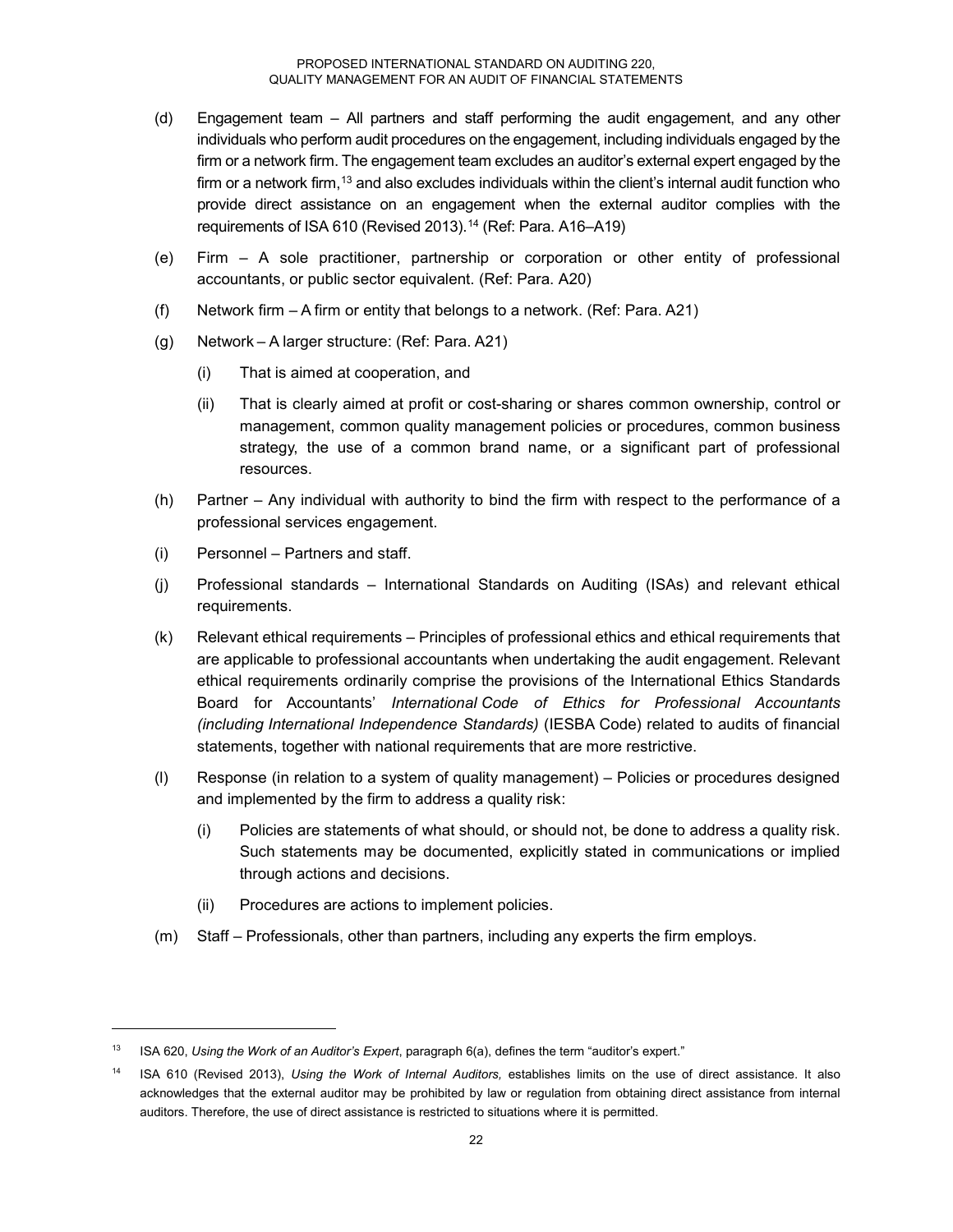### **Requirements**

### **Leadership Responsibilities for Managing and Achieving Quality on Audits**

- 11. The engagement partner shall take overall responsibility for managing and achieving quality on the audit engagement, including taking responsibility for creating an environment for the engagement that emphasizes the firm's culture and expected behavior of engagement team members. In doing so, the engagement partner shall be sufficiently and appropriately involved throughout the engagement such that the engagement partner has the basis for determining whether the significant judgments made and the conclusions reached are appropriate given the nature and circumstances of the engagement. (Ref: Para. A22–A29)
- 12. In creating the environment described in paragraph 11, the engagement partner, and others to whom supervisory roles are assigned, shall take clear, consistent and effective actions that reflect the firm's commitment to quality and establish and communicate the expected behavior of engagement team members, including:
	- (a) Emphasizing that all engagement team members are responsible for contributing to the management and achievement of quality at the engagement level;
	- (b) Reinforcing the importance of professional ethics, values, and attitudes to the members of the engagement team;
	- (d) Encouraging open and robust communication within the engagement team, and supporting the ability of engagement team members to raise concerns without fear of reprisal; and
	- (e) Emphasizing the importance of each engagement team member exercising professional skepticism throughout the audit engagement.
- 13. If the engagement partner assigns procedures, tasks or actions to other members of the engagement team to assist the engagement partner in complying with the requirements of this ISA, the engagement partner shall continue to take overall responsibility for managing and achieving quality on the audit engagement. When assigning procedures, tasks or actions to other members of the engagement team, the engagement partner shall: (Ref: Para. A30)
	- (a) Appropriately inform assignees about the nature of their responsibilities and authority, the scope of the work being assigned, the objectives thereof and any other necessary instructions and relevant information; and
	- (b) Monitor the performance of the work of assignees and review selected related documentation in order to evaluate the conclusions reached.

### **Relevant Ethical Requirements, Including Those Related to Independence**

- 14. The engagement partner shall have an understanding of the relevant ethical requirements, including those related to independence, that are applicable given the nature and circumstances of the audit engagement. (Ref: Para. A31–A35, A41)
- 15. The engagement partner shall determine that other members of the engagement team have been made aware of relevant ethical requirements that are applicable given the nature and circumstances of the audit engagement, and the firm's related policies or procedures, including those that deal with: (Ref: Para. A33–A35)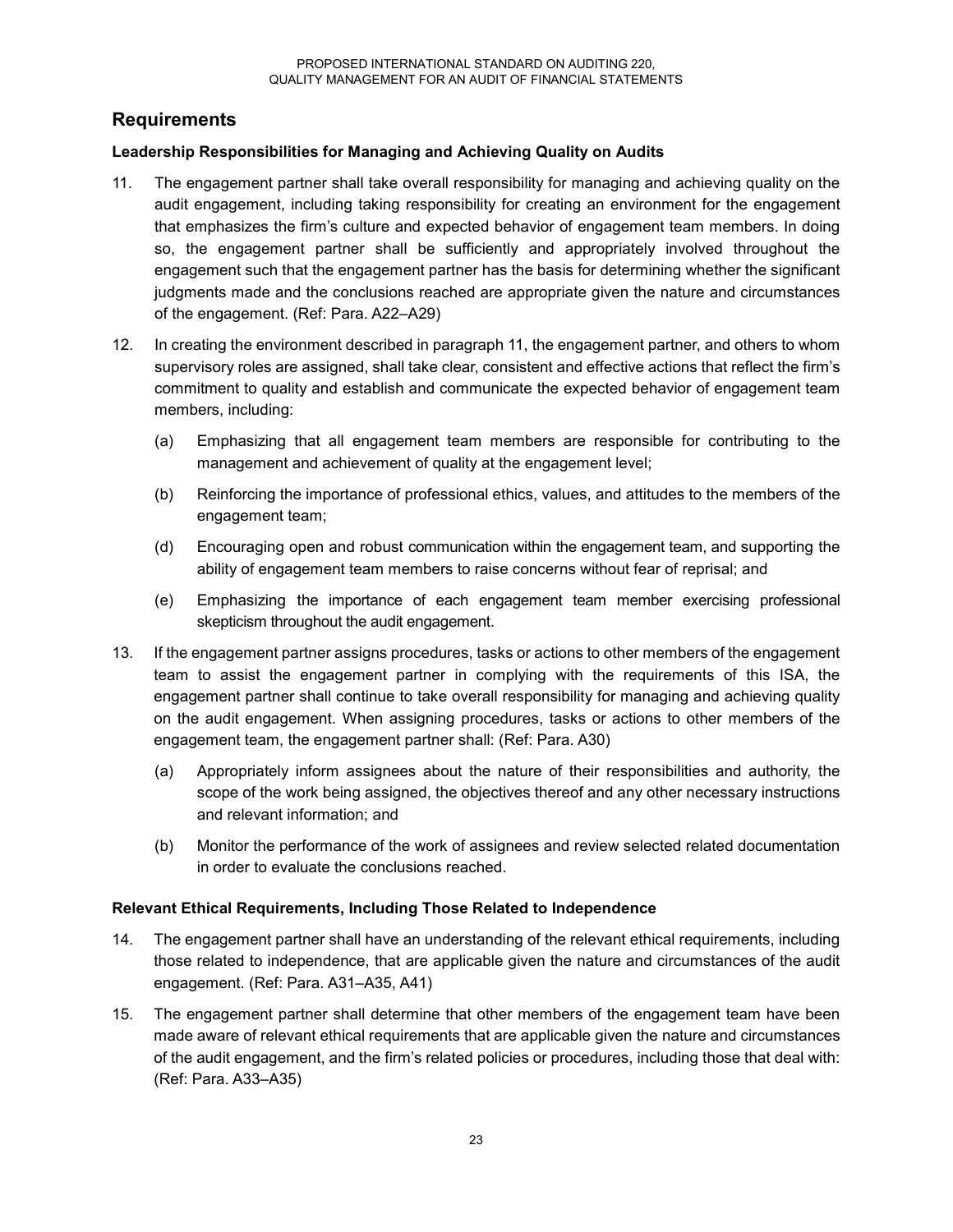- (a) Identifying, evaluating, and addressing threats to compliance with relevant ethical requirements, including those related to independence;
- (b) Circumstances that may cause a breach of relevant ethical requirements, including those related to independence, and their responsibilities when they become aware of actual or suspected breaches; and
- (c) Their responsibilities when they become aware of an instance of actual or suspected noncompliance with laws and regulations.15
- 16. If matters come to the engagement partner's attention that indicate that a threat to compliance with relevant ethical requirements exists, the engagement partner shall evaluate such threats through complying with the firm's policies or procedures, using relevant information from the firm, the engagement team, or other sources and take appropriate action. (Ref: Para. A36–A37)
- 17. The engagement partner shall remain alert throughout the audit engagement, through observation and making inquiries as necessary, for actual or suspected breaches of relevant ethical requirements or the firm's related policies or procedures by members of the engagement team. (Ref: Para. A38)
- 18. If matters come to the engagement partner's attention through the firm's system of quality management, or from other sources, that indicate that relevant ethical requirements applicable to the nature and circumstances of the audit engagement have not been fulfilled, the engagement partner, in consultation with others in the firm, shall take appropriate action. (Ref: Para. A39)
- 19. Prior to dating the auditor's report, the engagement partner shall determine whether relevant ethical requirements, including those related to independence, have been fulfilled. (Ref: Para. A40)

### **Acceptance and Continuance of Client Relationships and Audit Engagements**

- 20. The engagement partner shall be satisfied that the firm's policies or procedures for the acceptance and continuance of client relationships and audit engagements have been followed, and shall determine that conclusions reached in this regard are appropriate. (Ref: Para. A42–A45, A51)
- 21. The engagement partner shall take into account information obtained in the acceptance and continuance process in planning and performing the audit engagement in accordance with the ISAs and complying with the requirements of this ISA. (Ref: Para. A46–A49)
- 22. If the engagement partner obtains information that may have caused the firm to decline the audit engagement had that information been known by the firm prior to accepting or continuing the client relationship or specific engagement, the engagement partner shall communicate that information promptly to the firm, so that the firm and the engagement partner can take the necessary action. (Ref: Para. A50)

### **Engagement Resources**

-

23. The engagement partner shall determine that, given the nature and circumstances of the audit engagement (and any changes that may arise during its course), sufficient and appropriate resources to perform the engagement are assigned or made available to the engagement team by the firm on a timely basis. (Ref: Para. A52–A61, A63–A64, A67)

<sup>15</sup> ISA 250 (Revised), *Considerations of Laws and Regulations in an Audit of Financial Statements*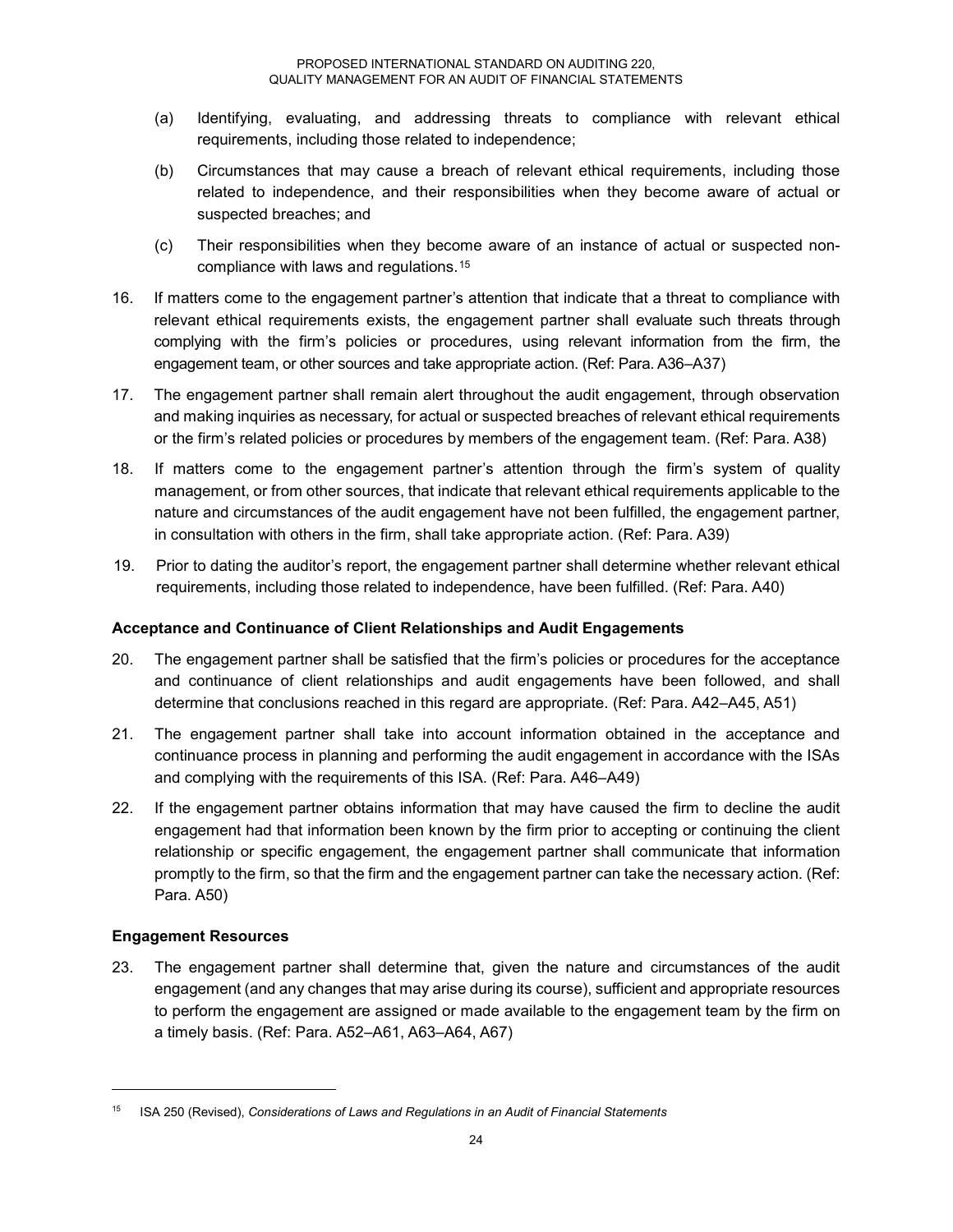- 24. The engagement partner shall determine that members of the engagement team, and any auditor's experts who are not part of the engagement team, collectively have the appropriate competence and capabilities, including sufficient time, to perform the audit engagement. (Ref: Para. A62–A64)
- 25. If, as a result of complying with the requirement in paragraphs 23 and 24, the engagement partner determines that resources assigned or made available by the firm are insufficient or inappropriate in the circumstances of the audit engagement, the engagement partner shall take appropriate action, including communicating with appropriate personnel in the firm about the need to allocate or assign additional or alternative resources to the engagement. (Ref: Para. A65–A66)
- 26. The engagement partner shall take responsibility for using the resources assigned or made available to the engagement team appropriately, given the nature and circumstances of the audit engagement. (Ref: Para. A58)

### **Engagement Performance**

### *Direction, Supervision and Review*

- 27. The engagement partner shall take responsibility for the nature, timing and extent of direction and supervision of the members of the engagement team and the review of the work performed, and determine that such direction, supervision and review is: (Ref: Para A68–A76, A81–A83)
	- (a) Planned and performed in accordance with the firm's policies or procedures, professional standards and applicable legal and regulatory requirements;
	- (b) Responsive to the nature and circumstances of the audit engagement and the resources assigned or made available to the engagement; and
	- (c) Planned and performed on the basis that the work performed by less experienced team members is directed, supervised, and reviewed by more experienced engagement team members.
- 28. On or before the date of the auditor's report, the engagement partner shall, through review of audit documentation and discussion with the engagement team, determine that sufficient appropriate audit evidence has been obtained to support the conclusions reached and for the auditor's report to be issued. (Ref: Para. A77–A80)
- 29. In complying with the requirements of paragraph 28, the engagement partner shall review audit documentation at appropriate points in time during the audit engagement, including audit documentation relating to: (Ref: Para. A77–A80)
	- (a) Significant matters;16
	- (b) Other areas involving significant judgments, especially those relating to difficult or contentious matters identified during the course of the engagement, and the conclusions reached; and
	- (c) Other matters that, in the engagement partner's professional judgment, are relevant to the engagement partner's responsibilities.
- 30. Prior to dating the auditor's report, and in order to determine that the report to be issued will be appropriate in the circumstances, the engagement partner shall review the financial statements and

j

<sup>16</sup> ISA 230, *Audit Documentation*, paragraph 8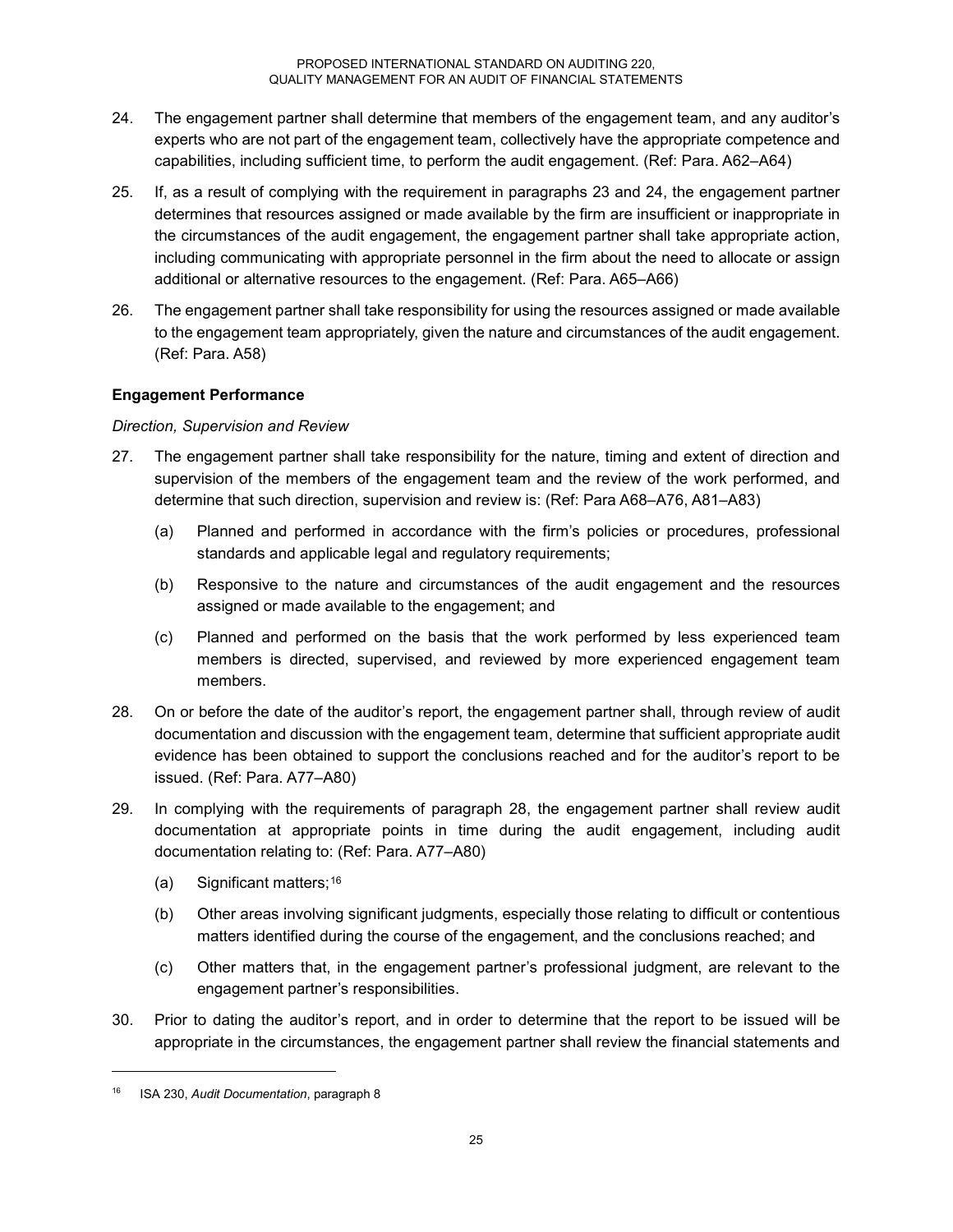the auditor's report, including, if applicable, the description of the key audit matters<sup>17</sup> and related audit documentation.

31. The engagement partner shall review, prior to their issuance, any formal written communications to management, those charged with governance, or regulatory authorities.

### *Consultation*

- 32. The engagement partner shall: (Ref: Para. A84–A87)
	- (a) Take responsibility for the engagement team undertaking consultation on:
		- (i) Matters where the firm's policies or procedures require consultation, including on difficult or contentious matters; and
		- (ii) Other matters that in the engagement partner's professional judgment, require consultation;
	- (b) Determine that members of the engagement team have undertaken appropriate consultation during the course of the audit engagement, both within the engagement team, and between the engagement team and others at the appropriate level within or outside the firm;
	- (c) Determine that the nature and scope of, and conclusions resulting from, such consultations are agreed with the party consulted; and
	- (d) Determine that conclusions resulting from such consultations have been implemented.

### *Engagement Quality Review*

- 33. For audit engagements for which an engagement quality review is required, the engagement partner shall: (Ref: Para. A88)
	- (a) Be satisfied that an engagement quality reviewer has been appointed;
	- (b) Cooperate with the engagement quality reviewer and inform other members of the engagement team of their responsibility to do so;
	- (c) Discuss significant matters arising during the engagement, including those identified during the engagement quality review, with the engagement quality reviewer; and
	- (d) Not date the auditor's report until the completion of the engagement quality review. (Ref: Para. A89–A92)

### *Differences of Opinion*

- 34. If differences of opinion arise, within the engagement team, or between the engagement team and the engagement quality reviewer or personnel performing activities within the firm's system of quality management, including those who provide consultation, the engagement team shall follow the firm's policies or procedures for dealing with and resolving them. (Ref: Para. A93–A94)
- 35. The engagement partner shall:
	- (a) Take responsibility for differences of opinion being dealt with and resolved in accordance with the firm's policies or procedures;

<sup>17</sup> ISA 701, *Communicating Key Audit Matters in the Auditor's Report*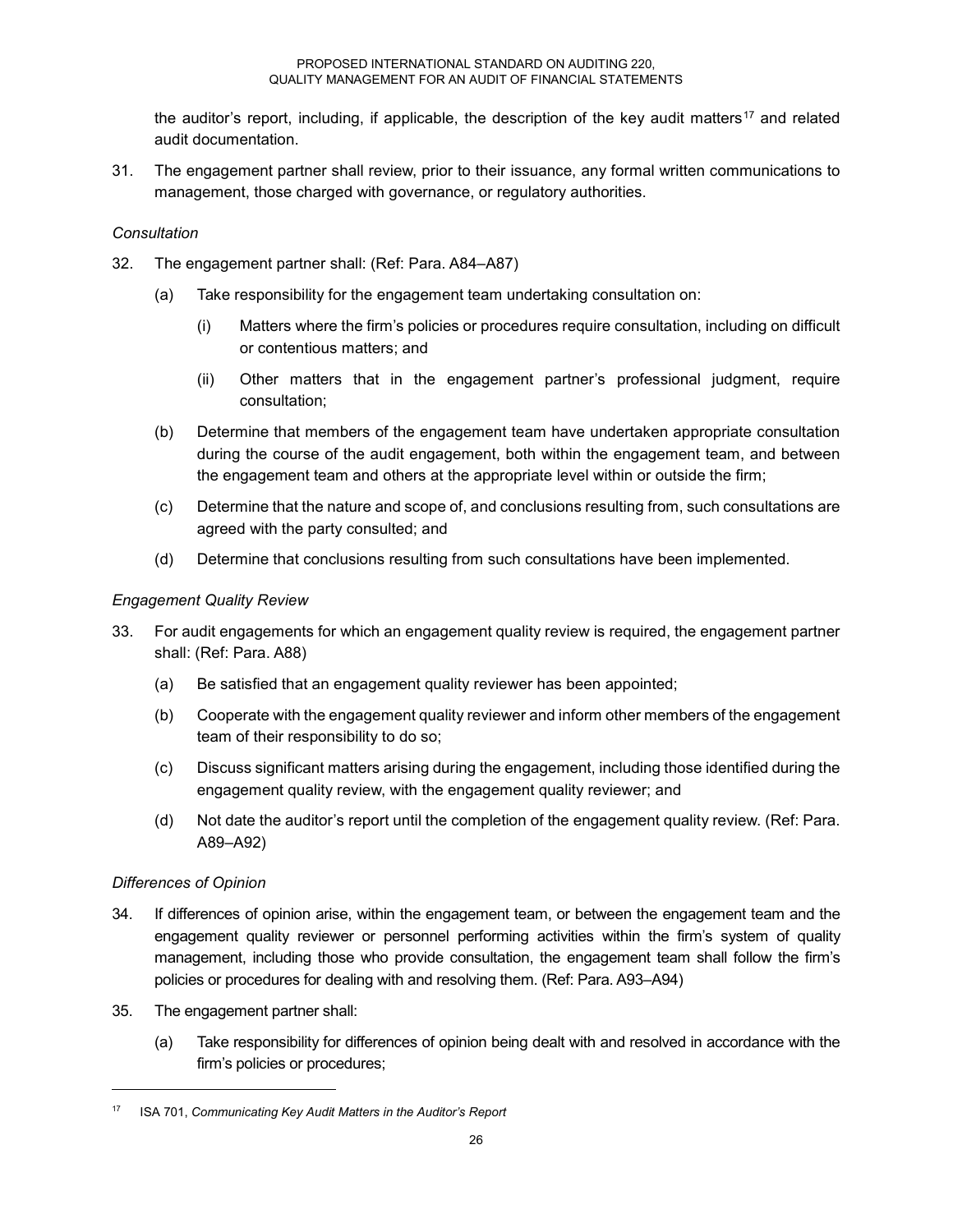- (b) Determine that conclusions reached are documented and implemented; and
- (c) Not date the auditor's report until any differences of opinion are resolved.

### **Monitoring and Remediation**

- 36. The engagement partner shall: (Ref: Para. A97–A98)
	- (a) Be satisfied that the engagement team has been made aware of results of the firm's monitoring and remediation process, as communicated by the firm including, as applicable, the results of the monitoring and remediation process of the network or network firms;
	- (b) Determine the relevance and effect on the audit engagement of the information referred to in paragraph 36(a) and take appropriate action; and
	- (c) Remain alert throughout the audit engagement for information that may be relevant to the firm's monitoring and remediation process and communicate such information to those responsible for the process.

### **Taking Overall Responsibility for Managing and Achieving Quality**

- 37. Prior to dating the auditor's report, the engagement partner shall determine that the engagement partner has taken overall responsibility for managing and achieving quality on the audit engagement. In doing so, the engagement partner shall determine that: (Ref: Para. A99–A101)
	- (a) The engagement partner's involvement has been sufficient and appropriate throughout the audit engagement such that the engagement partner has the basis for determining that the significant judgments made and the conclusions reached are appropriate given the nature and circumstances of the engagement; and
	- (b) The nature and circumstances of the audit engagement, any changes thereto, and the firm's related policies or procedures, have been taken into account in complying with the requirements of this ISA.

### **Documentation**

- 38. The auditor shall include in the audit documentation:18 (Ref: Para. A102–A104)
	- (a) Matters identified, relevant discussions with firm personnel, and conclusions reached with respect to:
		- (i) Fulfillment of responsibilities relating to relevant ethical requirements, including those related to independence.
		- (ii) The acceptance and continuance of the client relationship and audit engagement.
	- (b) The nature and scope of, and conclusions resulting from, consultations undertaken during the course of the audit engagement and how such conclusions were implemented.
	- (c) If the audit engagement is subject to an engagement quality review, that the engagement quality review has been completed on or before the date of the auditor's report.

<sup>18</sup> ISA 230, paragraphs 8-11 and A6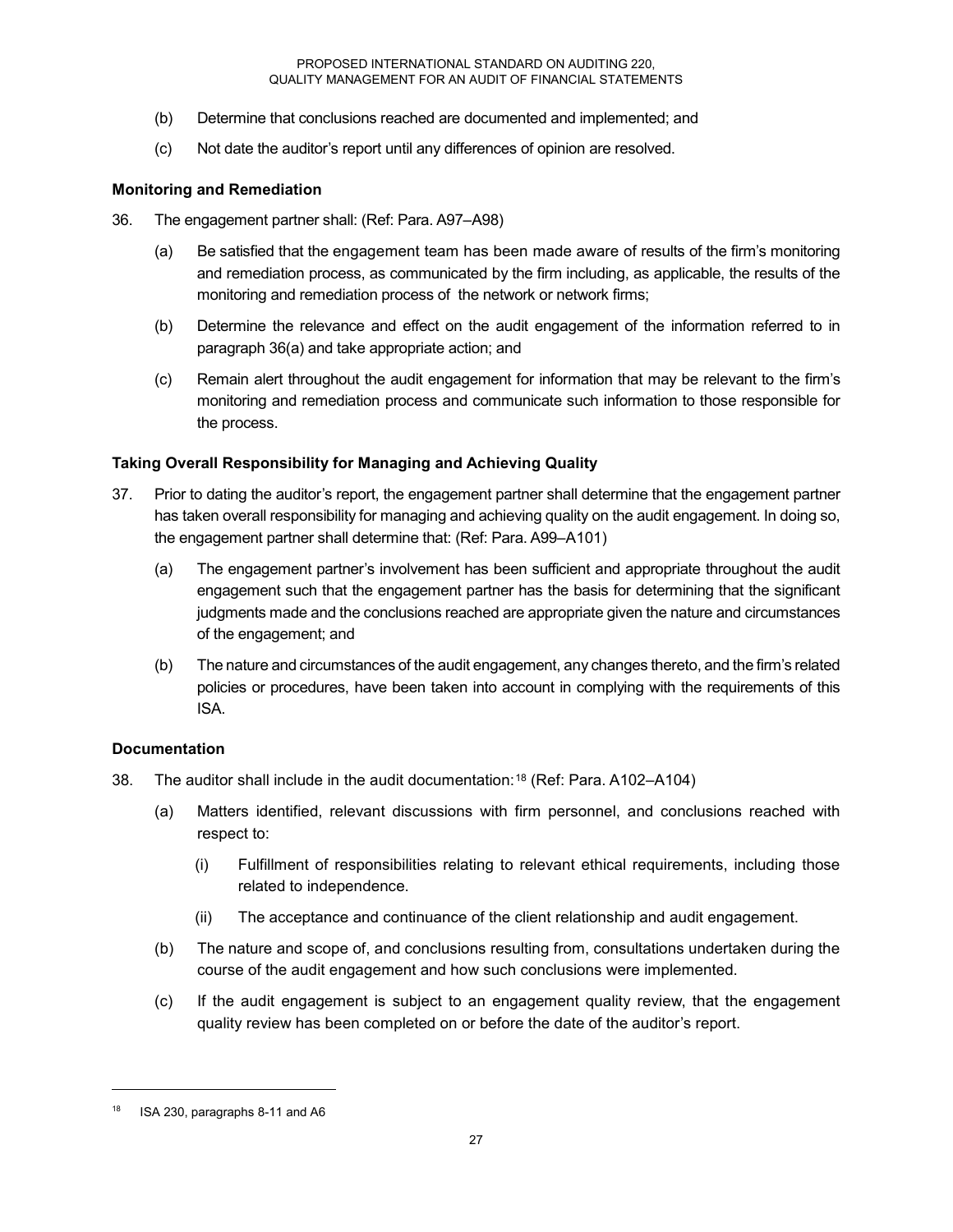\* \* \*

### **Application and Other Explanatory Material**

### **Scope of this ISA** (Ref: Para. 1)

- A1. This ISA applies to all audits of financial statements, including audits of group financial statements. ISA 600,19 deals with special considerations that apply to group audits, in particular those that involve component auditors.
- A2. ISA 200 requires the auditor to comply with relevant ethical requirements, including those related to independence, relating to financial statement audit engagements.20 Paragraphs 14–19 and A31–A41 of this ISA include requirements and guidance that deal with complying with relevant ethical requirements that are applicable given the nature and circumstances of the engagement, including those related to independence.

### **The Firm's System of Quality Management and Role of Engagement Teams** (Ref: Para. 2 – 5)

- A3. Proposed ISQM 1 deals with a firm's responsibilities for its system of quality management. A system of quality management is designed, implemented and operated by a firm in accordance with proposed ISQM 1 and is organized into the following eight components:
	- Governance and leadership;
	- The firm's risk assessment process;
	- Relevant ethical requirements;
	- Acceptance and continuance of client relationships and specific engagements;
	- Engagement performance;
	- Resources;
	- Information and communication; and
	- The monitoring and remediation process.
- A4. Firms or national requirements may use different terminology or frameworks to describe components of a system of quality management. National requirements that deal with the firm's responsibilities to design, implement, and operate a system of quality management are at least as demanding as proposed ISQM 1 when they deal with all the components referred to in paragraph A3 and impose obligations on the firm to achieve the objective set out in proposed ISQM 1.

Implementing the Firm's Responses to Quality Risks That Are Applicable to the Audit Engagement (Ref: Para. 4(a))

A5. Quality management at the engagement level is supported by the firm's system of quality management and informed by the specific nature and circumstances of the audit engagement. In accordance with proposed ISQM 1, the firm is responsible for communicating to relevant personnel, including the engagement team, about their responsibilities for implementing the firm's responses that are

<sup>19</sup> ISA 600, *Special Considerations—Audits of Group Financial Statements (Including the Work of Component Auditors)*

<sup>20</sup> ISA 200, paragraph 14.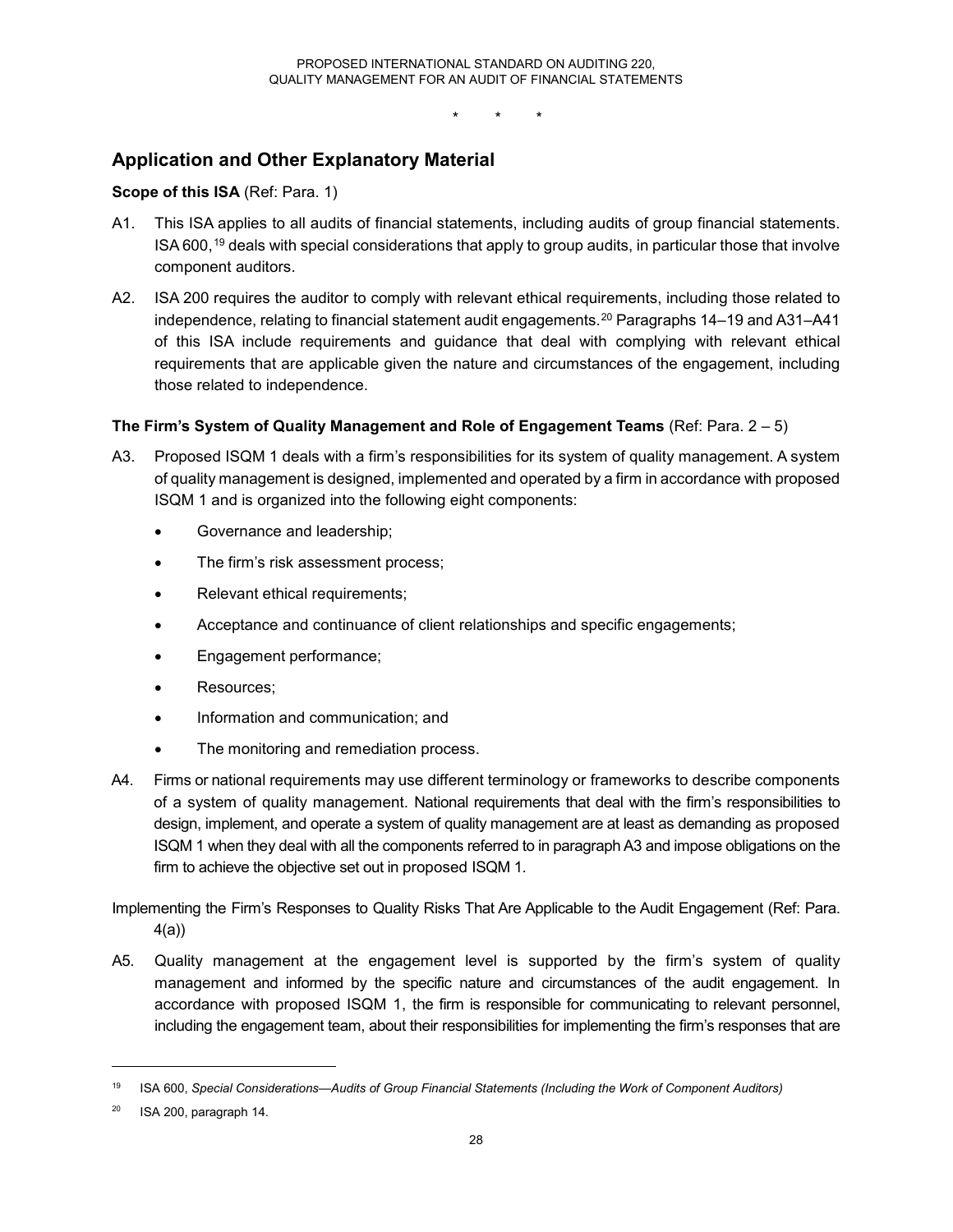applicable at the engagement level. For example, such firm level responses may include policies or procedures to undertake consultations with designated personnel in certain situations involving complex technical or ethical matters, or to involve firm-designated experts in specific engagements to deal with particular matters (e.g., the firm may specify that firm-designated credit experts are to be involved in auditing credit loss allowances in all audits of financial institutions).

A6. Firm level responses may include policies or procedures established by a network, or by another firm or group of firms within the same network (network requirements or network services are described further in proposed ISQM 1 within the "Network Requirements or Network Services" section). The requirements of this ISA are based on the premise that the firm is responsible for taking the necessary action to enable engagement teams to implement or use network resources or services or the work of network resources or services on the audit engagement.

Other Firm Level Responses That May be Relevant to the Engagement Team (Ref: Para. 4(a))

- A7. Some firm level responses to quality risks are not performed at the engagement level but are nevertheless relevant when complying with the requirements of this ISA. For example, when determining whether the members of the engagement team collectively have the appropriate competence and capabilities to perform the audit engagement, the engagement partner may be able to depend on the firm's policies or procedures dealing with personnel recruitment and professional training. Other examples of firm level responses that the engagement partner may be able to depend on when complying with the requirements of this ISA include:
	- Information systems that monitor independence;
	- Information systems that deal with acceptance and continuance of client relationships and audit engagements; and
	- Audit methodologies and related implementation tools and guidance.
- A8. Matters that the engagement partner may take into account when determining whether, and if so, the degree to which, the engagement partner may depend on the firm's policies or procedures in complying with the requirements of this ISA include:
	- The engagement partner's knowledge or understanding of, or practical experience with, such policies or procedures.
	- Information obtained from the firm, engagement team, or other parties, about the effectiveness of such policies or procedures (e.g., information provided by the firm's monitoring and remediation processes that indicate that the firm's policies or procedures are operating effectively or that do not provide any indications of deficiencies).

Designing and Implementing Responses at the Engagement Level (Ref: Para. 4(b))

-

A9. Due to the specific nature and circumstances of each audit engagement and changes that may occur during the engagement, a firm cannot identify all quality risks that may arise at the engagement level or set forth all relevant and appropriate responses. Accordingly, the engagement partner exercises professional judgment in determining whether to design and implement responses, beyond those set forth in the firm's policies or procedures, at the engagement level in order to meet the objective of this ISA.<sup>21</sup> The engagement partner's determination of whether such engagement level responses are required (and if so,

<sup>&</sup>lt;sup>21</sup> ISA 200 requires the auditor to exercise professional judgment in planning and performing an audit of financial statements.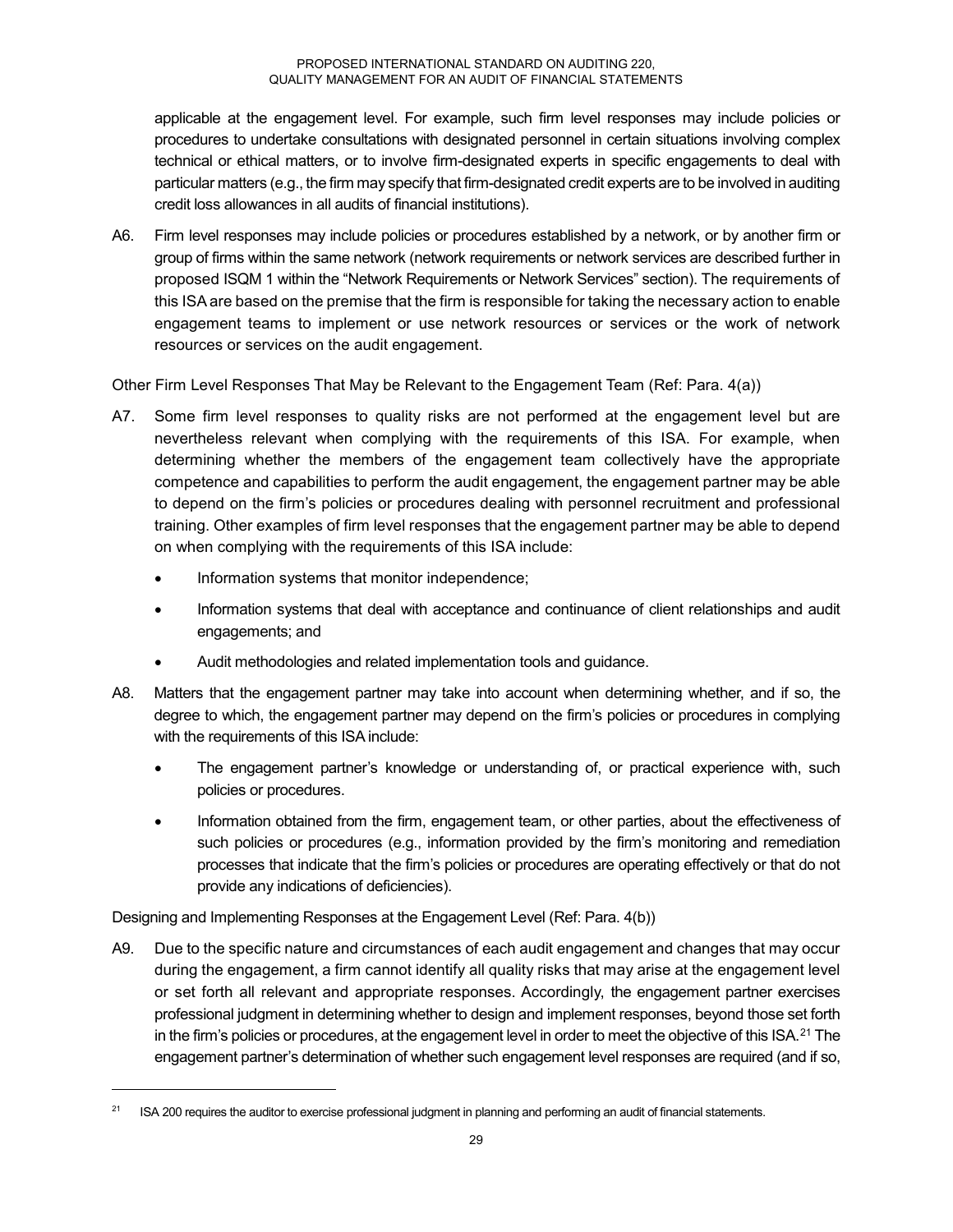what those responses are) is influenced by the requirements of this ISA, and the engagement partner's understanding of the nature and circumstances of the engagement and any changes thereto. For example, unanticipated circumstances may arise during the course of the engagement that may cause the engagement partner to request the involvement of appropriately experienced personnel in addition to those initially assigned or made available by the firm.

A10.The relative balance of the engagement partner's efforts to comply with the requirements of this ISA (i.e., between implementing the firm's responses and designing and implementing engagementspecific responses beyond those set forth in the firm's policies or procedures) may vary. For example, the firm may design an audit program to be used in circumstances that are applicable to the audit engagement (e.g., an industry-specific audit program). Other than determining the timing and extent of procedures to be performed, there may be little or no need for supplemental audit procedures to be added to the audit program at the engagement level. Alternatively, the engagement partner's actions in complying with the engagement performance requirements of this ISA may be more focused on designing and implementing responses at the engagement level to deal with the specific nature and circumstances of the engagement (e.g., planning and performing procedures to address risks of material misstatement not contemplated by the firm's audit programs).

Providing the Firm with Information from the Audit Engagement (Ref: Para. 4(c))

A11.The firm's policies or procedures may require the engagement team to provide the firm with specific information from the audit engagement that is relevant to the design, implementation, and operation of the firm's system of quality management. During the engagement, the engagement partner may become aware (including through being informed by other members of the engagement team) that the firm's responses to quality risks are deficient in the context of the specific engagement. Providing such information to the firm may be relevant to the firm's monitoring and remediation process. For example, if an engagement team member identifies that an audit program provided by the firm does not deal with new or revised regulation, timely communication of such information to the appropriate individuals within the firm enables the firm to take steps to update and reissue the audit program to deal with such regulation.

Information Relevant to Quality Management at the Engagement Level (Ref: Para. 5)

- A12. Complying with the requirements in other ISAs may provide information that is relevant to quality management at the engagement level. For example, the understanding of the entity and its environment required to be obtained under ISA 315 (Revised)<sup>22</sup> provides information that may be relevant to complying with the requirements of this ISA. Such information may be relevant to the determination of:
	- The nature of resources to deploy for specific audit areas, such as the use of appropriately experienced team members for high risk areas, or the involvement of experts to deal with complex matters;
	- The amount of resources to allocate to specific audit areas, such as the number of team members assigned to attend the physical inventory count at multiple locations;
	- The nature, timing and extent of review of the work performed by members of the team based on the number and significance of the assessed risks of material misstatement; or

<sup>22</sup> ISA 315 (Revised), *Identifying and Assessing the Risks of Material Misstatement through Understanding the Entity and Its Environment*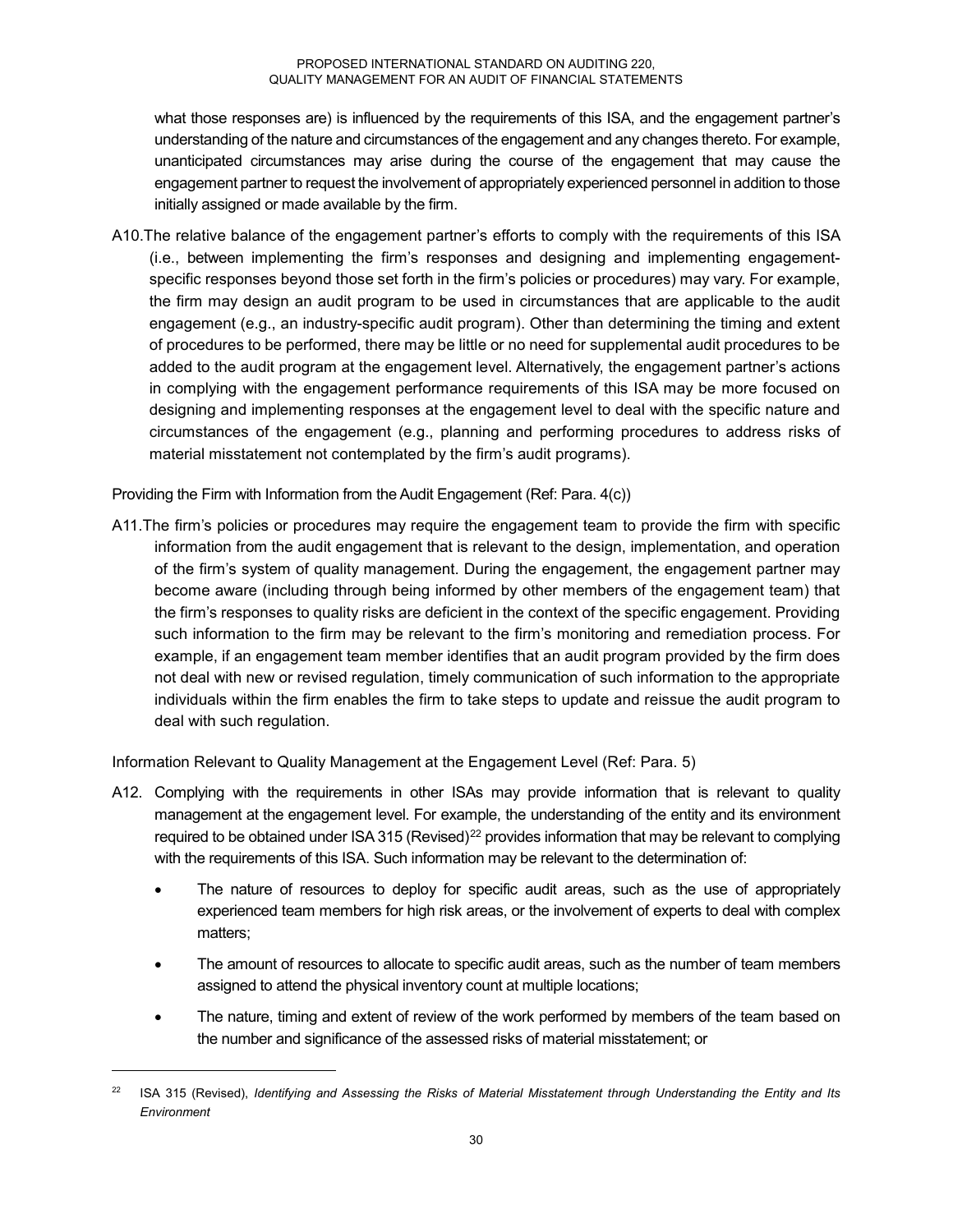The allocation of the budgeted audit hours, including allocating more time, and the time of more experienced engagement team members to those areas where there are more risks of material misstatement or the identified risks are assessed as higher.

Public Interest (Ref: Para. 6)

A13. Relevant ethical requirements contain requirements and application material for professional accountants that enable professional accountants to meet their responsibility to act in the public interest. In the context of engagement performance, the consistent performance of quality engagements forms part of the professional accountant's responsibility to act in the public interest.

Considerations Specific to Smaller Firms (Ref: Para. 2–4)

- A14. In a smaller firm, the design and implementation of many responses to the firm's quality risks, may be most effectively dealt with by the engagement partner at the engagement level (i.e., given the nature and circumstances of the firm and the engagements it performs, there may be less need for firm level responses to many of the firm's quality risks). Additionally, a smaller firm's policies or procedures may be less formal. For example, in a very small firm with a relatively small number of audit engagements, the firm may determine that there is no need to establish a firm-wide system to monitor independence, and rather, independence will be monitored at the individual engagement level by the engagement partner.
- A15. If an audit is carried out entirely by the engagement partner, some requirements in this ISA are not relevant because they are conditional on the involvement of other members of the engagement team. For example, the requirements relating to direction, supervision, and review of the work of other members of the engagement team are only relevant if there are members of the engagement team other than the engagement partner.

### **Definitions**

### *Engagement Team* (Ref: Para. 10(d))

A16. Engagement teams may be organized in a variety of ways. For example, engagement team members may be located together or across different geographic locations, and may be organized in groups by activity they are performing. Regardless of how the engagement team is organized, any individual who performs audit procedures<sup>23</sup> on the audit engagement is considered to be a member of the engagement team. External experts and internal auditors providing direct assistance are not members of the engagement team. ISA  $620^{24}$  and ISA  $610^{25}$  include requirements for the auditor to comply with when using the work of an external expert or when using the work of internal auditors in a direct assistance capacity. The auditor performs audit procedures to comply with these requirements and these procedures form the basis for the auditor's determination as to whether work performed by external experts or internal auditors providing direct assistance can be used as audit evidence.

<sup>23</sup> ISA 500, *Audit Evidence*, paragraph A10

<sup>&</sup>lt;sup>24</sup> See ISA 620, paragraph 12-13

<sup>&</sup>lt;sup>25</sup> See ISA 610 (Revised 2013), paragraphs  $21-25$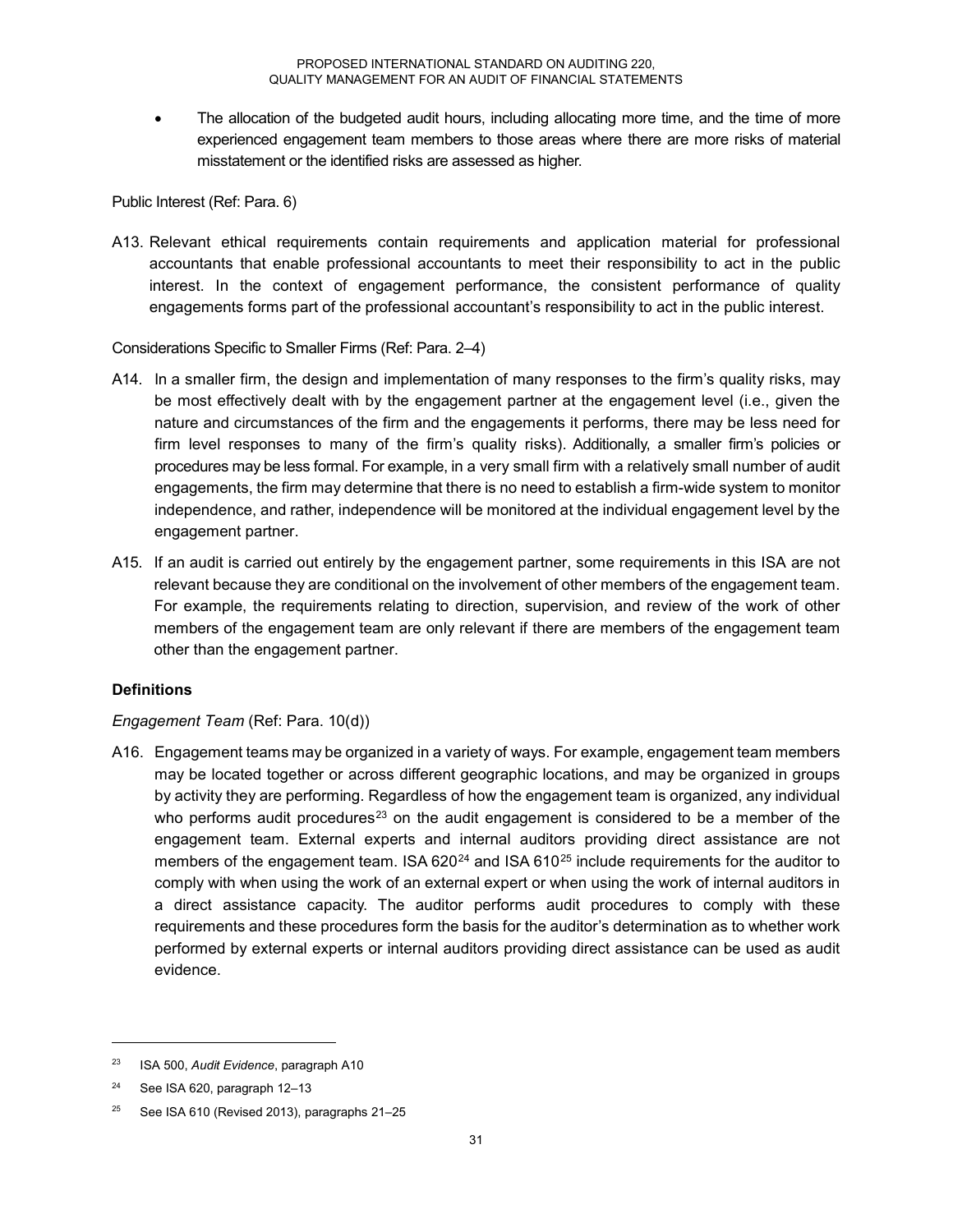- A17. Engagement teams may include individuals from service delivery centers who perform audit procedures. For example, the firm may determine that specific tasks that are repetitive or specialized in nature can be performed by a group of appropriately skilled personnel and the engagement team may therefore include such individuals. Service delivery centers may be established at the firm level, at the network level, or by another firm or group of firms from within the same network. For example, a centralized function may be used to facilitate external confirmation procedures.
- A18. Engagement teams may include individuals from network firms or other firms to perform audit procedures, for example, procedures such as attending a physical inventory count or inspecting physical fixed assets at a remote location.
- A19. If the audit engagement is subject to an engagement quality review, the engagement quality reviewer, and individuals who assist the engagement quality reviewer in performing the engagement quality review, are not members of the engagement team.

*Firm* (Ref: Para. 10(e))

- A20. The definition of "firm" in relevant ethical requirements may differ from the definition set out in this ISA. For example, the IESBA Code defines the "firm" as:
	- (a) A sole practitioner, partnership or corporation of professional accountants;
	- (b) An entity that controls such parties through ownership, management or other means; and
	- (c) An entity controlled by such parties through ownership, management or other means.

In complying with the requirements in this ISA, the definitions used in the relevant ethical requirements apply in so far as is necessary to interpret those ethical requirements.

### *"Network" and "Network Firm"* (Ref: Para. 10(f)–10(g))

A21. The definitions of "network" or "network firm" in relevant ethical requirements may differ from those set out in this ISA. The IESBA Code also provides guidance in relation to the terms "network" and "network firm." Networks and the firms within the network may be structured in a variety of ways, and are in all cases external to the firm. The provisions in this ISA in relation to networks apply to any structures or organizations that do not form part of the firm, but that exist within the network.

### **Leadership Responsibilities for Managing and Achieving Quality on Audits** (Ref: Para. 11–13)

### *Taking Overall Responsibility for Managing and Achieving Quality*

- A22. The engagement partner's responsibility for managing and achieving quality is supported by a firm culture that promotes the conduct of quality audit engagements. In addressing the requirements in paragraphs 11 and 12, the engagement partner may communicate directly and reinforce this communication through personal conduct and actions (e.g., leading by example). A commitment to quality is further shaped and reinforced by the engagement team members as they demonstrate expected behaviors when performing the engagement.
- A23. The nature and extent of the actions of the engagement partner to reflect the firm's commitment to quality may depend on a variety factors including the size, structure, geographical dispersion and complexity of the firm, and the nature and circumstances of the audit engagement. With a smaller engagement team, with few engagement team members, influencing the desired culture through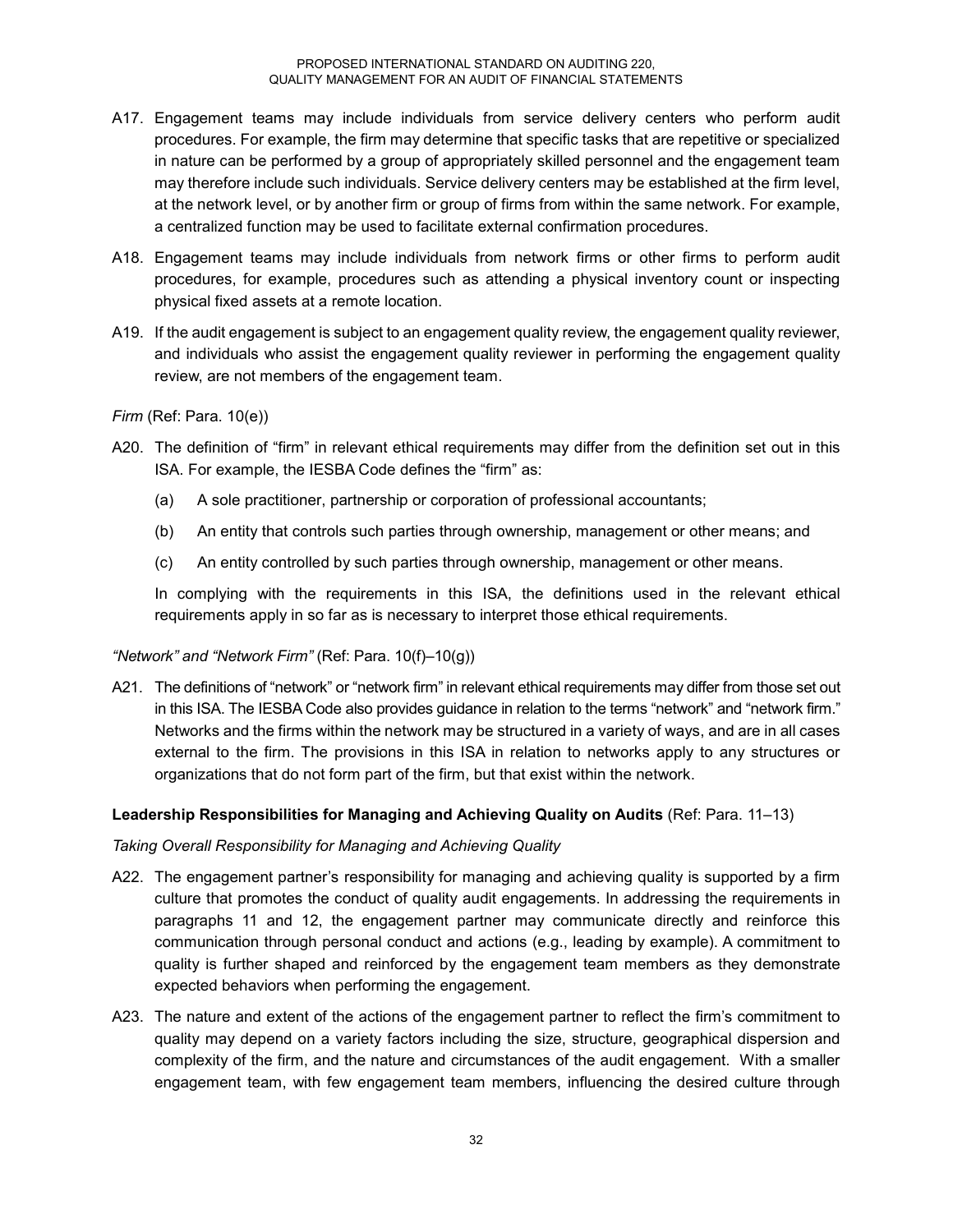direct interaction and conduct may be sufficient, whereas for a larger engagement team that is dispersed over many locations, more formal communications may be necessary.

### *Sufficient and Appropriate Involvement*

- A24. Being sufficiently and appropriately involved throughout the audit engagement may be demonstrated by the engagement partner in different ways, including:
	- Taking responsibility for the nature, timing and extent of the direction and supervision of members of the engagement team, and the review of the work performed in complying with the requirements of this ISA;
	- Varying the nature, timing and extent of such direction, supervision, and review, in the context of the nature and circumstances of the engagement.

### *Communication*

- A25. Communication is the means through which the engagement partner and the members of the engagement team share relevant information on a timely basis in order to comply with the requirements of this ISA, thereby contributing to the achievement of quality on the audit engagement. Communication may be between or among members of the engagement team, or with:
	- (a) The firm, such as with personnel performing activities within the firm's system of quality management, including those assigned ultimate or operational responsibility for the firm's system of quality management;
	- (b) Others involved in the audit (e.g., an auditor's external expert or component auditor); and
	- (c) Parties that are external to the firm (e.g., management, those charged with governance, or regulatory authorities).
- A26. The nature and circumstances of the audit engagement may affect the engagement partner's decisions regarding the most appropriate means of effective communication with the engagement team members. For example, in-person and more frequent interactions are likely to be a more effective way to direct and supervise less experienced team members.

### *Professional Skepticism*

- A27. As explained in paragraph 7, professional skepticism supports the quality of judgments made by the engagement team and, through these judgments, the overall effectiveness of the engagement team in achieving quality at the engagement level. In some circumstances the engagement partner may need to deal with impediments to the exercise of professional skepticism at the engagement level such as:
	- Tight deadlines or budget constraints may negatively affect the behavior of those who perform the work as well as those who direct, supervise and review it;
	- Lack of cooperation or undue pressures imposed by management may negatively affect the engagement team's ability to resolve complex or contentious issues;
	- Insufficient emphasis on the importance of quality may undermine the exercise of professional skepticism by the engagement team;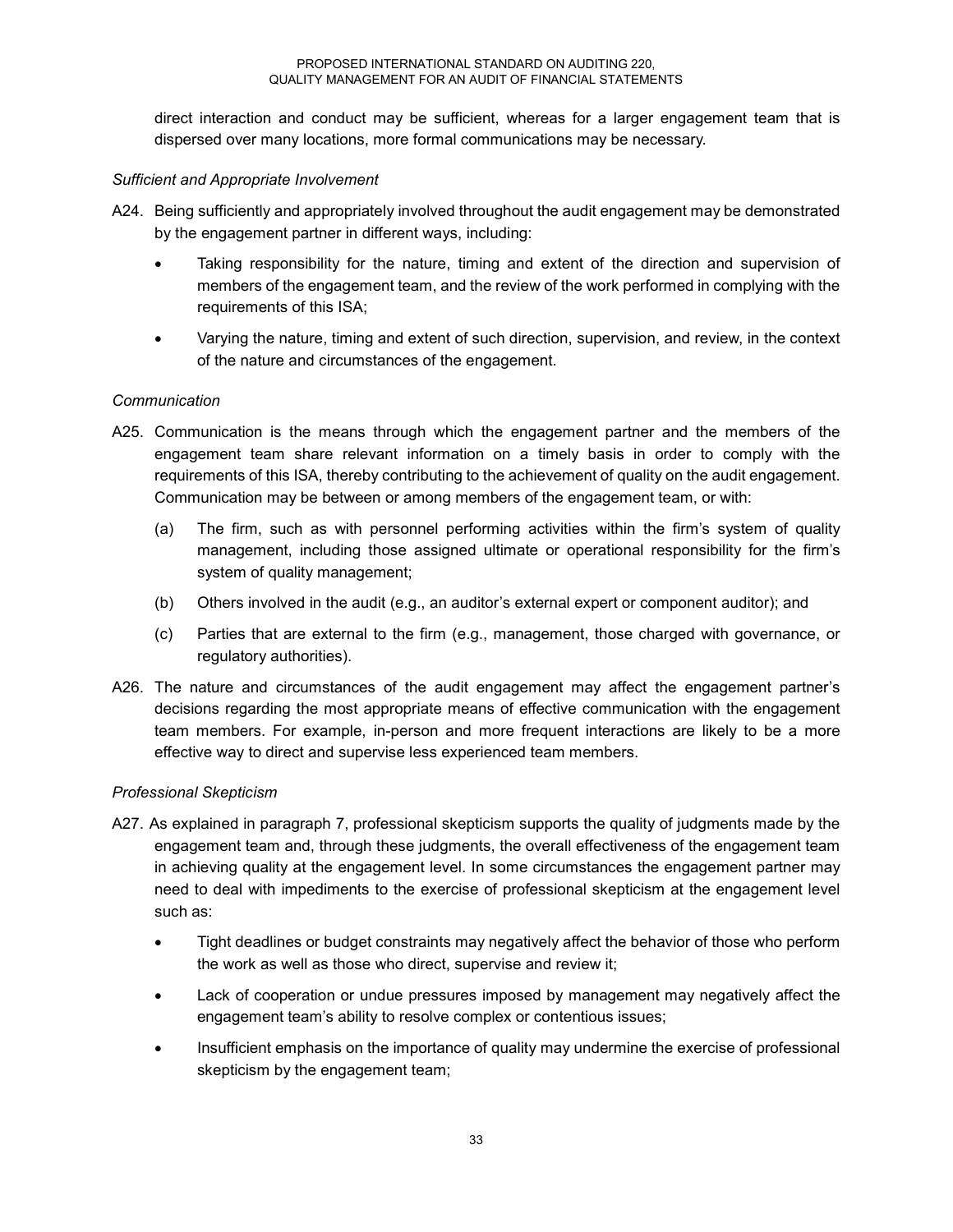- Insufficient understanding of the entity and its environment, its system of internal control, and the applicable financial reporting framework may constrain the ability of the engagement team to make appropriate judgments and an informed questioning of management's assertions;
- Difficulties in obtaining access to records, facilities, certain employees, customers, vendors, or others may cause the engagement team to bias the selection of sources of audit evidence and seek audit evidence from sources that are more easily accessible; and
- Overreliance on tools and templates may undermine the exercise of professional skepticism by the engagement team.
- A28. Unconscious or conscious auditor biases may affect the engagement team's professional judgments, including for example, the selection of an audit approach, performance of audit procedures, or evaluation of audit evidence. Examples of unconscious auditor biases that may affect the exercise of professional skepticism, and therefore the reasonableness of the professional judgments made by the engagement partner in complying with the requirements of this ISA, include:
	- Availability bias, which involves considering information that is easily retrievable from memory as being more likely, more relevant, and more important for a judgment.
	- Confirmation bias, which involves seeking, and treating as more persuasive, information that is consistent with initial beliefs or preferences.
	- Overconfidence bias, which involves overestimating one's own abilities to perform tasks or to make accurate assessments of risk or other judgments and decisions.
	- Anchoring bias, which involves making assessments by starting from an initial numerical value and then adjusting insufficiently away from that initial value in forming a final judgment.
- A29. Possible actions that the engagement partner may take to deal with impediments to the exercise of professional skepticism at the engagement level include:
	- Remaining alert to changes in the nature or circumstances of the audit engagement that necessitate additional or different resources for the engagement, and requesting additional or different resources from those individuals within the firm responsible for allocating or assigning resources to the engagement;
	- Explicitly alerting the engagement team to instances or situations when vulnerability to unconscious or conscious auditor biases may be greater (e.g., areas involving greater judgment) and emphasizing the importance of seeking advice from more experienced members of the engagement team in planning and performing audit procedures (see paragraph A28);
	- Changing the composition of the engagement team assigned, for example, involving more experienced staff in order to obtain greater skills or knowledge or specific expertise;
	- Involving more experienced members of the engagement team when dealing with members of management who are difficult or challenging to interact with;
	- Involving members of the engagement team with specialized skills and knowledge, or an auditor's expert to deal with complex or subjective areas of the audit;
	- Modifying the nature, timing and extent of direction and supervision of engagement team members, and review of their work, for complex or subjective areas of the audit, including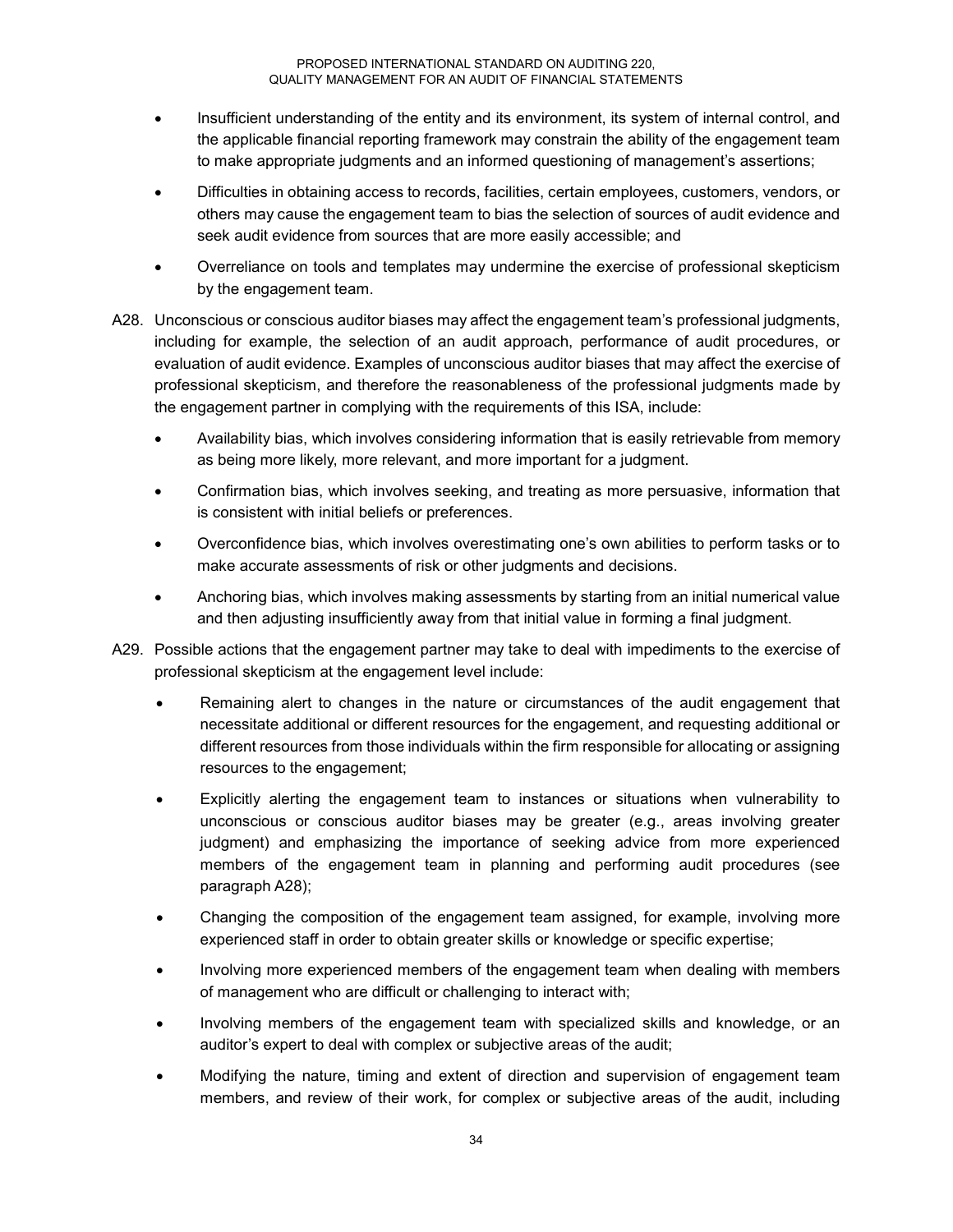involving more experienced members of the team, more in-person oversight on a more frequent basis and more in-depth reviews of certain working papers;

- Setting expectations for:
	- $\circ$  Less experienced members of the engagement team to seek advice frequently and on a timely basis from more experienced team members or the engagement partner;
	- $\circ$  More experienced team members to be available to less experienced members of the engagement team throughout the audit and to respond positively and on a timely basis to their insights, requests for advice, or assistance; and
- Communicating with those charged with governance when management imposes undue pressure or the engagement team experiences difficulties in obtaining access to records, facilities, certain employees, customers, vendors, or others from whom audit evidence may be sought.

### *Assigning Procedures, Tasks, or Actions to Other Members of the Engagement Team* (Ref: Para. 13)

A30. The engagement partner is ultimately responsible and therefore accountable for managing and achieving quality on the audit engagement. However, it will generally not be possible or practical for all of the requirements in this ISA to be dealt with solely by the engagement partner (e.g., due to the nature and size of the entity, or the complexity of the audit and the need for specialized skills or expertise). In managing quality at the engagement level, the engagement partner may therefore assign responsibility for procedures, tasks, or other actions to appropriately skilled or suitably experienced members of the engagement team who assist the engagement partner in complying with the requirements of this ISA. For example, engagement team members other than the engagement partner may be assigned supervisory roles.

### **Relevant Ethical Requirements, Including Those Related to Independence** (Ref: Para. 14–19)

### *Relevant Ethical Requirements*

- A31. ISA 200 $^{26}$  requires that the auditor comply with relevant ethical requirements, including those pertaining to independence, relating to financial statement audit engagements. Relevant ethical requirements may vary depending on the nature and circumstances of the engagement. For example, there may be requirements related to independence that are applicable only when performing audits of listed entities.
- A32. Based on the nature and circumstances of the audit engagement, certain relevant ethical requirements, or aspects of law or regulation, may be of significance to the engagement, for example law or regulation dealing with money laundering, corruption, or bribery.

### *Firms Policies or Procedures to Deal With Relevant Ethical Requirements*

A33. Information and communication, and resources provided by the firm may assist the engagement partner and other members of the engagement team in understanding and fulfilling relevant ethical requirements applicable to the nature and circumstances of the audit engagement in accordance with paragraphs 14–19. For example:

<sup>26</sup> ISA 200, paragraphs 14 and A16-A19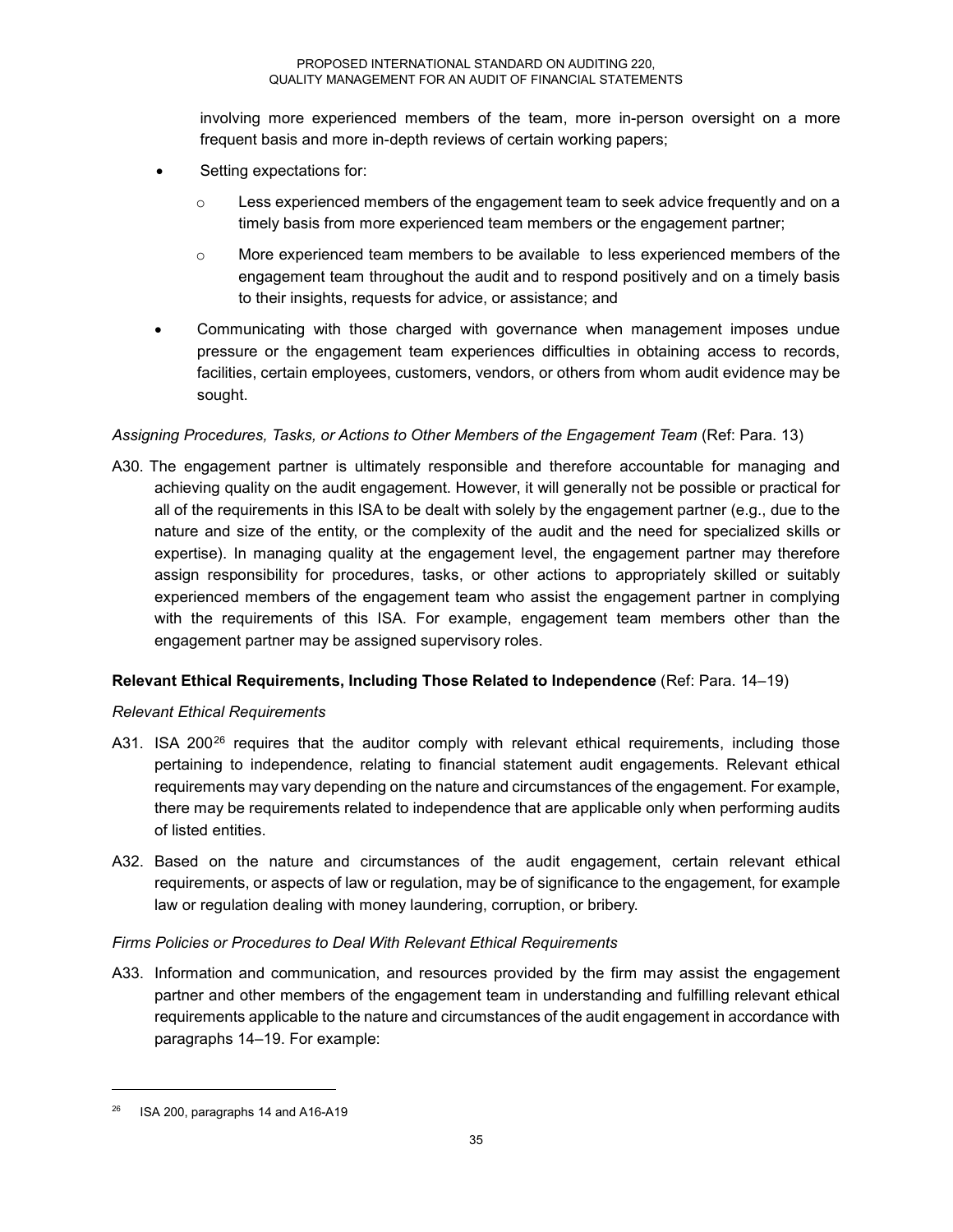- Communicating the independence requirements to all personnel and others subject to independence requirements, as applicable.
- Providing training for personnel on relevant ethical requirements.
- Establishing manuals and guides (i.e., intellectual resources), containing the provisions of the relevant ethical requirements and guidance on how they are applied in the circumstances of the firm and the engagements it performs.
- Assigning personnel (i.e., human resources) to manage and monitor compliance with relevant ethical requirements (e.g., ISQM 1 requires that the firm obtain, at least annually, a documented confirmation of compliance with the independence requirements from all personnel required by relevant ethical requirements to be independent) or to provide consultation on matters related to relevant ethical requirements.
- Establishing policies or procedures for personnel to communicate relevant information to appropriate parties within the firm or to the engagement partner, such as requirements for engagement teams or personnel to:
	- o Communicate information about client engagements and the scope of services, including non-assurance services, to enable the firm to identify threats to independence during the period of the engagement and during the period covered by the subject matter.
	- $\circ$  Communicate circumstances and relationships that may create a threat to independence, so that the firm can evaluate whether such a threat is at an acceptable level and if it is not, address the threat by eliminating it or reducing it to an acceptable level.
	- $\circ$  Promptly communicate any breaches of the relevant ethical requirements, including those related to independence.
- Establishing an information system, including through IT applications (i.e., technological resources), to monitor compliance with relevant ethical requirements, including recording and maintaining information about independence.
- A34. The engagement partner may take into account the information, communication and resources described in paragraph A33 when determining whether, and if so, the degree to which, the engagement partner may depend on the firm's policies or procedures in complying with relevant ethical requirements. For example, the engagement partner may be able to depend on information systems that monitor independence. See paragraphs A7–A8.
- A35. Open and robust communication between the engagement partner and the members of the engagement team about relevant ethical requirements may also assist in:
	- Drawing the attention of engagement team members to relevant ethical requirements that may be of particular significance to the audit engagement; and
	- Keeping the engagement partner informed about matters relevant to the engagement team's understanding and fulfillment of relevant ethical requirements and the firm's related policies or procedures.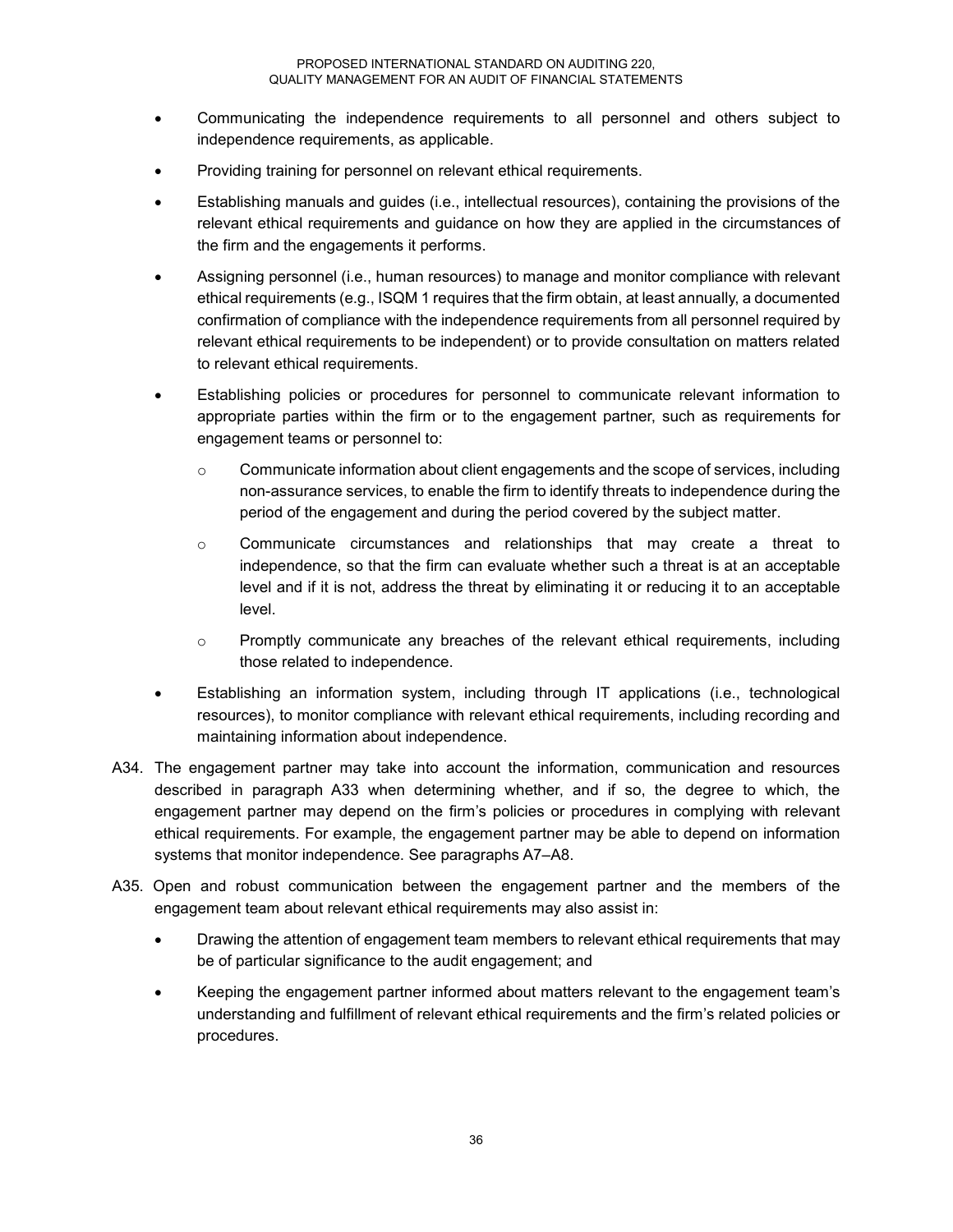*Identifying and Evaluating Threats to Compliance with Relevant Ethical Requirements* (Ref: Para. 15–16)

- A36. In accordance with proposed ISQM 1, the firm's responses to address the quality risks in relation to relevant ethical requirements, including those related to independence, include policies or procedures that address the identification and evaluation of threats to compliance with the relevant ethical requirements and how identified threats should be addressed.
- A37. Relevant ethical requirements may contain provisions regarding the identification and evaluation of threats and how they should be dealt with. For example, the IESBA Code explains that a self-interest threat to compliance with the fundamental principle of professional competence and due care may arise if the fee quoted for an audit engagement is so low that it might be difficult to perform the engagement in accordance with professional standards.

### *Actual or Suspected Breaches of Relevant Ethical Requirements* (Ref: Para. 17)

A38. In accordance with proposed ISQM 1, the firm is required to establish policies or procedures that address the identification, communication, evaluation and reporting of breaches and actions to address the causes and consequences of the breaches.

### *Taking Appropriate Action* (Ref: Para. 18)

A39. Appropriate actions may include, for example:

- Following the firm's policies or procedures regarding breaches of relevant ethical requirements, including communicating to or consulting with the appropriate personnel within the firm so that appropriate action can be taken, including as applicable, disciplinary action(s);
- Communicating with those charged with governance;
- Communicating with regulatory authorities. In some circumstances, communication with regulatory authorities may be required by law or regulation;
- Seeking legal advice; or
- Withdrawing from the audit engagement, when withdrawal is possible under applicable law or regulation.

### *Prior to Dating the Auditor's Report* (Ref: Para. 19)

A40. ISA 700 (Revised) requires that the auditor's report include a statement that the auditor is independent of the entity in accordance with the relevant ethical requirements relating to the audit, and that the auditor has fulfilled the auditor's other ethical responsibilities in accordance with these requirements.27 Performing the procedures required by paragraphs 14–19 of this ISA provides the basis for these statements in the auditor's report.

### *Considerations Specific to Public Sector Entities*

-

A41. Statutory measures may provide safeguards for the independence of public sector auditors. However, public sector auditors or audit firms carrying out public sector audits on behalf of the statutory auditor may, depending on the terms of the mandate in a particular jurisdiction, need to adapt their approach in order to promote compliance with the spirit of paragraph 14. This may include, where the public

<sup>27</sup> ISA 700 (Revised), *Forming an Opinion and Reporting on Financial Statements*, paragraph 28(c)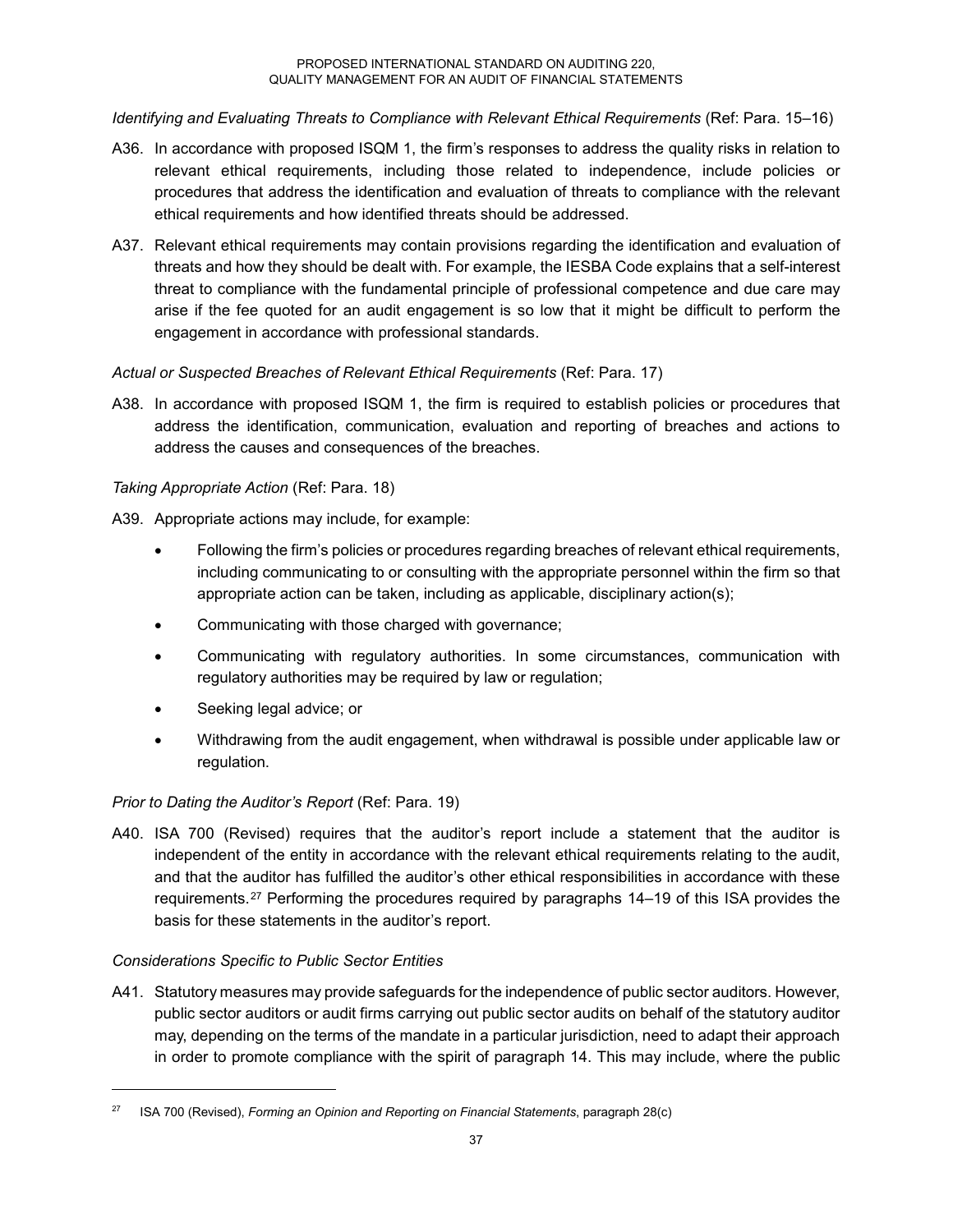sector auditor's mandate does not permit withdrawal from the audit engagement, disclosure through a public report of circumstances that have arisen that would, if they were in the private sector, lead the auditor to withdraw.

### **Acceptance and Continuance of Client Relationships and Audit Engagements** (Ref: Para. 20–22)

- A42. Proposed ISQM 1 requires the firm to establish quality objectives that address the acceptance and continuance of client relationships and specific engagements that are appropriate in the circumstances.
- A43. Information such as the following assists the engagement partner in determining whether the conclusions reached regarding the acceptance and continuance of client relationships and audit engagements are appropriate:
	- The integrity and ethical values of the principal owners, key management and those charged with governance of the entity;
	- Whether there are sufficient and appropriate resources to perform the engagement;
	- Whether management and those charged with governance have acknowledged their responsibilities in relation to the engagement;
	- Whether the engagement team has the competence and capabilities, including sufficient time to perform the engagement;
	- Whether significant matters that have arisen during the current or previous engagement have implications for continuing the engagement.
- A44. Under proposed ISQM 1, for acceptance and continuance decisions, the firm is required to make appropriate judgments about whether it will have access to information to perform the engagement, or to the persons who provide such information. The engagement partner may use the information considered by the firm in this regard in determining whether the conclusions reached regarding the acceptance and continuance of client relationships and audit engagements are appropriate. If the engagement partner has concerns regarding the appropriateness of the conclusions reached, the engagement partner may discuss the basis for those conclusions with those involved in the acceptance and continuance process.
- A45. If the engagement partner is directly involved throughout the firm's acceptance and continuance process, the engagement partner will be aware of the information obtained, or used by the firm, in reaching the related conclusions. Such direct involvement may also provide a basis for the engagement partner being satisfied that the firm's policies or procedures have been followed and that the conclusions reached are appropriate.
- A46. Information obtained during the acceptance and continuance process may assist the engagement partner in complying with the requirements of this ISA and making informed decisions about appropriate courses of action. For example:
	- Information about the size, complexity, and nature of the entity, including whether it is a group audit, the industry in which it operates, and the applicable financial reporting framework;
	- The entity's timetable for reporting, such as at interim and final stages;
	- In relation to group audits, the nature of the control relationships between the parent and its components; and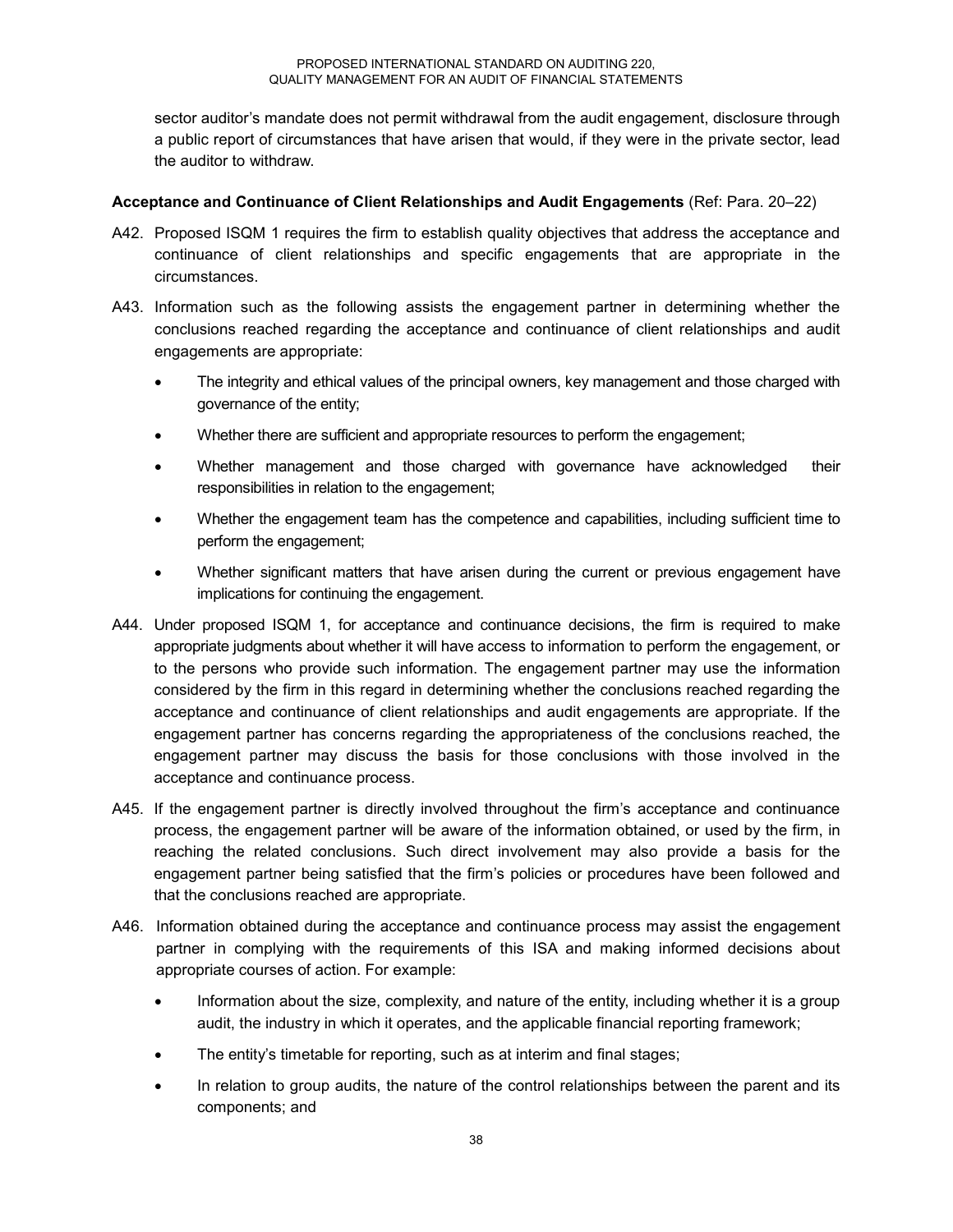- Whether there have been changes in the entity or in the industry in which the entity operates since the previous audit engagement which may affect the nature of resources required, as well as the manner in which the work of the engagement team will be directed, supervised, and reviewed.
- A47. Information obtained during acceptance and continuance may also be relevant in complying with the requirements of other ISAs, as well as this ISA, for example with respect to:
	- Establishing an understanding of the terms of the audit engagement, as required by ISA 210; $3$
	- Identifying and assessing risks of material misstatement, whether due to error or fraud, in accordance with ISA 315 (Revised) and ISA 240;<sup>28</sup>
	- Understanding the group, its components, and their environments, in the case of an audit of group financial statements in accordance with ISA 600, and directing, supervising and reviewing the work of component auditors;
	- Determining whether, and how, to involve an auditor's expert in accordance with ISA 620; and
	- The entity's governance structure in accordance with ISA 260<sup>29</sup> and ISA 265.<sup>30</sup>
- A48. Law, regulation, or relevant ethical requirements may require the auditor to request, prior to accepting the audit engagement, the predecessor auditor to provide known information regarding any facts or circumstances that, in the predecessor auditor's judgment, the auditor needs to be aware of before deciding whether to accept the engagement. In some circumstances, the predecessor auditor may be required, on request by the proposed successor auditor, to provide information regarding identified or suspected non-compliance with laws and regulations to the proposed successor auditor. For example, if the predecessor auditor has withdrawn from the engagement as a result of identified or suspected non-compliance with laws and regulations, the IESBA Code requires that the predecessor auditor, on request by a proposed successor auditor, provide all such facts and other information concerning such non-compliance that, in the predecessor auditor's opinion, the proposed successor auditor needs to be aware of before deciding whether to accept the audit appointment.
- A49. In circumstances when the firm is obligated by law or regulation to accept or continue an audit engagement, the engagement partner may take into account information obtained by the firm about the nature and circumstances of the engagement in complying with the requirement in paragraph 21.
- A50. In deciding on the necessary action in accordance with paragraph 22, the engagement partner and the firm may conclude that it is appropriate to continue with the audit engagement, and if so, what additional steps are necessary at the engagement level (e.g., the assignment of more staff, or staff with particular expertise). If the engagement partner has further concerns and is not satisfied that the matter has been appropriately dealt with, the firm's policies or procedures for resolving differences of opinion may be applicable.

### *Considerations Specific to Public Sector Entities* (Ref: Para. 20–22)

A51. In the public sector, auditors may be appointed in accordance with statutory procedures and the public sector auditor may not need to establish all policies or procedures regarding the acceptance

<sup>28</sup> ISA 240, *The Auditor's Responsibilities Relating to Fraud in an Audit of Financial Statements*

<sup>29</sup> ISA 260 (Revised), *Communication with Those Charged with Governance*

<sup>30</sup> ISA 265, *Communicating Deficiencies in Internal Control to Those Charged with Governance and Management*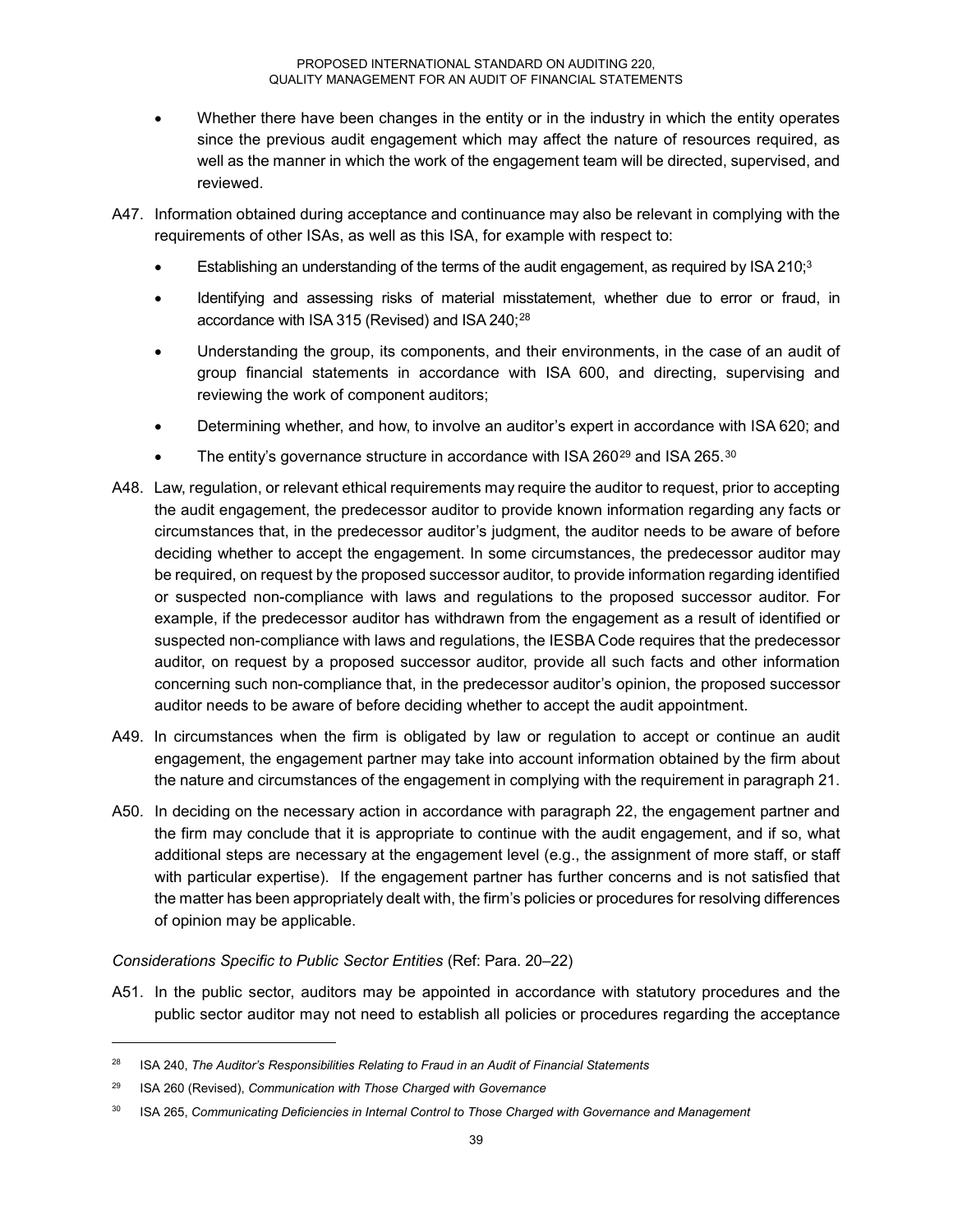and continuance of audit engagements. Nevertheless the requirements and considerations for the acceptance and continuance of client relationships and engagements as set out in paragraphs 20– 22 and A42–A47 may be valuable to public sector auditors in performing risk assessments and in carrying out reporting responsibilities.

### **Engagement Resources** (Ref: Para. 23–26)

- A52. Under proposed ISQM 1, the resources assigned, allocated, or made available by the firm to support the performance of audit engagements include:
	- Human resources;
	- Technological resources; and
	- Intellectual resources.

Under proposed ISQM 1, the firm's quality objectives are required to address appropriately obtaining, developing, using, maintaining, allocating and assigning such resources in a timely manner to enable the design, implementation and operation of the system of quality management. Based on the nature and circumstances of the engagement the engagement partner may be able to depend on the firm's policies or procedures that address the quality risks related to such quality objectives when complying with the requirements in paragraphs 23–26 of this ISA (see also paragraphs A7–A8).

A53. A relevant consideration for the engagement partner, in complying with the requirements in paragraph 23 and 24, is whether the resources assigned or made available to the engagement team enable fulfillment of relevant ethical requirements, including ethical principles, such as professional competence and due care.

### *Human Resources*

- A54. Human resources assigned or made available by the firm include members of the engagement team and, where applicable, external experts. In addition, as provided for by ISA 610 (Revised 2013) individuals from within the entity's internal audit function may provide direct assistance.
- A55. An engagement team includes any individuals with expertise in a specialized area of accounting or auditing who perform audit procedures on the audit engagement, for example, individuals with expertise in accounting for income taxes, information technology, or in using automated tools to analyze complex data or to perform statistical analysis.

### *Technological Resources*

A56. The use of technological resources on the audit engagement may assist the auditor in obtaining sufficient appropriate audit evidence. Technology may allow the auditor to more effectively and efficiently manage the audit. Technology may also allow the auditor to evaluate large amounts of data more easily in order to, for example, provide deeper insights, identify unusual trends, or more effectively challenge management's assertions, which enhances the ability of the auditor to exercise professional skepticism. Inappropriate use of such technological resources may however increase the risk of overreliance on the information produced for decision purposes, or may create threats to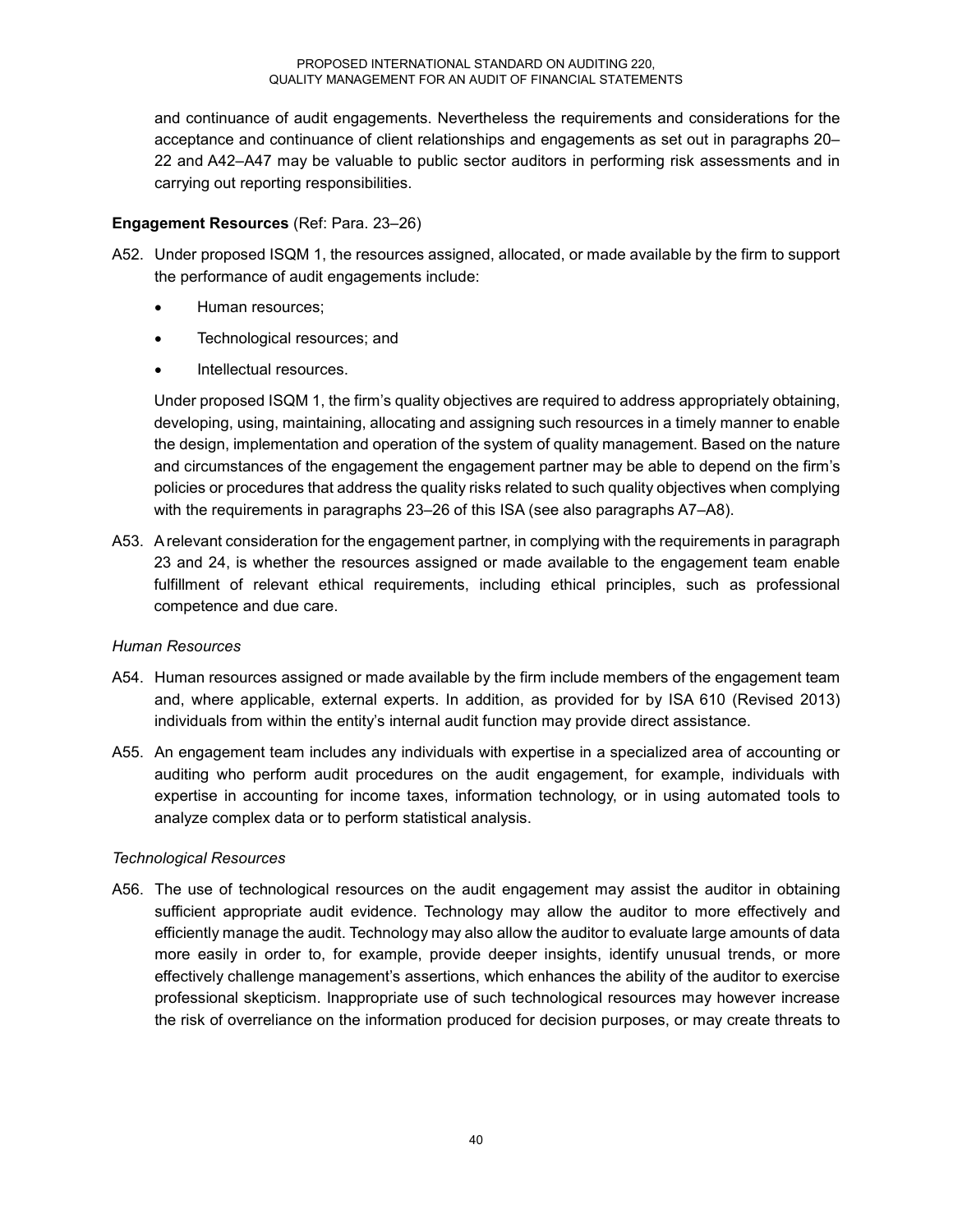complying with relevant ethical requirements, for example, those requirements related to confidentiality.

- A57. The firm's policies or procedures may set forth required considerations or responsibilities for the engagement team when using firm approved technology to perform audit procedures and may require the involvement of individuals with specialized skills or expertise in evaluating or analyzing the output.
- A58. The firm's policies or procedures may specifically prohibit the use of certain technological resources (e.g., software that has not yet been specifically approved for use by the firm) or may include requirements to seek approval to use a new technological resource. In some circumstances the firm's policies or procedures may not specifically deal with the use of a specific technological resource (e.g., a spreadsheet developed by the engagement team or obtained from outside the engagement team or the firm). In these circumstances, the engagement partner may apply professional judgment in considering whether the use of the resource on the audit engagement is appropriate in the context of the engagement, and if so, how the technological resource is to be used.

#### *Intellectual Resources*

- A59. Intellectual resources include, for example, firm, network firm, or network audit methodologies, implementation tools, auditing guides, model programs, templates, checklists, or forms.
- A60. The use of intellectual resources on the audit engagement may facilitate the consistent application and understanding of professional standards, laws and regulations, and related firm policies or procedures. For this purpose, the engagement team may be required, in accordance with the firm's policies or procedures, to use the firm's audit methodology and specific tools and guidance. The engagement team may also consider whether the use of other intellectual resources is appropriate and relevant based on the nature and circumstances of the engagement, for example, industryspecific methodology or related guides and performance aids.

### *Sufficient and Appropriate Resources to Perform the Engagement* (Ref: Para. 23)

A61. In determining whether sufficient and appropriate resources to perform the engagement have been assigned or made available to the engagement team by the firm, the engagement partner may be able to depend on the firm's related policies or procedures as described in paragraph A7. Matters that the engagement partner may take into account when making such a determination are described in paragraph A8. For example, the engagement partner may be able to depend on the firm's technological development and maintenance programs when using firm approved technology to perform audit procedures based on information communicated by the firm.

### *Competence and Capabilities of the Engagement Team (Ref: Para. 24)*

- A62. When determining that the engagement team has the appropriate competence and capabilities, the engagement partner may take into consideration such matters as the team's:
	- Understanding of, and practical experience with, audit engagements of a similar nature and complexity through appropriate training and participation.
	- Understanding of professional standards and applicable legal and regulatory requirements.
	- Expertise in specialized areas of accounting or auditing.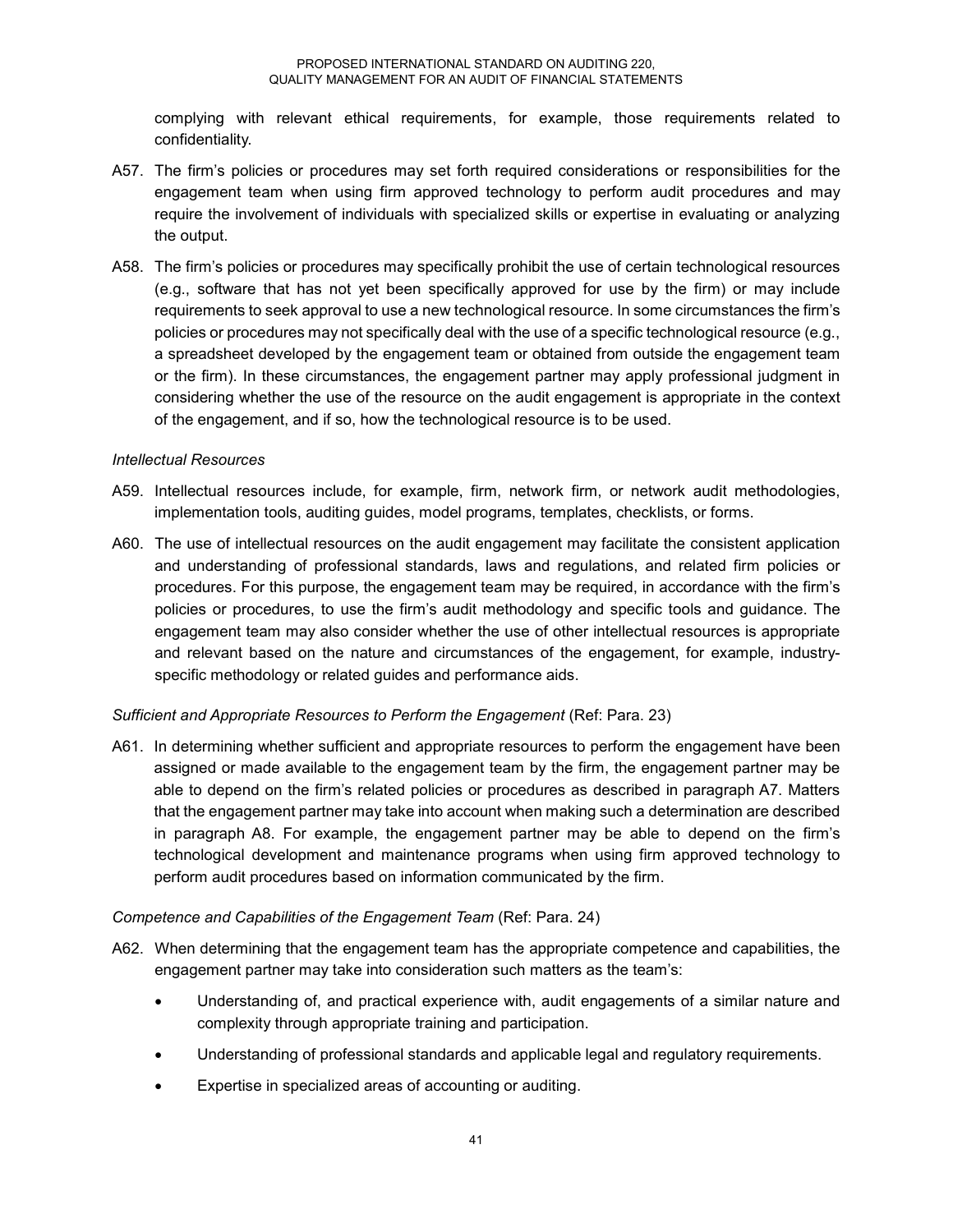- Expertise in information technology used by the entity or automated tools or techniques that are to be used by the engagement team in planning and performing the audit engagement.
- Knowledge of relevant industries in which the entity being audited operates.
- Ability to exercise professional skepticism and apply professional judgment.
- Understanding of the firm's policies or procedures.

### Project Management

- A63. In situations where there are many engagement team members, for example on larger, or more complex, audit engagements, the engagement partner may involve an individual who has specialized skills or knowledge in project management, supported by appropriate technological and intellectual resources of the firm. Conversely, for a smaller engagement team with fewer engagement team members, project management may be achieved through less formal means.
- A64. Project management techniques and tools may support the engagement partner and the other members of the engagement team in managing the quality of the audit engagement by, for example:
	- Increasing the engagement team's ability to exercise professional skepticism through alleviating budget or time constraints that may otherwise impede the exercise of professional skepticism;
	- Facilitating timely performance of audit work to more effectively manage time constraints at the end of the audit process when more difficult or contentious matters may arise;
	- Monitoring the progress of the audit against the audit plan, $31$  including the achievement of key milestones, which may assist the engagement team in being proactive in identifying the need for making timely adjustments to the audit plan and the assigned resources;
	- Assisting the engagement partner in taking responsibility for the direction and supervision of engagement team members and the review of their work (see paragraph 27); or
	- Coordinating arrangements with component auditors and auditor's experts.

### *Insufficient or Inappropriate Resources (Ref: Para. 25)*

- A65. Proposed ISQM 1 requires that the firm's quality objectives include that the firm's strategic decisions and actions, including financial and operational priorities, reflect the firm's commitment to quality and do not undermine the firm's role in serving the public interest by consistently performing quality engagements. However, in certain circumstances the firm's financial and operational priorities may place constraints on the resources assigned or made available to the engagement team.<sup>32</sup> In such circumstances, these constraints do not override the engagement partner's responsibility for achieving quality at the engagement level, including for becoming satisfied that the resources assigned or made available by the firm are sufficient and appropriate to perform the audit engagement.
- A66. The engagement partner's determination of whether additional engagement level resources are required is a matter of professional judgment and is influenced by the requirements of this ISA and

<sup>31</sup> ISA 300, paragraph 9

<sup>32</sup> See also paragraph A37.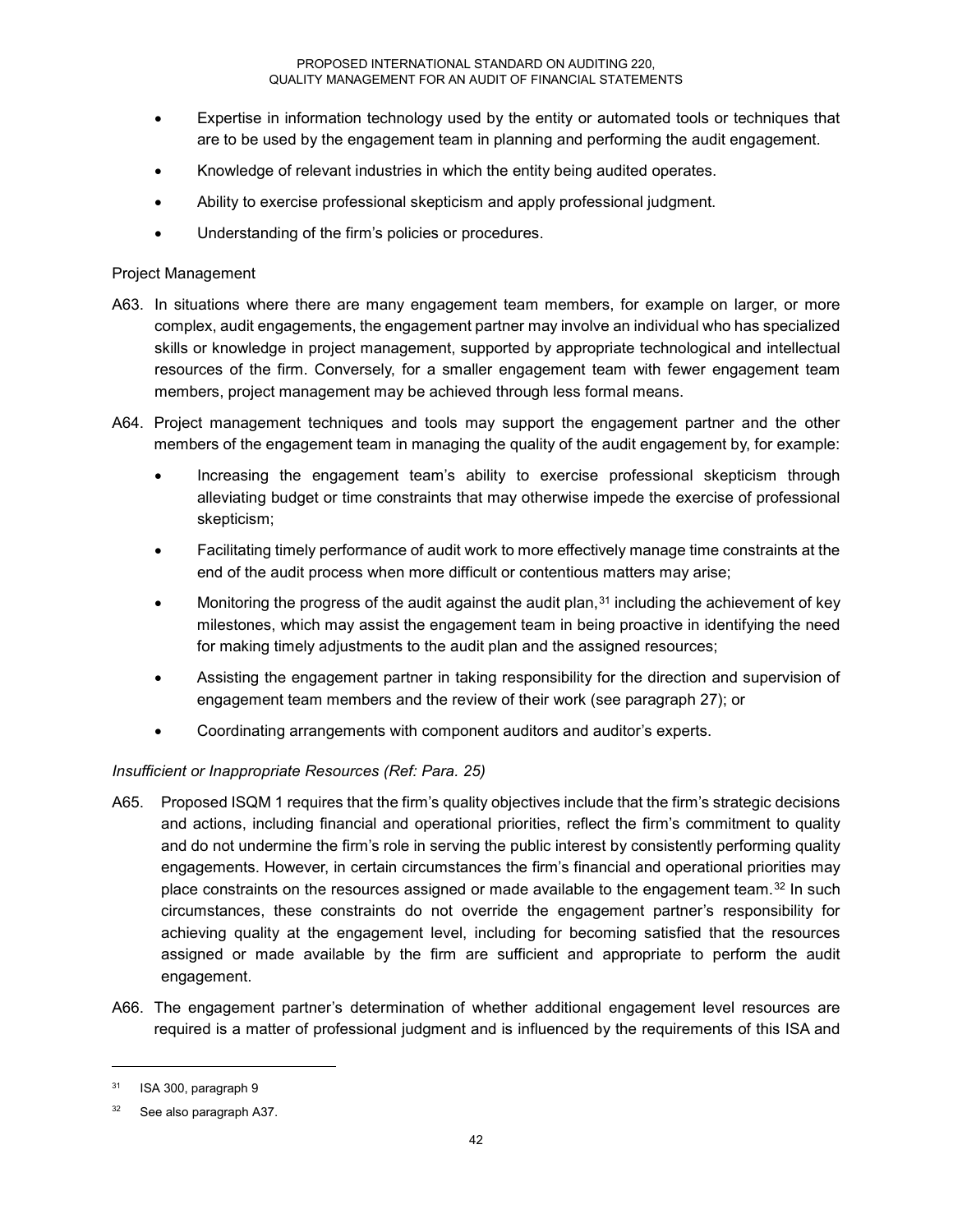the nature and circumstances of the audit engagement. If the engagement partner determines that the resources assigned or made available by the firm are insufficient or inappropriate in the circumstances of the engagement and additional or alternative resources have not been made available, the engagement partner is required to take appropriate action. In such cases, appropriate actions may include:

- If possible, discussing an extension to the reporting deadlines with management or those charged with governance.
- Following the firm's policies or procedures for resolving differences of opinion if the engagement partner does not obtain the necessary resources for the audit engagement.
- Following the firm's policies or procedures for withdrawing from the audit engagement, when withdrawal is possible under applicable law or regulation.

### *Considerations Specific to Public Sector Entities* (Ref: Para. 23–26)

A67. In the public sector, specialized skills may be necessary to discharge the terms of the audit mandate in a particular jurisdiction. Such skills may include an understanding of the applicable reporting arrangements, including reporting to the legislature or other governing body or in the public interest. The wider scope of a public sector audit may include, for example, some aspects of performance auditing.

### **Engagement Performance**

*Direction, Supervision and Review* (Ref: Para. 27)

- A68. Under proposed ISQM 1, the firm is required to establish polices or procedures addressing the nature, timing and extent of the direction and supervision of engagement teams and review of their work, including that such direction, supervision and review is planned and performed on the basis that the work performed by less experienced members of the engagement team is directed, supervised and reviewed by more experienced engagement team members.
- A69. Direction and supervision of the engagement team and the review of the work of the engagement team are firm level responses that are implemented at the engagement level of which the nature, timing and extent may be further tailored by the engagement partner in managing quality of the audit engagement. Accordingly, the approach to direction, supervision and review will take into account the nature and circumstances of the engagement and will generally include a combination of addressing the firm's policies or procedures and engagement-specific responses. The approach will vary from one engagement to the next.
- A70. The approach to the direction and supervision of the members of the engagement team and the review of the work performed provides support for the engagement partner in addressing the requirements in this ISA, as well as the conclusion that the engagement partner has been sufficiently and appropriately involved throughout the audit engagement in accordance with paragraph 37.
- A71. Ongoing discussion and communication among members of the engagement team allows less experienced team members to raise questions with more experienced team members (including the engagement partner) on a timely basis and enables effective direction, supervision and review in accordance with paragraph 27(c).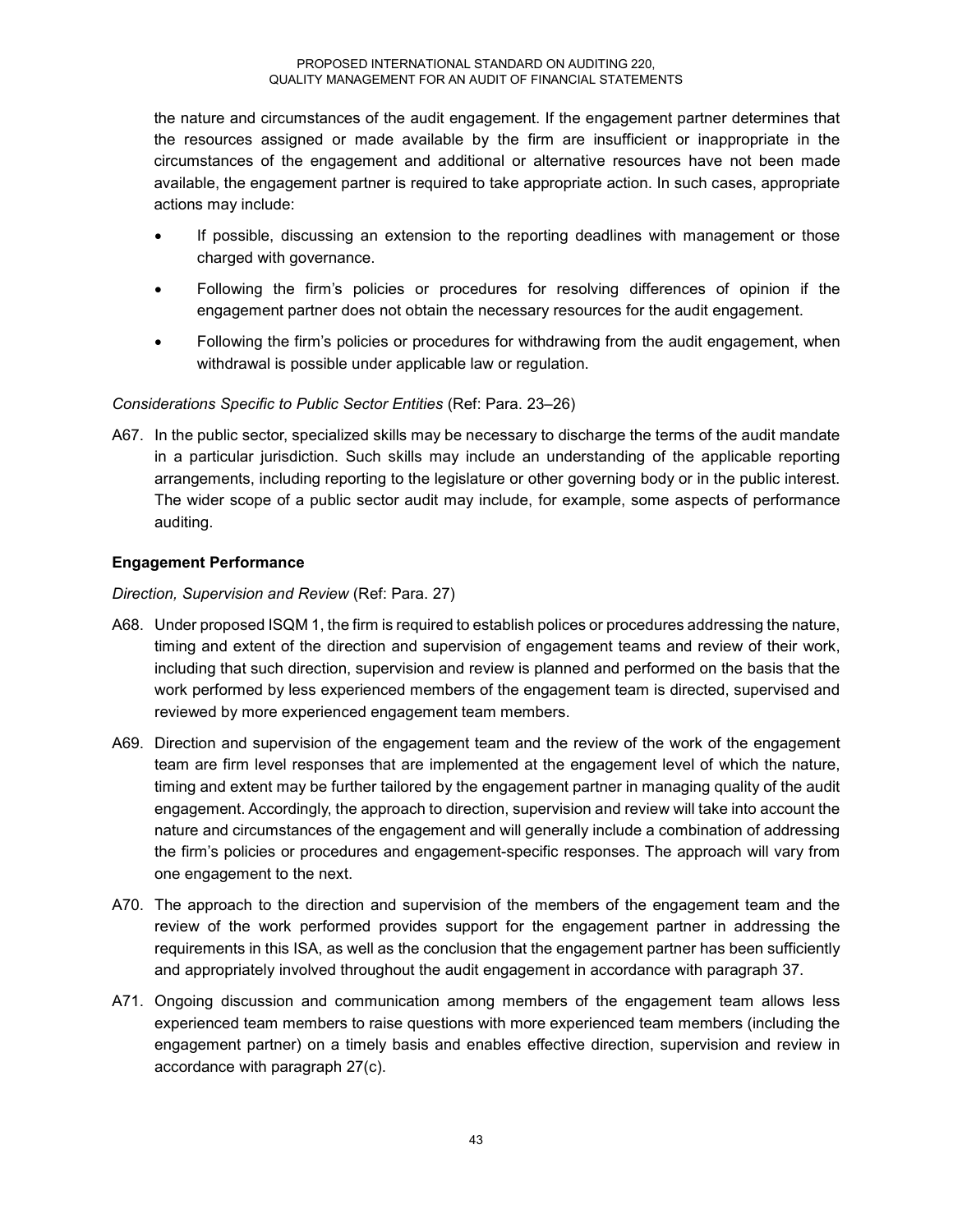### Direction

- A72. Direction of the engagement team may involve informing the members of the engagement team of matters such as:
	- The responsibility for all engagement team members for contributing to the management and achievement of quality at the engagement level through their personal conduct, communication, and actions.
	- The importance of maintaining a questioning mind and being aware of unconscious or conscious auditor biases in exercising professional skepticism in gathering and evaluating audit evidence (see paragraph A29).
	- Their responsibilities to fulfill relevant ethical requirements.
	- Responsibilities of respective partners where more than one partner is involved in the conduct of an audit engagement.
	- Respective roles and responsibilities of the engagement team members in performing audit procedures and the roles of more experienced team members in directing, supervising and reviewing the work of less experienced team members.
	- The objectives of the work to be performed and detailed instructions regarding the nature, timing and extent of planned audit procedures as set forth in the overall audit strategy and audit plan.
	- Threats to the achievement of quality, and the engagement team's expected response in this regard. For example, budget constraints or resource constraints should not result in the engagement team members modifying planned audit procedures or failing to perform planned audit procedures.

### Supervision

A73. Supervision includes matters such as:

- Tracking the progress of the audit engagement, which includes:
	- o Monitoring the progress against the audit plan;
	- o Monitoring whether the objective of work performed has been achieved;
	- o Monitoring the ongoing adequacy of assigned resources.
- Taking appropriate action to address issues arising during the engagement, including for example, reassigning planned audit procedures to more experienced members of the engagement team when issues are more complex than initially anticipated.
- Addressing matters arising during the audit engagement, considering their significance and modifying the planned approach appropriately.
- Identifying matters for consultation or consideration by more experienced engagement team members during the audit engagement.
- Providing coaching and on-the-job training to help engagement team members develop skills or competencies.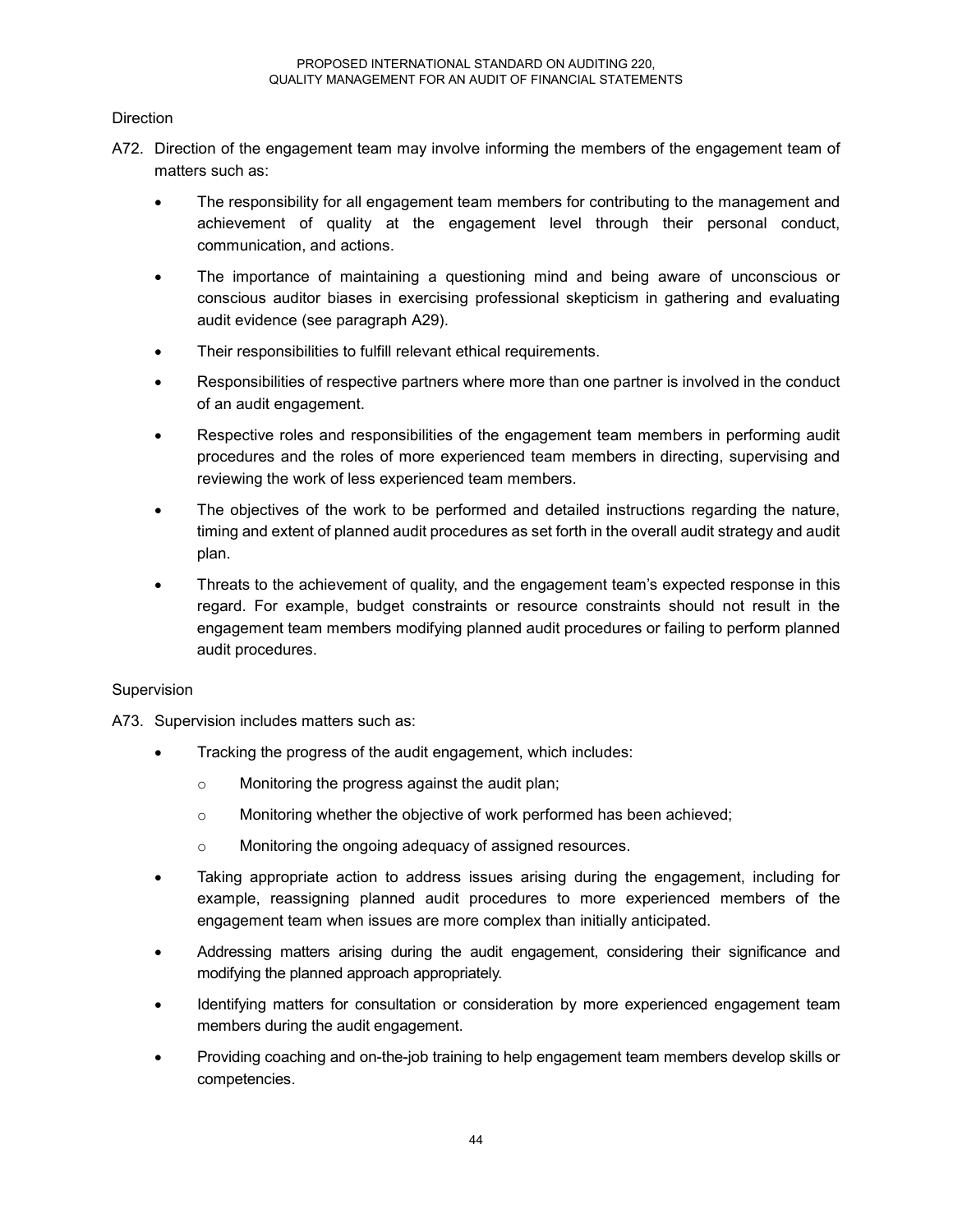• Creating an environment where engagement team members raise concerns without fear of reprisals.

### Review

- A74. Review of work performed provides support for the conclusion that the requirements of this ISA have been addressed.
- A75. Review of work performed consists of consideration of whether, for example:
	- The work has been performed in accordance with the firm's policies or procedures, professional standards and applicable legal and regulatory requirements;
	- Significant matters have been raised for further consideration;
	- Appropriate consultations have taken place and the resulting conclusions have been documented and implemented;
	- There is a need to revise the nature, timing and extent of work performed;
	- The work performed supports the conclusions reached and is appropriately documented;
	- The evidence obtained is sufficient and appropriate to support the auditor's report; and
	- The objectives of the audit procedures have been achieved.
- A76. The firm's policies or procedures may contain specific requirements regarding:
	- The nature, timing and extent of review of audit documentation;
	- Different types of review that may be appropriate in different situations (e.g., detailed review of each individual working paper or a high-level review of selected working papers); and
	- Which members of the engagement team are required to perform the different types of review.

The Engagement Partner's Review of Work Performed (Ref: Para. 28–31)

- A77. The firm's policies or procedures may specify the nature, timing and extent of the engagement partner's review. As required by ISA 230, the partner documents the extent and timing of the review.<sup>33</sup>
- A78. Timely review by the engagement partner at appropriate stages during the audit engagement enables significant matters to be resolved to the engagement partner's satisfaction on or before the date of the auditor's report. The engagement partner need not review all audit documentation but may do so.
- A79. The engagement partner exercises professional judgment in identifying the areas of significant judgment made by the engagement team. Significant judgments in relation to the audit engagement may include matters related to the overall audit strategy and audit plan for undertaking the engagement, the execution of the engagement and the overall conclusions reached by the engagement team, for example:
	- Matters related to planning the engagement such as matters related to determining materiality;
	- The composition of the engagement team, including:

j

 $33$  ISA 230, paragraph  $9(c)$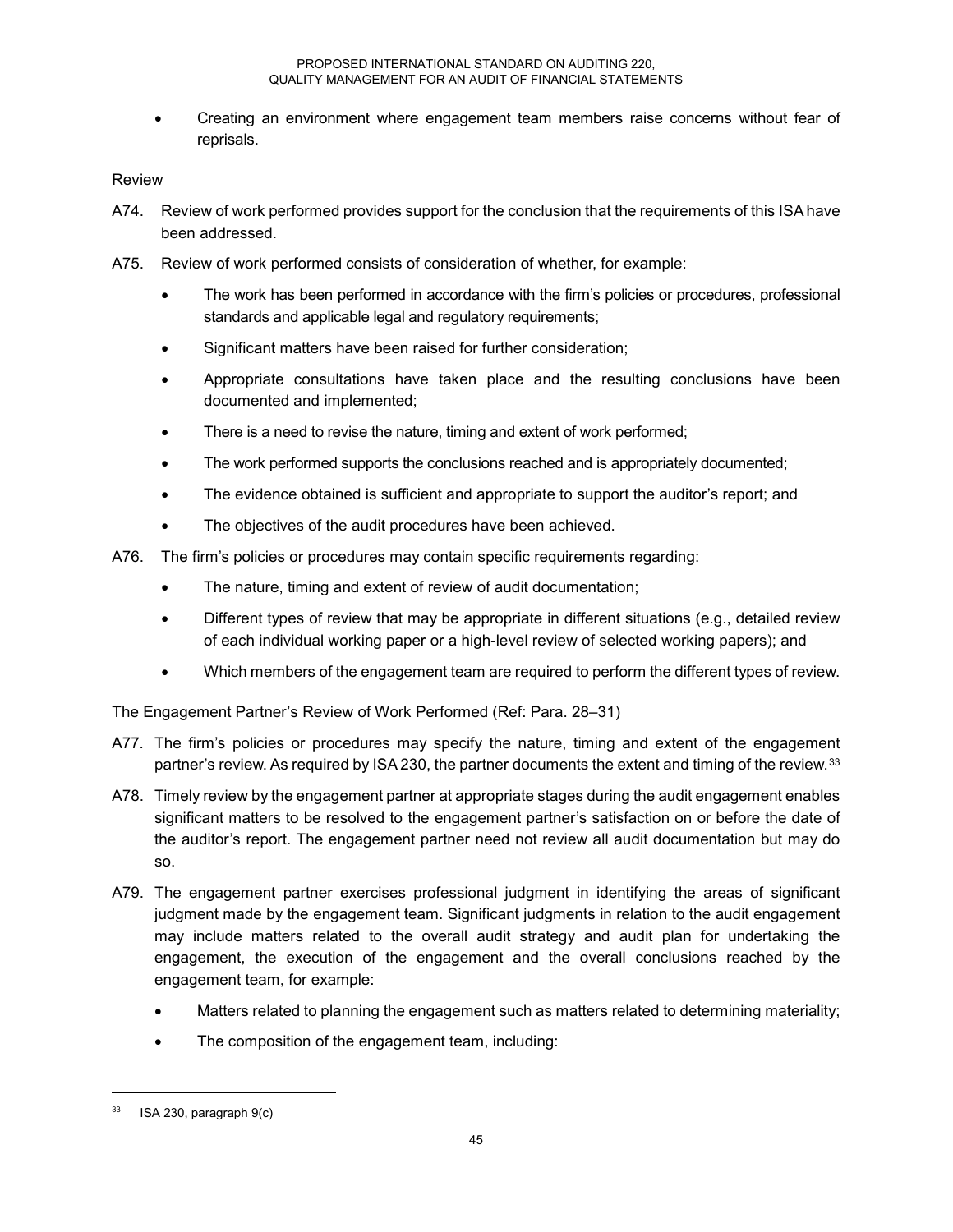- o Personnel using expertise in a specialized area of accounting or auditing;
- o The use of personnel from service delivery centers;
- The decision to involve an auditor's expert, including the decision to involve an external expert;
- The engagement team's consideration of risks identified through the acceptance and continuance process and proposed responses to those risks;
- The engagement team's risk assessment process, including situations where consideration of inherent risk factors and the assessment of inherent risk requires significant judgment by the engagement team;
- The engagement team's consideration of related party relationships and transactions and disclosures;
- Results of the procedures performed by the engagement team on significant areas of the engagement, for example, conclusions in respect of certain estimates, accounting policies, or going concern considerations;
- The engagement team's evaluation of the work performed by experts and conclusions drawn therefrom;
- In group audit situations:
	- $\circ$  The proposed overall group audit strategy and group audit plan, including the identification of significant components;
	- $\circ$  Decisions about the involvement of component auditors, including how to direct and supervise their work. For example, if a component auditor is located in a jurisdiction or a firm with significant audit inspection findings, then judgments about their involvement in the engagement and the direction, supervision and review of their work are likely to be more significant; and
	- $\circ$  The evaluation of work performed by component auditors and the conclusions drawn therefrom.
- How matters affecting the overall audit strategy and audit plan have been addressed;
- The significance and disposition of corrected and uncorrected misstatements identified during the engagement; or
- The engagement team's proposed audit opinion and matters to be communicated in the auditor's report, for example, key audit matters, or a "Material Uncertainty Related to Going Concern" paragraph.
- A80. The engagement partner uses professional judgment in determining other matters to review, for example based on:
	- The nature and circumstances of the audit engagement.
	- Which engagement team member performed the work.
	- Matters relating to recent inspection findings.
	- The requirements of the firm's policies or procedures.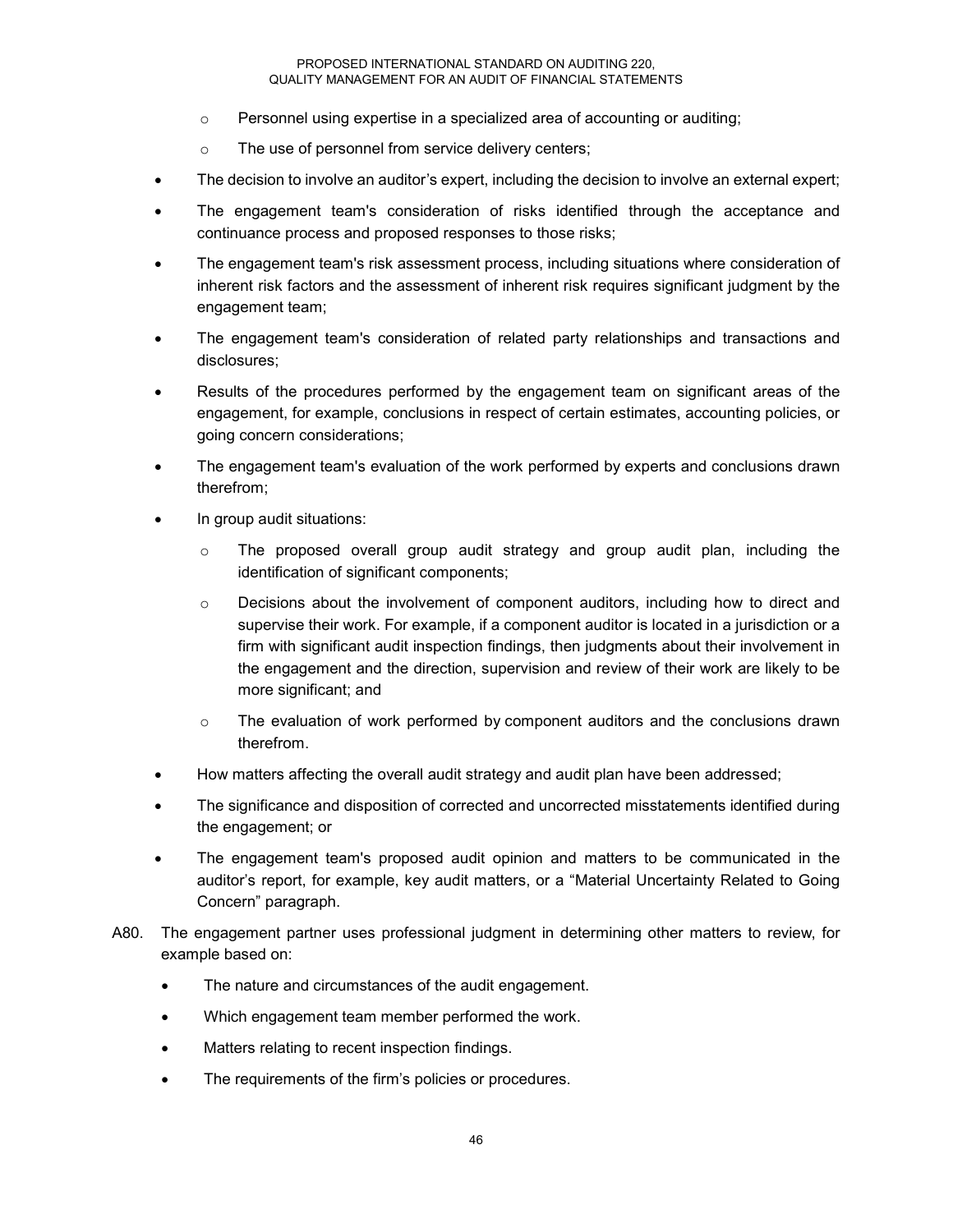### *Nature, Timing and Extent* (Ref: Para. 27)

- A81. In accordance with paragraph 27(a), the nature, timing and extent of the direction, supervision, and review are required to be planned and performed in accordance with the firm's policies or procedures. For example, the firm may require that work planned to be performed at an interim date be directed, supervised, and reviewed at the same time as the performance of the procedures rather than at the end of the period so that any necessary corrective action can be taken on a timely basis.
- A82. In accordance with paragraph 27, the engagement partner is responsible for the nature, timing and extent of direction and supervision of the engagement team and the review of the work performed. The engagement partner may tailor the approach to direction, supervision and review depending on, for example:
	- The engagement team member's previous experience with the entity and the area to be audited. For example, if the work related to the entity's information system is being performed by the same engagement team member who performed the work in the prior period and there are no significant changes to the information system, the extent and frequency of the direction and supervision of the engagement team member may be less and the review of the related working papers may be less detailed.
	- The complexity of the entity, including whether there are significant events that have occurred at the entity or in the industry in which the entity operates since the previous audit engagement or during the current engagement.
	- The assessed risks of material misstatement. For example, a higher assessed risk of material misstatement may require a corresponding increase in the extent and frequency of direction and supervision of engagement team members, and a more detailed review of their work.
	- The competence and capabilities of the individual engagement team members performing the audit work. For example, less experienced team members may require more detailed instructions and more frequent, or in person, interactions as the work is performed.
	- The manner in which the engagement partner and manager reviews of work performed are expected to take place. For example, in some circumstances remote reviews may not be effective in providing the necessary direction and may need to be supplemented by in-person interactions.
	- The structure of the engagement team, and location of engagement team members, including where service delivery centers are used. For example, direction and supervision of individuals located at remote service delivery centers and the review of their work may need to be more formalized and structured than when members of the engagement team are all situated in the same location.
- A83. In accordance with paragraph 27(b), the engagement partner is required to determine that the approach to direction, supervision and review is responsive to the nature and circumstances of the audit engagement. For example, if a more experienced member of the engagement team becomes unavailable to participate in the supervision and review of the engagement team, the engagement partner may need to increase the extent of supervision and review of the less experienced engagement team members.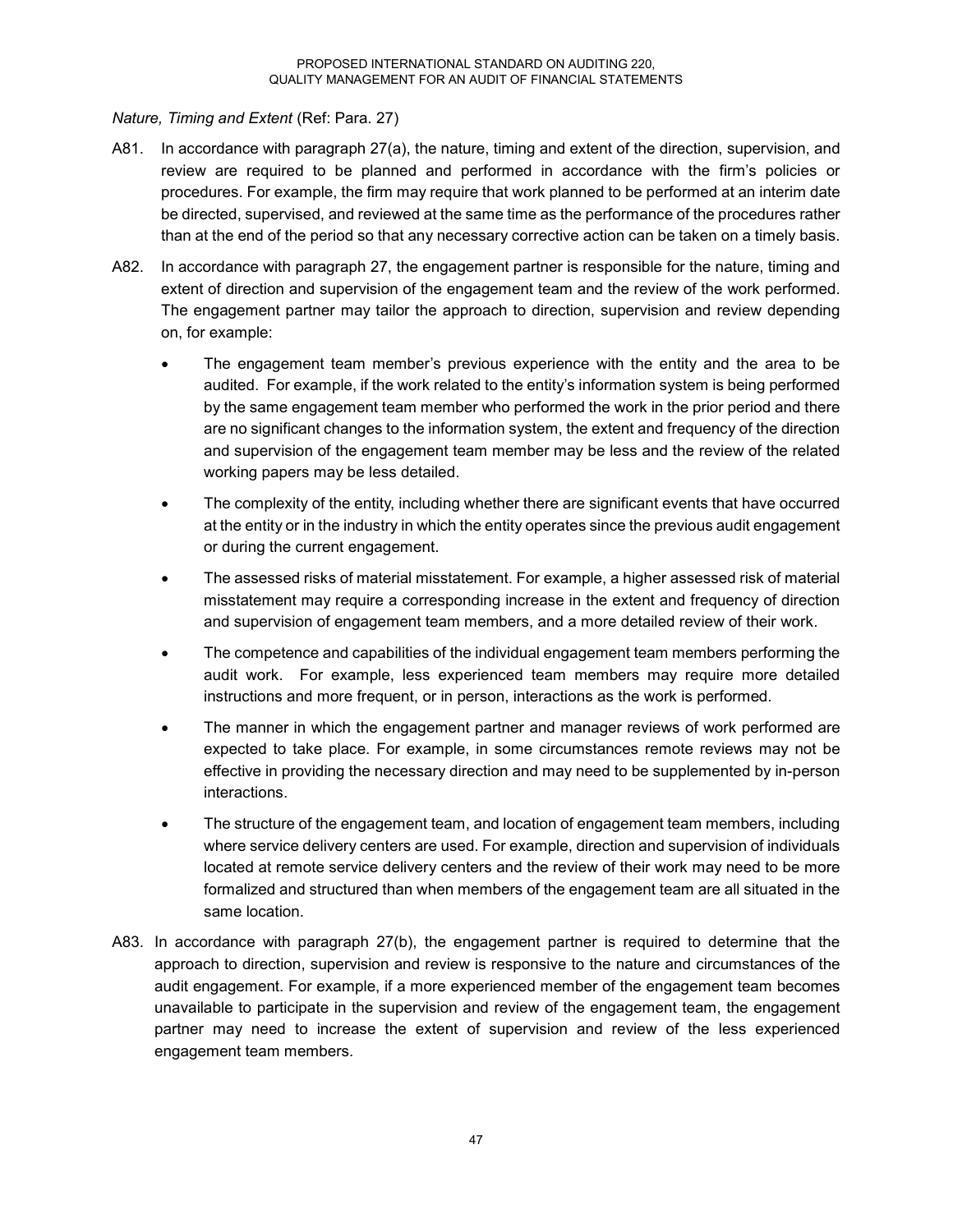*Consultation* (Ref: Para. 32)

- A84. Proposed ISQM 1 requires the firm to establish policies or procedures addressing consultation on difficult or contentious matters, including the engagement team's responsibilities for consultation, the matters on which to consult, and how the conclusions should be agreed and implemented. Consultation may be appropriate or required, for example for:
	- Issues that are complex or unfamiliar (e.g., issues related to an accounting estimate with a high degree of estimation uncertainty);
	- Significant risks;
	- Significant transactions that are outside the normal course of business for the entity, or that otherwise appear to be unusual;
	- Limitations imposed by management; and
	- Non-compliance with law or regulation.
- A85. Effective consultation on significant technical, ethical and other matters within the firm or, where applicable, outside the firm can be achieved when those consulted:
	- Are given all the relevant facts that will enable them to provide informed advice; and
	- Have appropriate knowledge, seniority and experience.
- A86. It may be appropriate for the engagement team, in the context of the firm's policies or procedures, to consult outside the firm, for example, where the firm lacks appropriate internal resources. The engagement team may take advantage of advisory services provided by other firms, professional and regulatory bodies, or commercial organizations that provide relevant quality control services.
- A87. The need for consultation outside the engagement team on a difficult or contentious matter may be an indicator that the matter is a key audit matter.<sup>34</sup>

### *Engagement Quality Review* (*Ref: Para. 33*)

A88. Proposed ISQM 1 requires that the firm establish policies or procedures that require an engagement quality review for certain types of engagements. $35$  Proposed ISQM  $2^{36}$  deals with the appointment and eligibility of the engagement quality reviewer and the engagement quality reviewer's responsibilities relating to performing and documenting an engagement quality review. National requirements that deal with the appointment and eligibility of an engagement quality reviewer and the responsibilities of the engagement quality reviewer are at least as demanding as proposed ISQM 2 when they address all of the requirements in proposed ISQM 2.

Completion of the Engagement Quality Review before Dating of the Auditor's Report (Ref: Para. 33(d))

A89. ISA 700 (Revised) requires the auditor's report to be dated no earlier than the date on which the auditor has obtained sufficient appropriate evidence on which to base the auditor's opinion on the financial

j

<sup>34</sup> ISA 701, paragraphs 9 and A15

 $35$  Proposed ISQM 1, paragraph 40(e)

<sup>36</sup> Proposed ISQM 2, *Engagement Quality Reviews*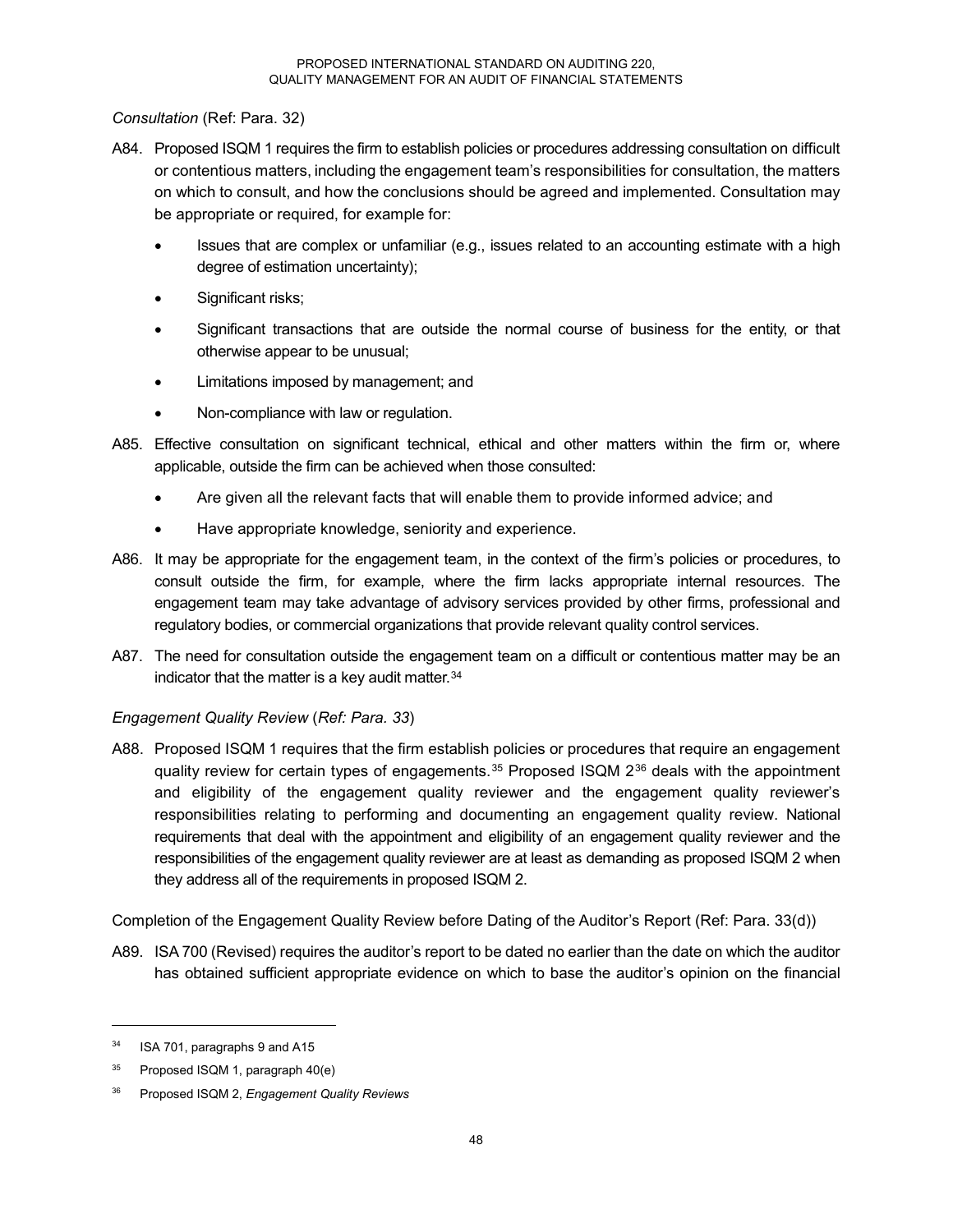statements.<sup>37</sup> If applicable to the audit engagement, proposed ISQM 2 requires that the engagement quality review be completed on or before the date of the auditor's report.

- A90. The auditor's report cannot be dated until the completion of the engagement quality review. For example, if the engagement quality reviewer has communicated to the engagement partner concerns about the significant judgments made by the engagement team or that the conclusions reached thereon were not appropriate then the engagement quality review is not complete.<sup>38</sup>
- A91. An engagement quality review that is conducted in a timely manner at appropriate stages during the audit engagement may assist the engagement team in promptly resolving matters raised to the engagement quality reviewer's satisfaction on or before the date of the auditor's report.
- A92. Frequent communications between the engagement team and the engagement quality reviewer throughout the audit engagement may assist in facilitating an effective and timely engagement quality review. In addition to discussing significant matters with the engagement quality reviewer, the engagement partner may assign responsibility for coordinating requests from the engagement quality reviewer to another member of the engagement team.

### **Differences of Opinion** (Ref: Para. 34)

- A93. Proposed ISQM 1 sets out requirements for the firm to establish policies or procedures to address differences of opinion that arise within the engagement team, or between the engagement team and the engagement quality reviewer or personnel performing activities within the firm's system of quality management, including those who provide consultation.
- A94. In some circumstances, the engagement partner may not be satisfied with the resolution of the difference of opinion. In such circumstances, appropriate actions for the engagement partner may include, for example:
	- Seeking legal advice; or
	- Withdrawing from the audit engagement, when withdrawal is possible under applicable law or regulation.

### **Monitoring and Remediation** (Ref: Para. 36)

- A95. Under proposed ISQM 1, the firm is required to establish quality objectives and responses that address the firm's monitoring and remediation process that enable the evaluation of the design, implementation and operation of the components of the system of quality management and whether the quality objectives have been achieved. In addition, the firm is required to communicate to personnel information about the firm's monitoring and remediation process to the extent that it is relevant to their responsibilities and to enable the personnel to take prompt and appropriate action in accordance with their responsibilities. The results of the firm's monitoring and remediation activities are based on an evaluation of findings from the firm's monitoring activities, the results of external inspections and other relevant information that the firm obtains or of which the firm becomes aware.
- A96. Information provided by the firm may be relevant to the audit engagement when, for example, it deals with findings identified on another engagement done by the engagement partner or engagement team, findings from the local firm office or previous inspection results of this particular engagement.

<sup>&</sup>lt;sup>37</sup> ISA 700 (Revised), paragraph 49

<sup>38</sup> Proposed ISQM 2, paragraph 21(b)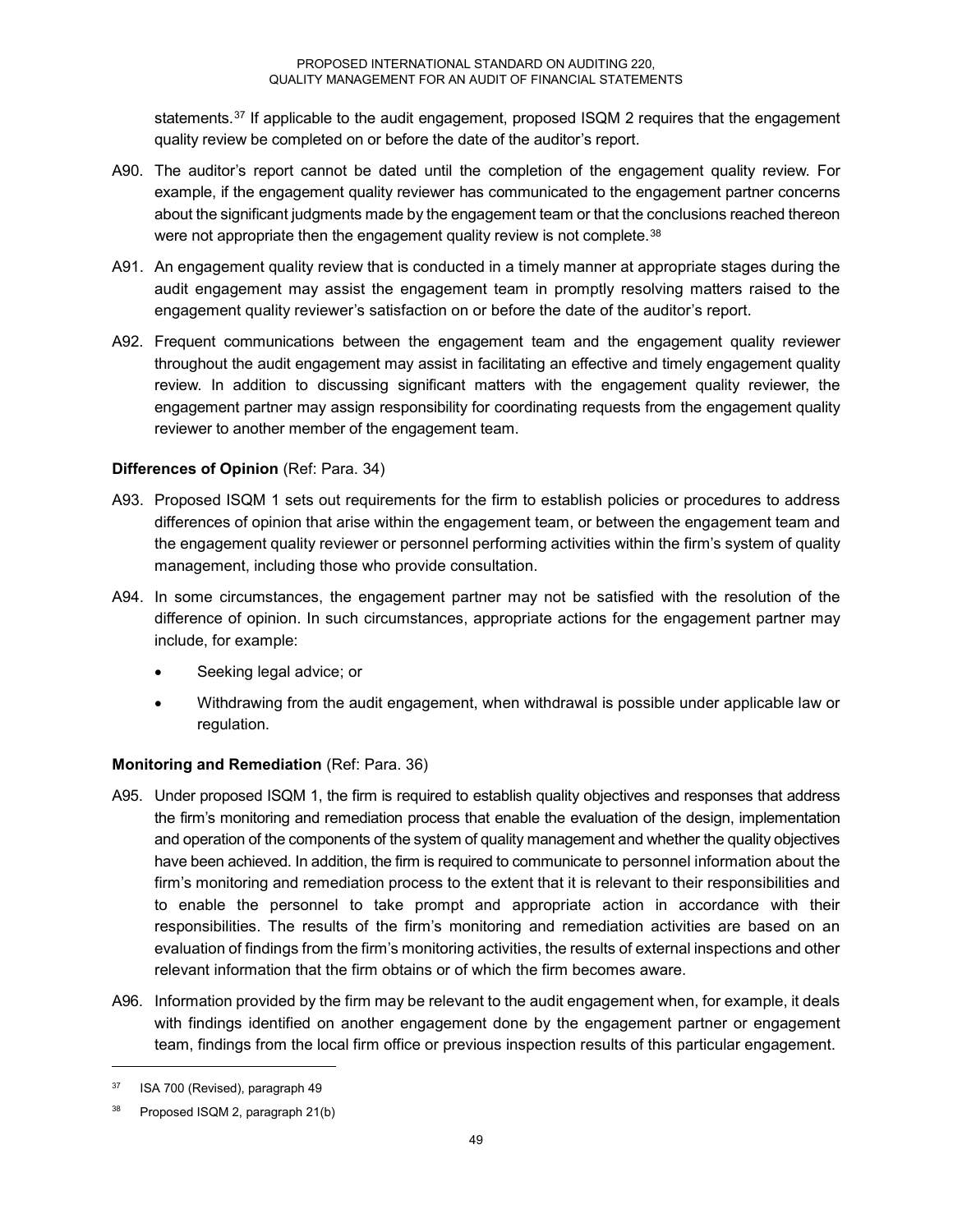- A97. In considering relevant information communicated by the firm and how it may affect the audit engagement, the engagement partner may consider the remedial actions designed and implemented by the firm to deal with identified deficiencies and, to the extent relevant to the nature and circumstances of the engagement, communicate accordingly to the engagement team. The engagement partner may also determine whether additional remedial actions are needed at the engagement level. For example, the engagement partner may determine that:
	- An auditor's expert should be used;
	- The nature, timing and extent of direction, supervision, and review needs to be enhanced in an area of the audit where deficiencies have been identified.

If an identified deficiency does not affect the quality of the audit (e.g., if it relates to a technological resource that the engagement team did not use) then no further action may be needed.

A98. A deficiency in the firm's system of quality management does not necessarily indicate that a particular audit engagement was not performed in accordance with professional standards and applicable legal and regulatory requirements, or that the auditor's report was not appropriate.

### **Taking Overall Responsibility for Managing and Achieving Quality** (Ref: Para. 37)

- A99. Under proposed ISQM 1, the firm is required to establish objectives relating to the engagement partner's overall responsibility for managing and achieving quality on the engagement and for being sufficiently and appropriately involved throughout the engagement.
- A100.Relevant considerations in addressing the requirement in paragraph 37 include determining how the engagement partner has complied with the requirements of this ISA, given the nature and circumstances of the audit engagement, and how the audit documentation evidences the engagement partner's involvement in the engagement.
- A101.If the engagement's partner's involvement does not provide the basis for determining that the significant judgments made and the conclusions reached are appropriate, the engagement partner will not be able to reach the determination required by paragraph 37. In addition to taking account of firm policies or procedures that may set forth the required actions to be taken in such circumstances, appropriate actions that the engagement partner may take, include, for example:
	- Reevaluating the planned approach to the nature and extent of review and modifying the planned approach to increase the involvement of the engagement partner; or
	- Consulting with firm personnel assigned operational responsibility for the relevant aspect of the firm's system of quality management.

### **Documentation** (Ref: Para. 38)

A102. In accordance with ISA 230,<sup>39</sup> audit documentation provides evidence that the audit complies with the ISAs. However, it is neither necessary nor practicable for the auditor to document every matter considered, or professional judgment made, in an audit. Further, it is unnecessary for the auditor to document separately (as in a checklist, for example) compliance with matters for which compliance is demonstrated by documents included within the audit file. Documentation of the performance of the

ISA 230, paragraph A7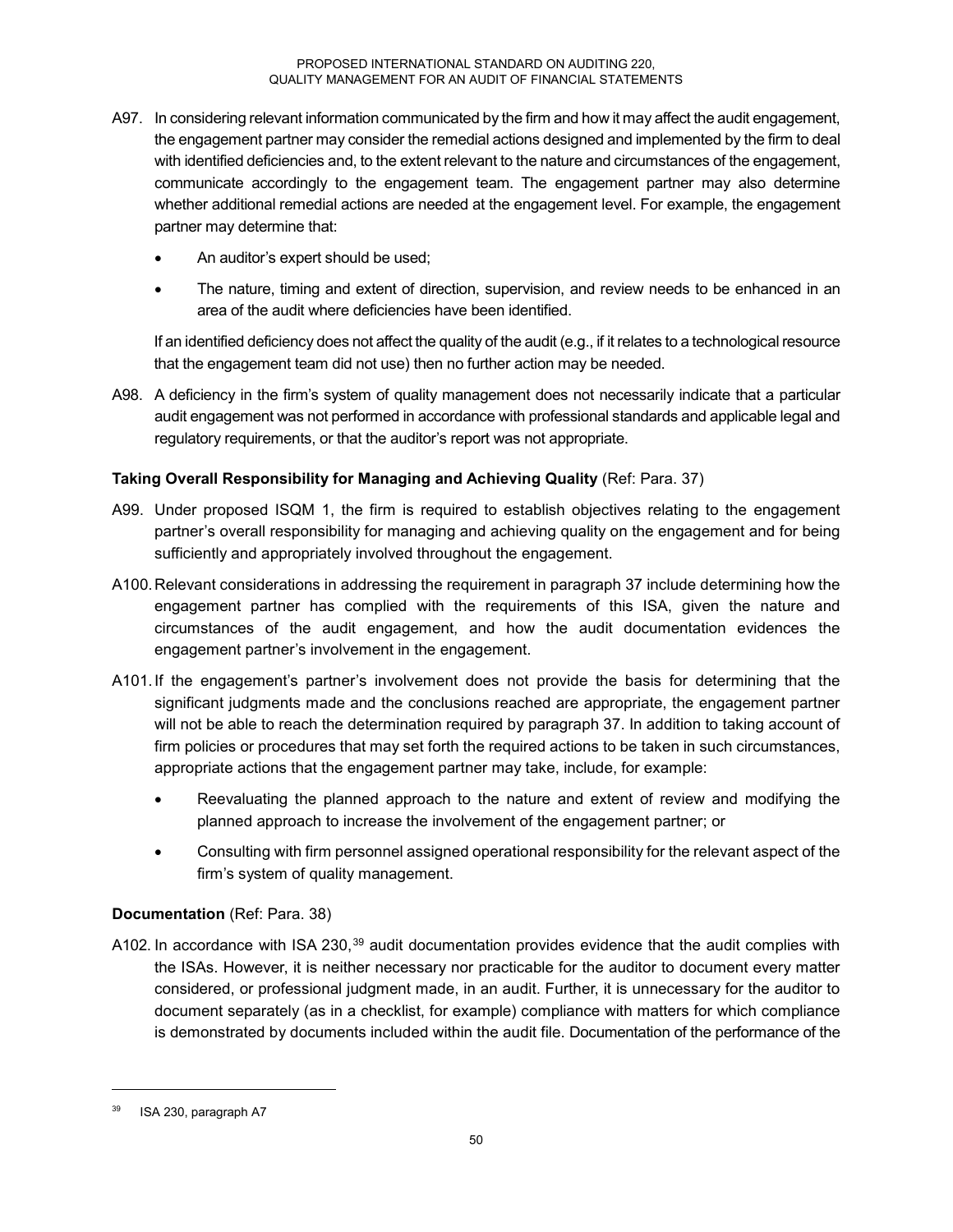requirements of this ISA, including evidencing the involvement of the engagement partner, may be accomplished in different ways. For example:

- Direction of the engagement team can be documented through signoffs of the audit plan and project management activities;
- Minutes from meetings of the engagement team may provide evidence of the clarity, consistency, and effectiveness of the engagement partner's communications and other actions in respect of culture and expected behaviors that reflect the firm's commitment to quality;
- Agendas from discussions between the engagement partner and engagement team members, and where applicable the engagement quality reviewer, and related time records, may provide evidence of the engagement partner's involvement throughout the audit; and
- Signoffs by the engagement partner and other members of the engagement team provide evidence that the working papers were reviewed.
- A103. When dealing with circumstances that may pose risks to achieving quality on the audit engagement, the exercise of professional skepticism, and the documentation of the auditor's consideration thereof, may be important. For example, if the engagement partner obtains information that may have caused the firm to decline the engagement (see paragraph 22), the documentation may include explanations of how the engagement team dealt with the circumstance.
- A104. Documentation of consultations with other professionals that involve difficult or contentious matters that is sufficiently complete and detailed contributes to an understanding of:
	- The nature and scope of the issue on which consultation was sought; and
	- The results of the consultation, including any decisions taken, the basis for those decisions and how they were implemented.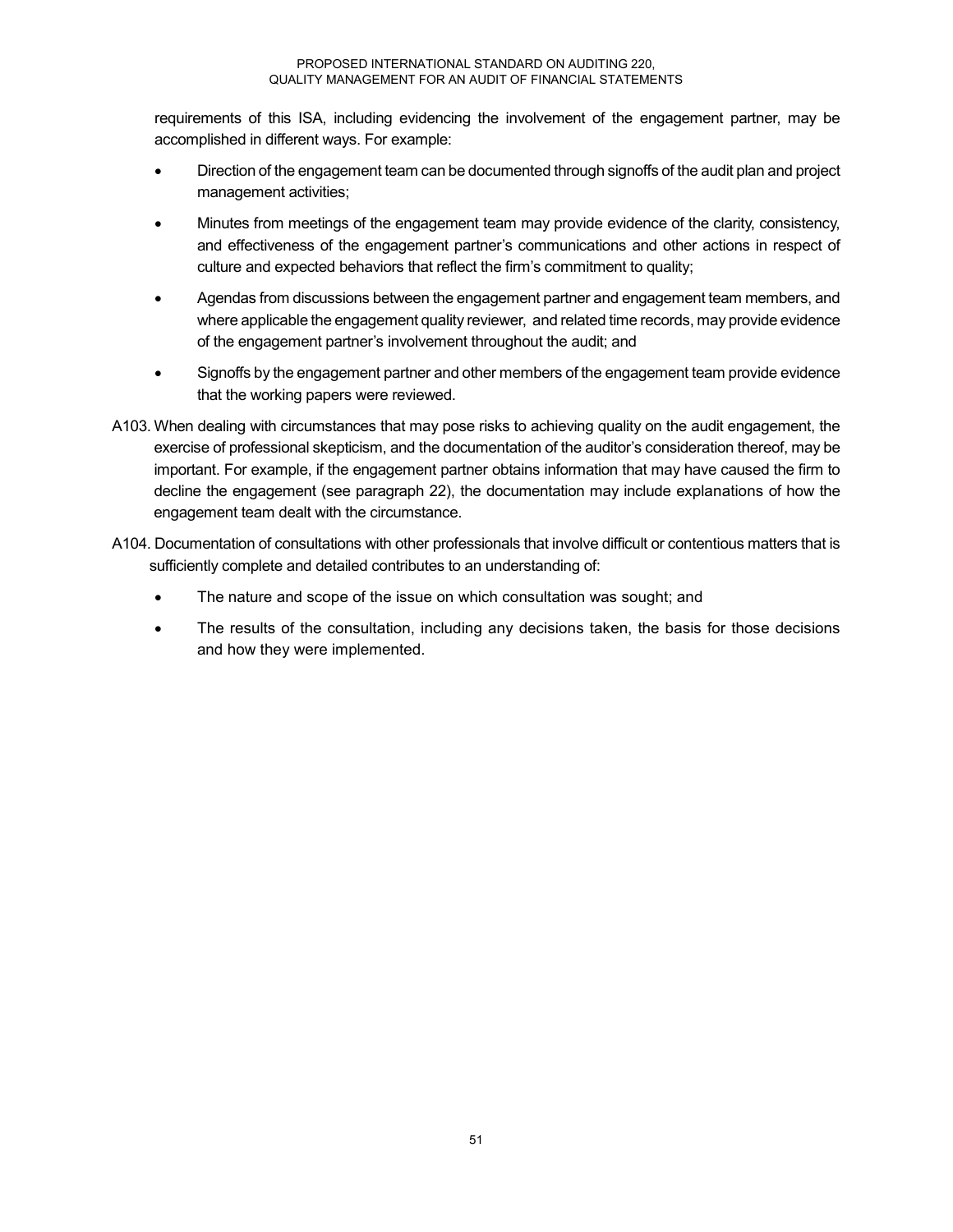The structures and processes that support the operations of the IAASB are facilitated by the International Federation of Accountants® or IFAC®.

The IAASB and IFAC do not accept responsibility for loss caused to any person who acts or refrains from acting in reliance on the material in this publication, whether such loss is caused by negligence or otherwise.

International Standards on Auditing, International Standards on Assurance Engagements, International Standards on Review Engagements, International Standards on Related Services, International Standards on Quality Control, International Auditing Practice Notes, Exposure Drafts, Consultation Papers, and other IAASB publications are published by, and copyright of, IFAC.

Copyright © February 2019 by IFAC. All rights reserved. Permission is granted to make copies of this work to achieve maximum exposure and feedback provided that each copy bears the following credit line: *"Copyright © February 2019 by the International Federation of Accountants® or IFAC®. All rights reserved. Used with permission of IFAC. Permission is granted to make copies of this work to achieve maximum exposure and feedback."*

The 'International Auditing and Assurance Standards Board', 'International Standards on Auditing', 'International Standards on Assurance Engagements', 'International Standards on Review Engagements', 'International Standards on Related Services', 'International Standards on Quality Control', 'International Auditing Practice Notes', 'IAASB', 'ISA', 'ISAE', 'ISRE', 'ISRS', 'ISQC', 'IAPN', and IAASB logo are trademarks of IFAC, or registered trademarks and service marks of IFAC in the US and other countries.

For copyright, trademark, and permissions information, please go to permissions or contact permissions@ifac.org.